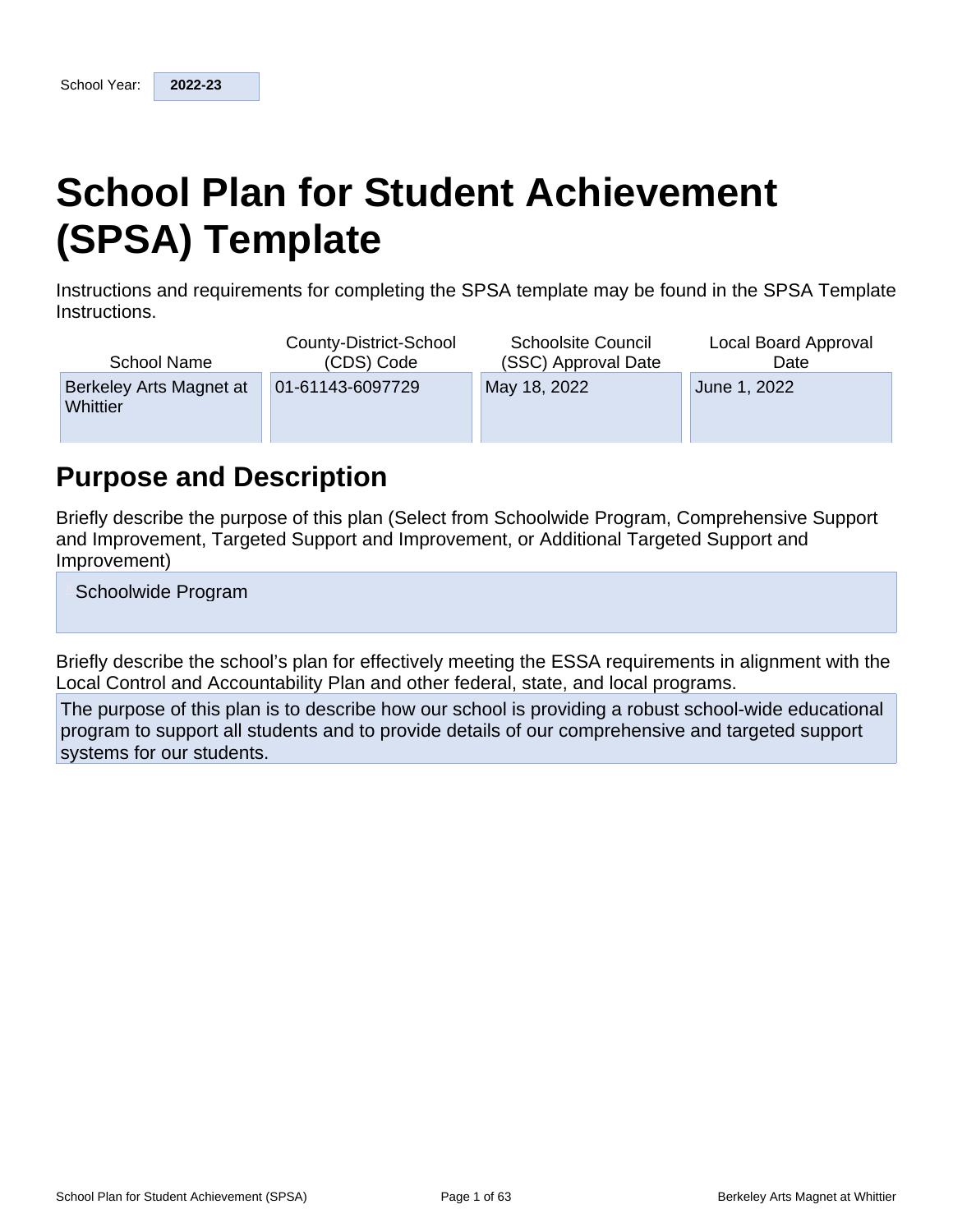## **Comprehensive Needs Assessment Components**

## **Data Analysis**

Please refer to the School and Student Performance Data section where an analysis is provided.

## **Surveys**

This section provides a description of surveys (i.e., Student, Parent, Teacher) used during the school-year, and a summary of results from the survey(s).

The school participated in the Healthy Kids Survey in 2021 to gather information specifically about our student's experiences regarding school culture, climate, home/school partnership.

The School Site Council (SSC) allocates a budget of approximately \$120k each year to support instructional programs that enhance equitable student learning and engagement. SCC sent home a survey to gather input regarding current budget priorities and planning for the 2022-23 school year.

Other venues for information sharing and input: Monthly parent PTA meetings; Monthly Exec. Parent PTA meetings, ELAC meetings; Monthly School Site Council meetings; Staff Survey; Student Survey, monthly Positive Behavior Supports (PBIS) Team meetings; Equity Team Meetings, Weekly principal/PTA joint newsletter; One Call Now

## **Classroom Observations**

This section provides a description of types and frequency of classroom observations conducted during the school-year and a summary of findings.

The principal conducts formal and informal visits to classrooms, providing staff with ongoing feedback. The teaching staff is evaluated every other year through formal observations. The principal, literacy coaches, PBIS Team, Equity Team, and leadership team set staff development priorities based on the observations of all classrooms, district initiatives, and input from teachers. New teachers have the opportunity to visit classrooms at other schools through the BTSA program. New Teacher Training as well as literacy and mathematics staff development is provided by the district each year. All teachers have access annually to opportunities to visit colleagues and other schools to observe teaching practices.

In classrooms, the RtI practices, BUSD Best Practices, and equity engagement strategies are evident. Implementation of District-adopted curriculum and programs is evident: Story of Units Mathematics, TCRWP Reading and Writing workshop models, Fastrack Phonics, Welcoming Schools, Positive Behavior Intervention Supports, Universal Breakfast, Scott Foresman Social Studies, FOSS science.

SCHOOL CULTURE AND CLIMATE DATA

- 1. classroom rules and expectations posted in classrooms
- 2. classroom routines and students jobs evident in classrooms

3. school rules "Be Safe, Be Responsible, Be Respectful, Be Ally" and expectations for behavior posted in hallways, Parent Handbook, mailings home

4. Monthly Toolbox / Citizenship Focus

5. Monthly community meetings recognize students' positive behavior and demonstration of monthly Toolbox and Citizenship themes

6. System of positive behavior support implemented in school

7. In-classroom social support/community building workshops conducted by school's mental health services provider

8. School Peer Mediation Program(BAM Ambassadors)

9. Restorative practices circles

10. Monthly Coyote Awards to recognize students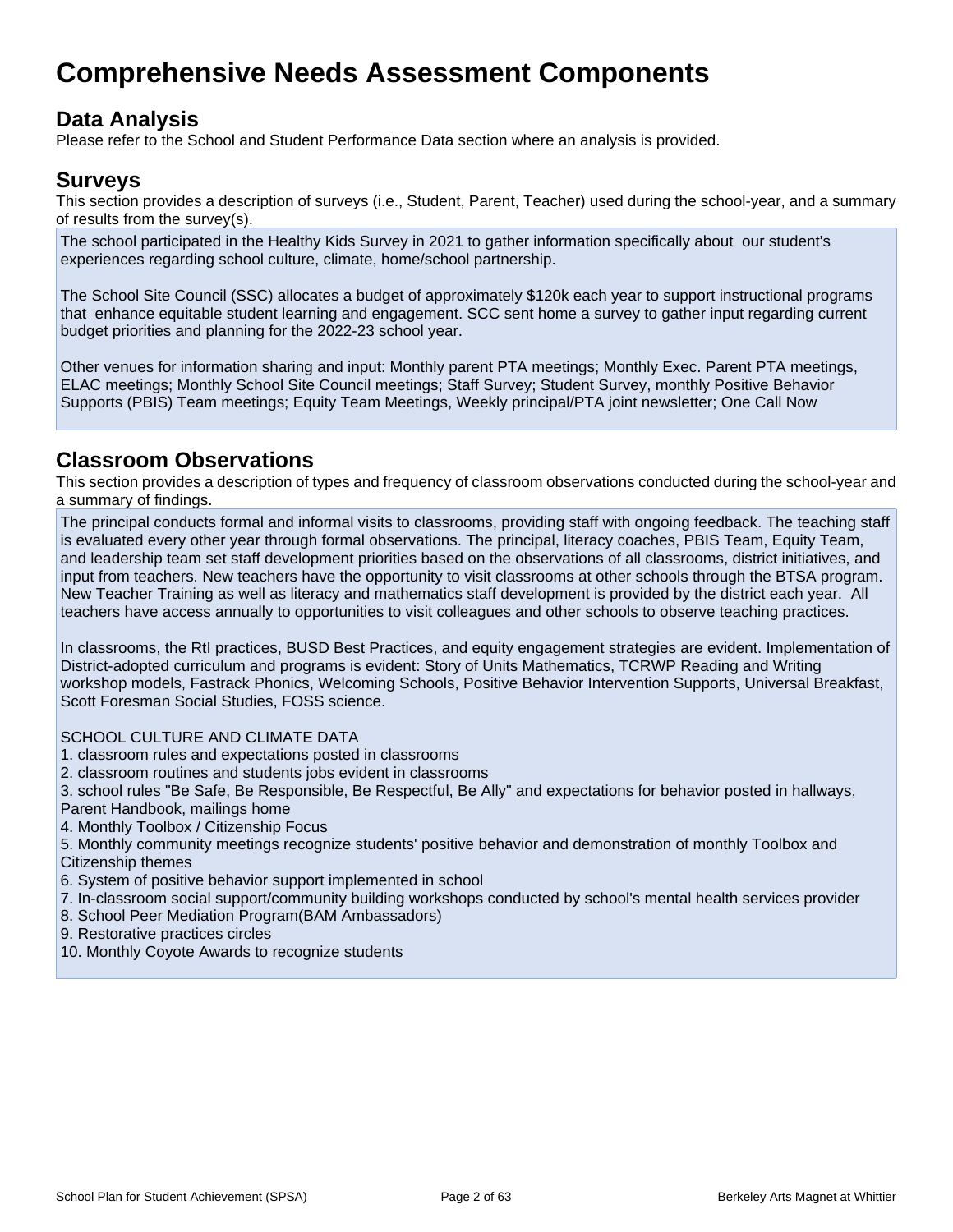## **Analysis of Current Instructional Program**

The following statements are derived from the Elementary and Secondary Education Act (ESEA) of 1965 and Essential Program Components (EPCs). In conjunction with the needs assessments, these categories may be used to discuss and develop critical findings that characterize current instructional practice for numerically significant subgroups as well as individual students who are:

- Not meeting performance goals
- Meeting performance goals
- Exceeding performance goals

Discussion of each of these statements should result in succinct and focused findings based on verifiable facts. Avoid vague or general descriptions. Each successive school plan should examine the status of these findings and note progress made. Special consideration should be given to any practices, policies, or procedures found to be noncompliant through ongoing monitoring of categorical programs.

## **Standards, Assessment, and Accountability**

Use of state and local assessments to modify instruction and improve student achievement (ESEA)

Standards Assessment and Accountability

Each fall, winter and spring BUSD K-5 teachers give a battery of assessments to monitor the development of the core areas of literacy including reading, writing, and math. These informal assessments provide classroom teachers and intervention teachers a window into a child's literacy and math development so that the teachers can use the information to modify instruction based on student needs during the course of the year.

Local assessments in reading, math, and writing guide instruction. Reading Tests, Dibels, TCRWP and STAR Reading and Math are given 3 times yearly and record student comprehension and fluency levels. Assessments for spelling ( DOLCH), and reading (Running Records), and math are also used to assess student performance. They are administered on an ongoing basis, and the results are used to provide teachers with data to revise lesson goals and individualize learning. The RTI Coach meets instructed staff on the use of our schoolwide Assessment Wall to post most-recent reading/writing data. Local math assessments (K-2)are given at the end of each chapter and 3 times yearly.

State assessments identify student proficiency and provide data for analysis of effective instructional practice. ELPAC is administered to all EL students each fall to provide information on their academic progress. Student assessments guide the individualized development of curriculum units, instruction, and strategies. Staff meetings and whole day grade-level meetings are provided for teachers to study assessments, develop backwards planning, and work on specific plans for targeting low achieving students.

While GATE testing is not longer used, classroom instruction is differentiated. Each teacher has been trained on using the model to support/increase student learning for gifted students. This approach is supported by legislation passed in California in 2001 that shifts the focus of GATE programming from "pull out" classes to teaching strategies and content that are integrated into all classrooms. Many of these strategies are integral parts of most Berkeley schools including GLAD, Story of Units, differentiated instruction, Reading and Writing Workshop, enrichment through art, cooking, gardening, and after school programs.

In addition every teacher formally plans and assesses their own teaching plans and delivery.

Use of data to monitor student progress on curriculum-embedded assessments and modify instruction (EPC)

#### Ways school uses data:

Teachers use results of common district assessments to guide instruction and differentiate;

COSITeam uses snapshot meetings, academic data, and universal referral process to develop and support interventions;

COS Team, Leadership Team, RtI Team and PBIS Team design collaboration and data protocols;

Literacy Coach, Math Coach, BUSD Professional Development staff and Berkeley Evaluation and Assessment Office assist site to use data to monitor student progress and support differentiation;

Data is used by after school program to plan and implement academic and reading support before and after school; and Teachers regroup across grade level to differentiate and support COS and Schoolwide interventions.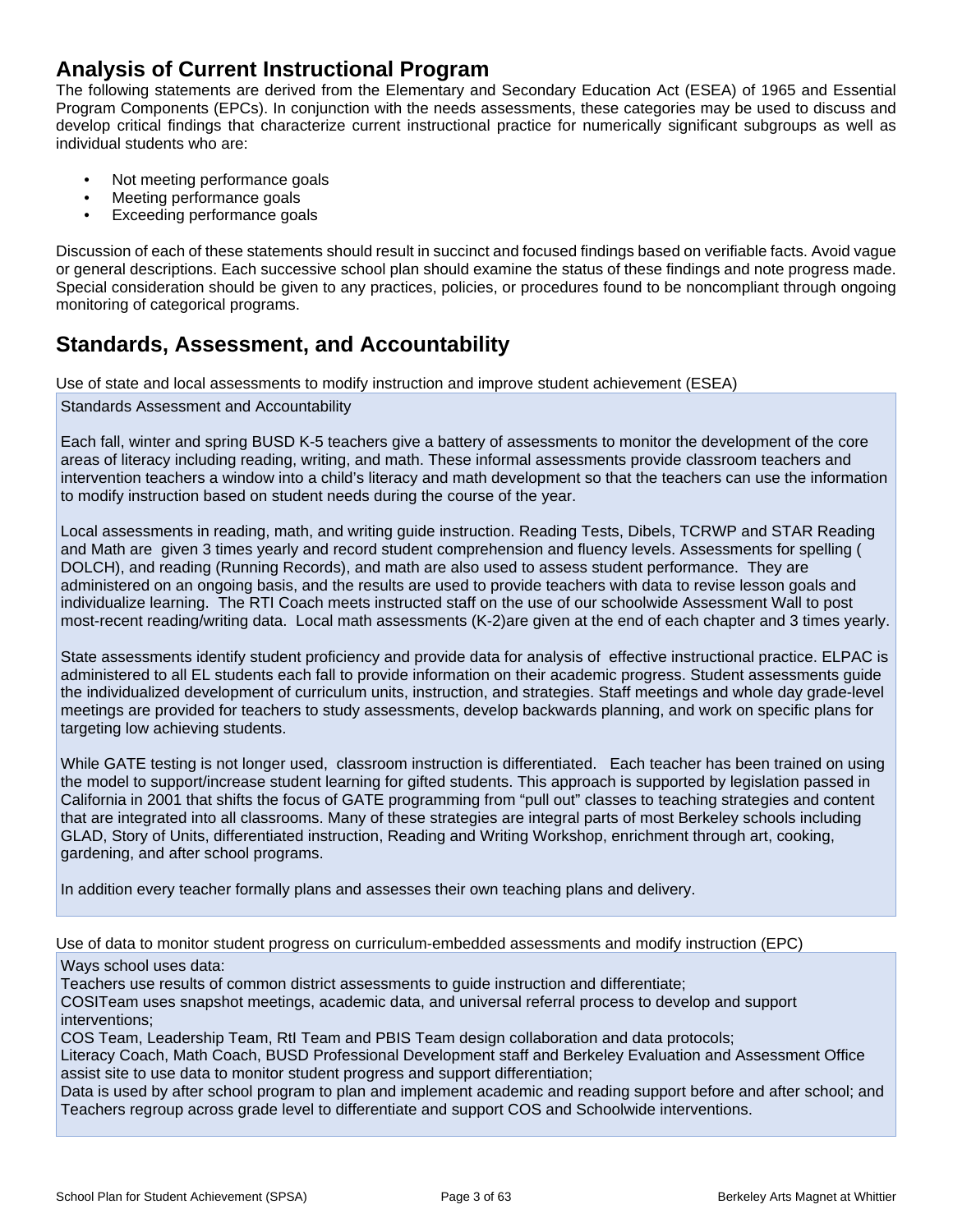## **Staffing and Professional Development**

Status of meeting requirements for highly qualified staff (ESEA)

All teachers meet the NCLB highly qualified requirements.

Sufficiency of credentialed teachers and teacher professional development (e.g., access to instructional materials training on SBE-adopted instructional materials) (EPC)

Teachers receive whole group Math and Literacy training on Wednesday afternoon. The training is conducted at the school site or at a designated site for grade level teachers. The Leadership team at Berkeley Arts Magnet schedules and plans ongoing professional development meetings based on our students and teachers needs. Teachers then meet and collaborate in whole group or grade-level teams to review teaching, assessing and using the best strategies of instruction.

Alignment of staff development to content standards, assessed student performance, and professional needs (ESEA)

All site-based and district-wide staff development is aligned with grade level content standards and addresses the professional needs of teachers to raise student performance. Through district support, teachers have received on-going professional development to implement the mathematics program(Story of Units) and our Literacy program(TCRWP). All curriculum used in the classroom are standards based and Common Core aligned. Teachers are provided with at least eight hours of collaboration time that is used to score and analyze reading, writing and math assessments results. The support staff made up of a Literacy coach, Mathematics coach, RTI teacher and English Development also meeting with teachers in six week cycles to monitor are students progress.

Ongoing instructional assistance and support for teachers (e.g., use of content experts and instructional coaches) (EPC)

Site literacy coaches and district math coaches/math teacher-leaders are coaching and working with targeted grade levels and/or individual teachers.

Math Coach models lessons, collaborates with grade-level teams, and helps teachers to best implement A Story of Units math curriculum, supplementing and supporting additional materials needed for intervention and challenge. With the math coach's guidance, grade level teams are supported to create teaching plans that support the pacing of the program, as well as embedded assessments.

RTI team coordinates formation of RTI groups that are implemented and supported in small group settings. The RTI Team includes the Literacy Coach, ELD teacher, RTI Teacher, Math Coach and Special Education teachers. The RTI district coach meets with the site RTI teachers to collaborate on intervention services and cycles, and calibrates programs district-wide. The RTI site teacher works with teachers in data collection, identifying students in need of extra support academically and behaviorally, and coordinating services for students. The RTI teacher works in conjunction with the general education teachers, the literacy coach, counselor, the principal and the ELD teacher at both Tier One and Tier Two levels.

English Language Instruction is provided by our site English Language Development teacher, who supports staff and students.

Teacher collaboration by grade level (kindergarten through grade eight [K–8]) and department (grades nine through twelve) (EPC)

Teachers have designated staff meeting time to collaborate, usually one hour per week; Some grade levels meet regularly during lunch, or before/after school;

Site alternates grade level collaboration with cross-grade level collaboration and case management (progress

monitoring); and

Teachers participate in District-led professional development and curriculum implementation in math and English Language Arts.

## **Teaching and Learning**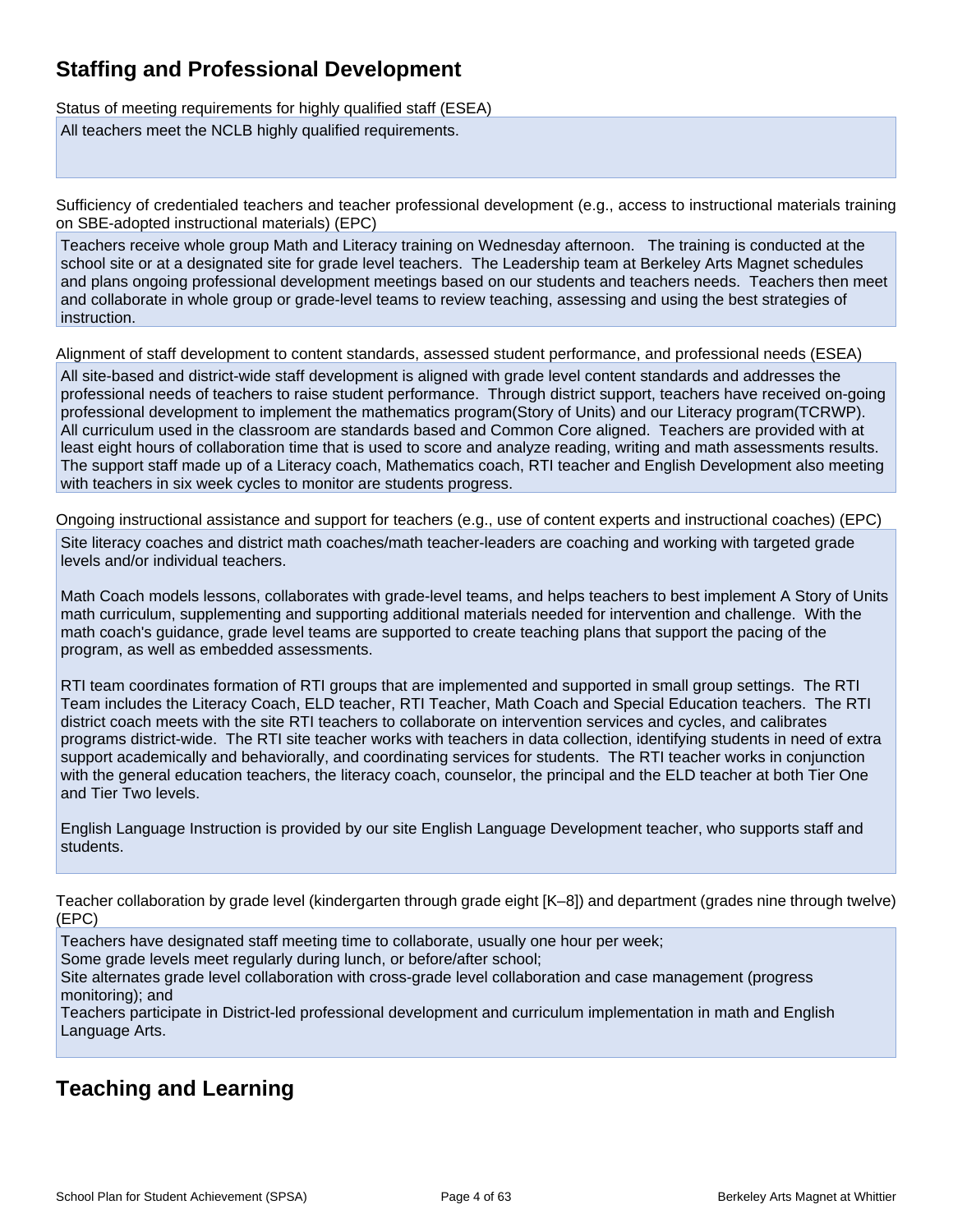Alignment of curriculum, instruction, and materials to content and performance standards (ESEA)

The curriculum used for instruction is aligned with the California State Standards; Teachers College Reading Writing Project, FAST TRACK phonics, A Story of Units math, Science-FOSS kits, Social Studies- Scott Foresman Learning. Teachers follow the designated grade-level Common Core standards and use district-provided curriculum to build their instructional program. All teachers use state/district mandated materials to teach units in math, literacy, science and social studies.

Adherence to recommended instructional minutes for reading/language arts and mathematics (K–8) (EPC) Berkeley Arts Magnet School adheres to recommended instructional minutes for reading/language arts and mathematics. A dedicated literacy block in K-5 devoted to best practices in literacy, including the workshop model, push-in and pull-out support.

1. Grades 4-5 minutes based on the average day of 305 instructional minutes, with no allowance for passing time or transitions. (Note: there are 315 minutes on MTTHF and 265 minutes on Wednesday.)

Daily MInutes: 90 English Language Arts (some of the language arts' minutes can be combined with social studies and science curriculums) 30 English Learner Development 60 Math

2. Grades 1-2-3, based on 285 daily instructional minutes, with no allowance for passing times

Daily Minutes:

120 English Language Arts (with 45 for writing and 75 for reading, including reading in the content areas) 30 English Learner Development 60 Math

3. Kindergarten, based on 260 daily instructional minutes with no allowance for passing times

Daily Minutes:

60 English Language Arts

30 English Learner Development and other ELA interventions

50 math, including interventions

Regrouping and other RtI interventions support ELD instruction for CELDT levels 1 and 2. Daily schedules include English Language Development and/or intervention time.

Lesson pacing schedule (K–8) and master schedule flexibility for sufficient numbers of intervention courses (EPC)

The District has provided a pacing guide for reading, math and writing, and the teachers have been held accountable through periodic local assessments aligned with the pacing guide.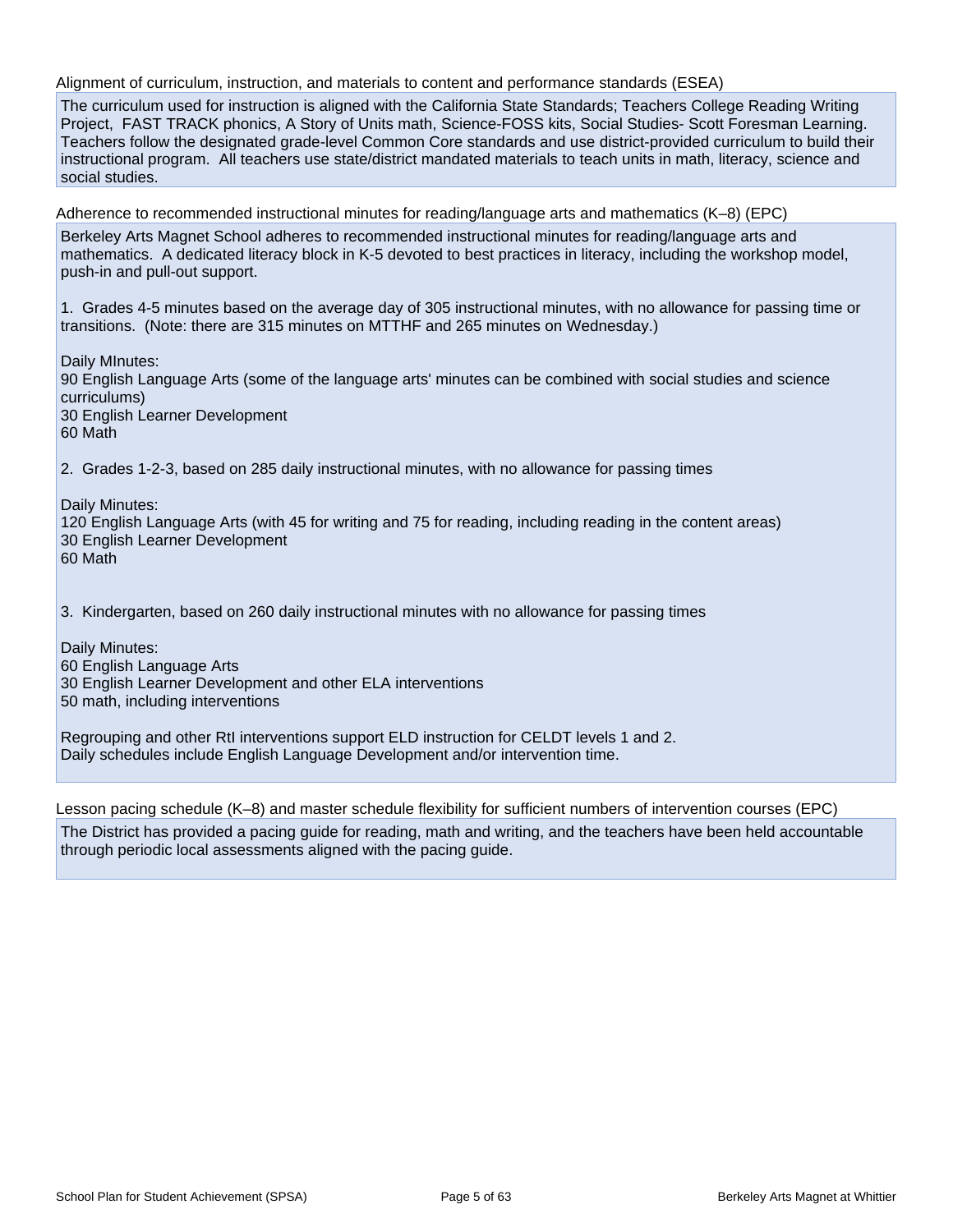Availability of standards-based instructional materials appropriate to all student groups (ESEA)

All students have standard based instructional materials.

Standards' based instructional materials are used at every grade level. If the major state mandated materials do not address the needs of sub-groups of students, such as English Learners, additional state-acceptable materials are selected and used to ensure that every group is instructed in learning the standards. Teachers use the English Learner curriculum, EL-specific guided reading books, and Lucy Calkins Units of Study writing program to better meet the needs of English Learner students. The newly adopted EL materials will be used by all teachers.

The RTI team, including the English Language Development teacher, assists the teachers by instructing small groups of students with the standards' based strategies that specifically address how the English Learner students learn best. Similar differentiated focus is used to meet the needs of focus and Special Education students. The additional materials have been purchased by the district. Science Curriculum is California standards' based FOSS Kits for K-5. Teachers study all materials to determine if they are grade-level appropriate and include the grade-level standards. Students are instructed in grade level content. The LLI Reading Intervention Program is used in grades 1-5 to assist students who are below grade level in reading and is taught to targeted student in small groups during and beyond the school day.

Use of SBE-adopted and standards-aligned instructional materials, including intervention materials, and for high school students, access to standards-aligned core courses (EPC)

All teachers are using the adopted texts in each subject area: Scott Foresman social studies, FOSS science, ASOU Math, Do the Math, and a composite program for language arts, Teachers' College Reading and Writing programs, Fastrack Phonics, and Star 360, Wilson and Slingerland.

## **Opportunity and Equal Educational Access**

Services provided by the regular program that enable underperforming students to meet standards (ESEA)

The school provides many resources to underperforming students within the regular program including: Reading Recovery; Small reading groups with literacy coaches/interventionists; Small group push-in and pull-out services with education specialists; Access to BUILD tutors and Sage mentors under supervision by literacy coaches, designated teachers on special assignment and after school coordinator;

Social-emotional supports as necessary to support academic success;

LLI Intervention after school with Teachers;

Slingerland Intervention groups;

Wilson Intervention groups;

Star 360 Assessment to identify at risk students;

Scheduled intervention blocks for RtI interventions during school day.

Evidence-based educational practices to raise student achievement

The principal in coordination with the literacy and math coaches, COS Team, RtI Team, PBIS Team and BUSD Professional Development Office ensure that all teachers are using best practices to raise student achievement.

## **Parental Engagement**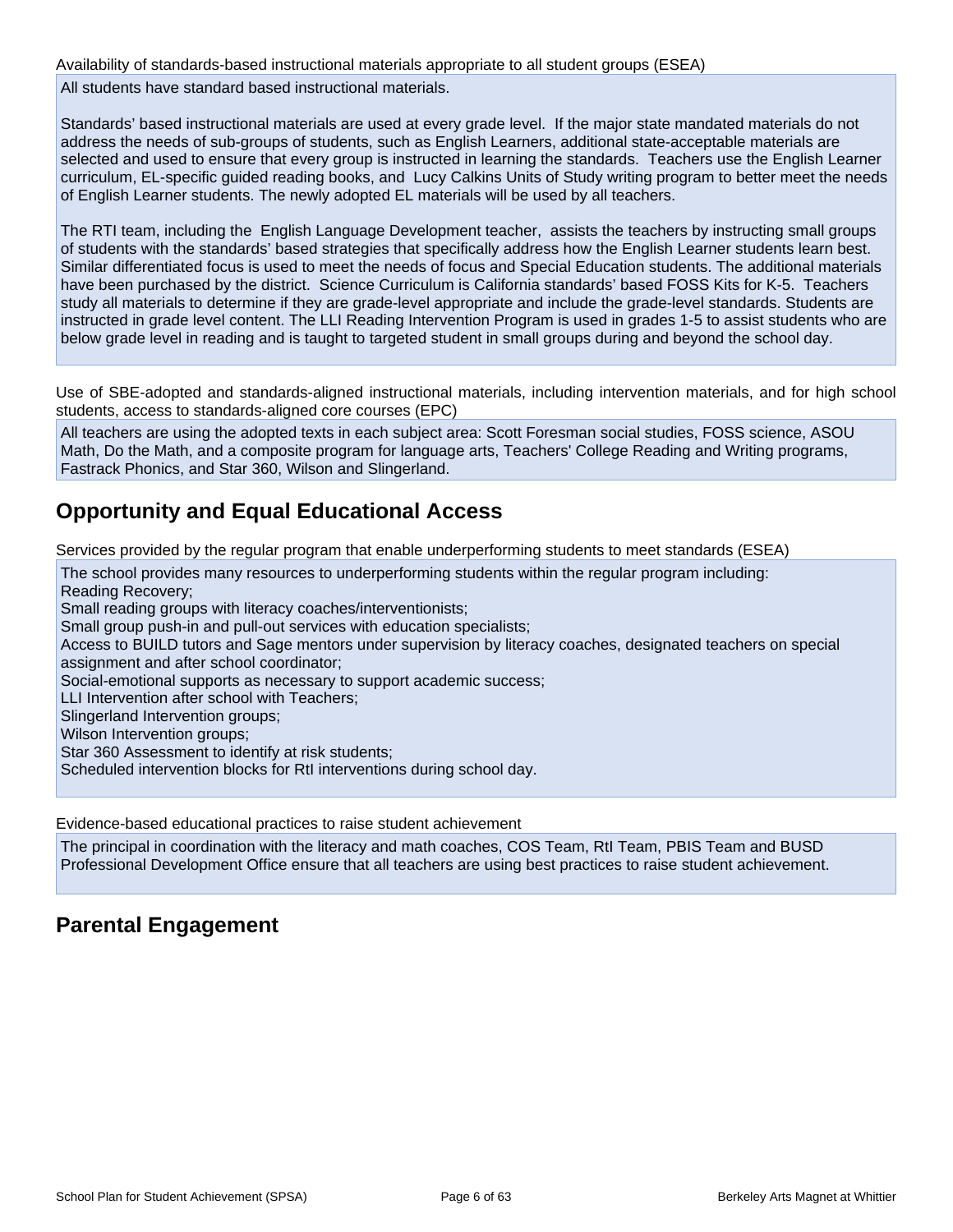Resources available from family, school, district, and community to assist under-achieving students (ESEA)

Our Family Engagement Liaison reaches out to families in need or who have requested support, communicates information via email and works to provide resources for our school community.

School wide committees: English Learner Advisory Committee, School Site Council, and PTA all provide assistance for under-achieving students through fundraising and decision making to establish priorities that help improve achievement, e.g., classroom tutors, the literacy coach, professional development, and enrichment that heightens background knowledge and experiences. In addition, local volunteers and resources from UC Berkeley (BUILD tutors and SAGE mentors) are utilized to support students who are not yet at grade level.

The school offers many other resources to under performing students and families:

counseling and in-class social groups/interventions to promote positive behavior; partnership with Berkeley Public Health to support health management for families and school; family support referrals, and parent workshops; parent volunteers for reading support; in-school interventions for reading and math; in-class supports with education specialists; outreach through COS/RTI Team; small group instruction/support; and before and after school interventions. family engagement liaisons.

Involvement of parents, community representatives, classroom teachers, other school personnel, and students in secondary schools, in the planning, implementation, and evaluation of ConApp programs (5 California Code of Regulations 3932)

School Site Council (SSC) is composed of parents and staff who meet regularly to follow the state and federal guidelines for funding sources. Beginning in September, parents/guardians are encouraged to join the nomination/voting process to become members of this committee. A goal is to have the make-up of the SSC represent the demographics of our student population in order to have full representation and voice from all groups. The committee evaluates programs and student data, and approved a Site Plan and budget to promote student success. A School Site Council site survey is used to develop priorities for the school and to identify areas to improve upon. The School Site Council liaised with PTA to coordinate PTA funding to support school goals.

The English Language Learner Advisory Committee holds meetings annually to provide training and support to families.

#### Funding

Services provided by categorical funds that enable underperforming students to meet standards (ESEA)

- The School Site Council allocated Berkeley Excellence Program Funds for the following purposes:
- to implement RtI protocols and provide appropriate interventions;
- to support social-emotional needs of students and families;

to extend learning; and

to provide a safe learning environment for all students.

#### Fiscal support (EPC)

Fiscal school support is provided through the BUSD general fund, District and teacher/parent generated grants, parent fund raising, and State and Federal monies. In addition, the city BSEP funds support the school with educational materials, lower class sizes, a Librarian and books, enrichment programs, and physical improvements.

In addition, the school relies on over \$120,000 in family donations through the PTA to provide core programs and support classrooms (e.g., enrichment, and counseling).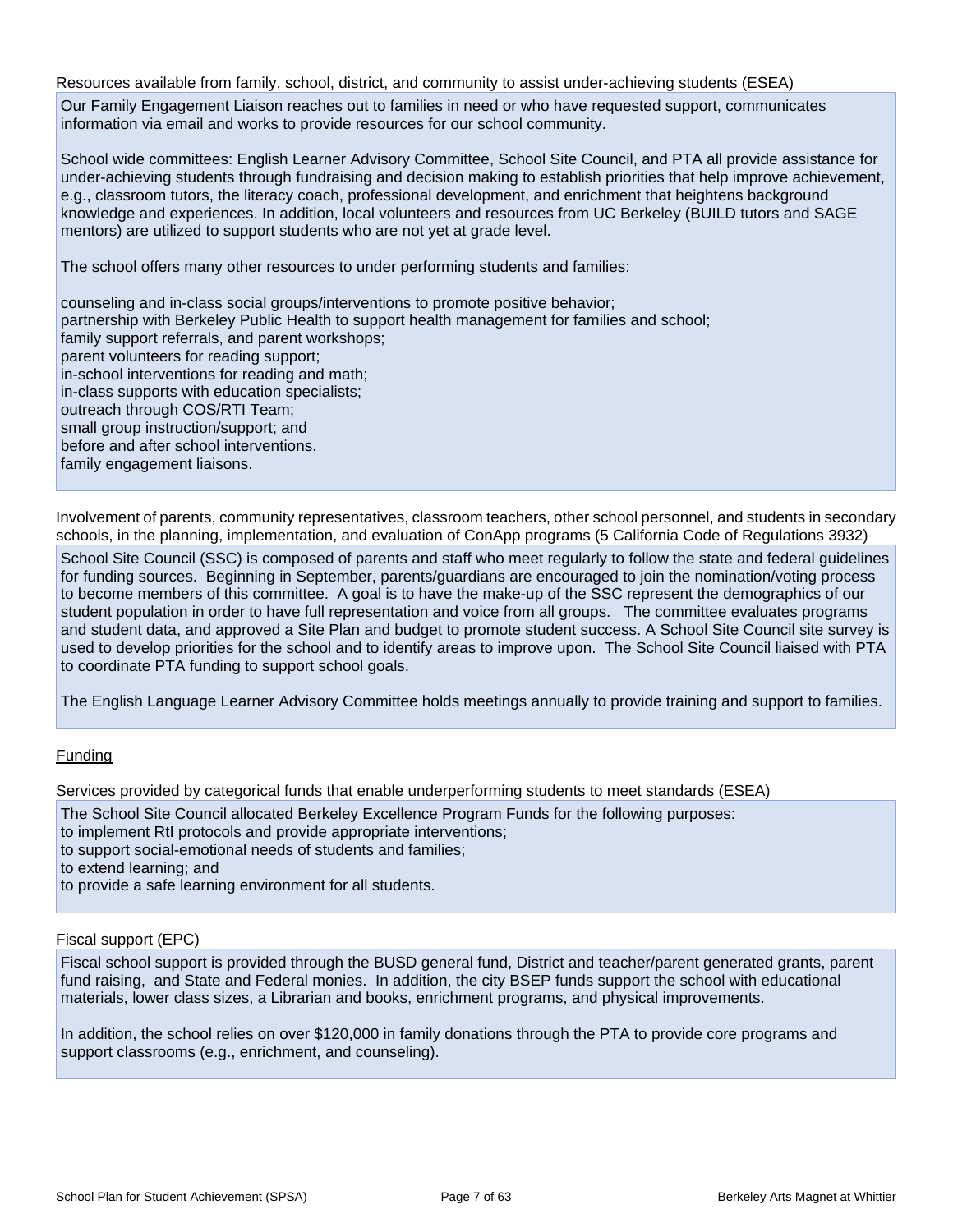## **Stakeholder Involvement**

How, when, and with whom did the school consult as part of the planning process for this SPSA/Annual Review and Update?

## **Involvement Process for the SPSA and Annual Review and Update**

The school established a School Site Council (SSC) through an election process in September. The SSC, composed of parents/guardians, teachers, and other staff, met monthly to review data and the site plan monthly to ensure alignment and effective implementation with the Local Control and Accountability Plan and other federal, state, and local programs. Parents, staff and the principal attend the meetings and fully participate equitably in the development and the oversight process.

## **Resource Inequities**

Briefly identify and describe any resource inequities identified as a result of the required needs assessment, as applicable.

There are more students identified as needing intervention support than there is capacity for in the allocated resources for Tier 2 and Tier 3 support. This year, the school will no longer receive Title I funding for the high number of unduplicated students.

There are students who need multiple layers of support and the school has to be creative in finding time within the school day to provide these supports.

Supports for these unduplicated students also take place for students who are in our after school program or families that leave students for our after school interventions.

There are several barriers which may interfere with student achievement at our school. Attendance problems and tardiness keep students out of school or with inconsistent participation in remedial programs. The school day is not of sufficient length to provide remedial support for lowest-achieving students, and not all under-performing students are able to participate in after school programs.

Key Barriers:

- Tardies, inconsistent attendance, and lack of participation in extended day programs impact available instructional time for some students
- Behavioral, emotional, and social issues which impact student engagement or student achievement
- Lack of adequate instructional minutes to provide interventions for students below grade level
- Inadequate resources or strategies to encourage active participation of all parent stakeholders
- Language barriers which impede the school's outreach to English Learners
- Lack of funding to provide adequate supports for all Tier 2 and Tier 3 Students
- Special Education needs and demands outweigh the daily resources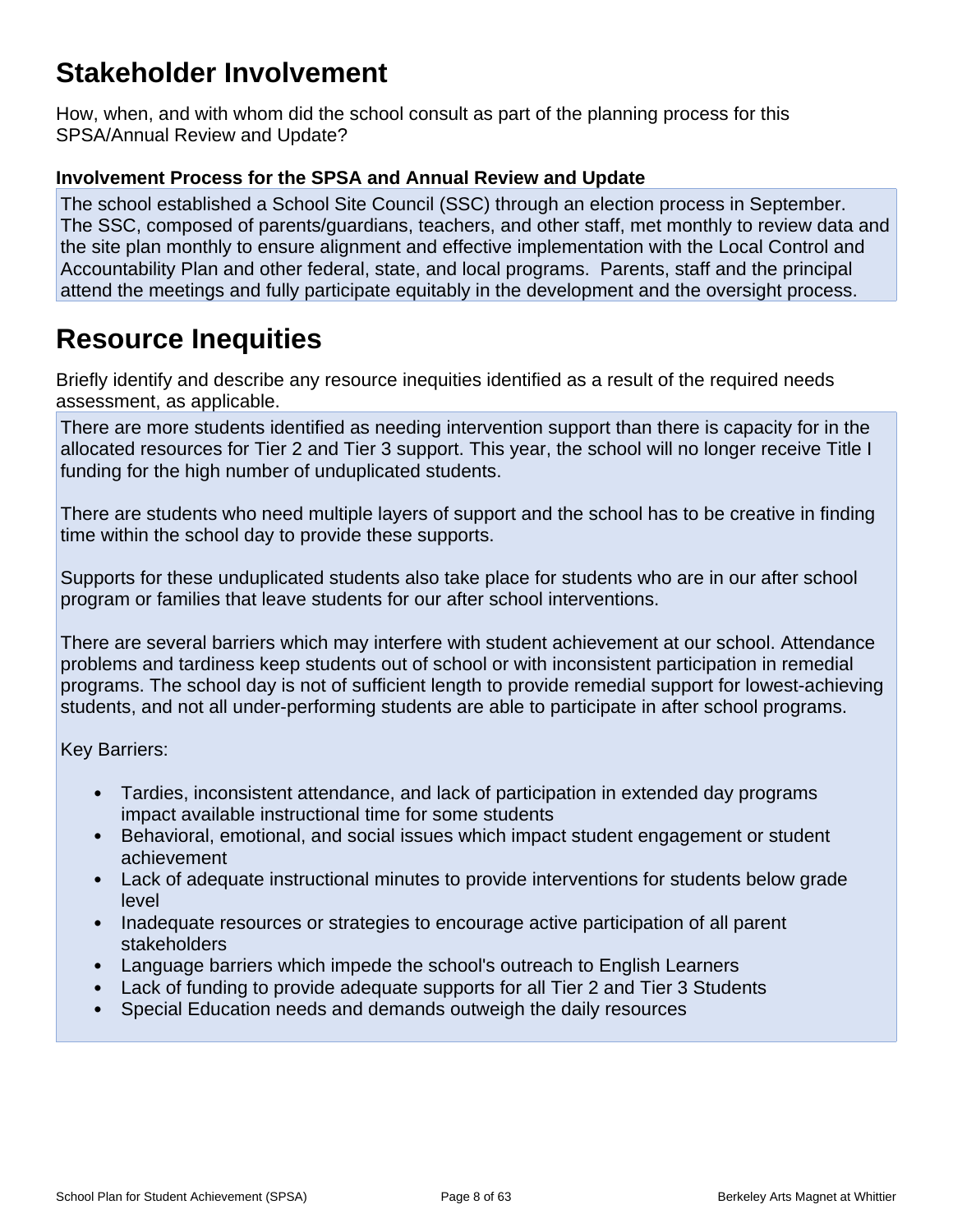## **Student Enrollment Enrollment By Student Group**

## **Student Enrollment Enrollment By Grade Level**

| <b>Student Enrollment by Grade Level</b> |           |                           |           |  |  |  |  |  |  |  |  |
|------------------------------------------|-----------|---------------------------|-----------|--|--|--|--|--|--|--|--|
|                                          |           | <b>Number of Students</b> |           |  |  |  |  |  |  |  |  |
| Grade                                    | $18 - 19$ | 19-20                     | $20 - 21$ |  |  |  |  |  |  |  |  |
| Kindergarten                             | 68        | 66                        | 58        |  |  |  |  |  |  |  |  |
| Grade 1                                  | 61        | 82                        | 62        |  |  |  |  |  |  |  |  |
| Grade 2                                  | 84        | 62                        | 78        |  |  |  |  |  |  |  |  |
| Grade3                                   | 63        | 77                        | 59        |  |  |  |  |  |  |  |  |
| Grade 4                                  | 68        | 57                        | 73        |  |  |  |  |  |  |  |  |
| Grade 5                                  | 81        | 64                        | 57        |  |  |  |  |  |  |  |  |
| <b>Total Enrollment</b>                  | 425       | 408                       | 387       |  |  |  |  |  |  |  |  |

#### **Conclusions based on this data:**

- **1.** Enrollment has decreased from previous year.
- **2.** The 4th grade group has student numbers have remained similar to previous years.
- **3.** Other subgroup percentages have remained fairly constant over 2 year period.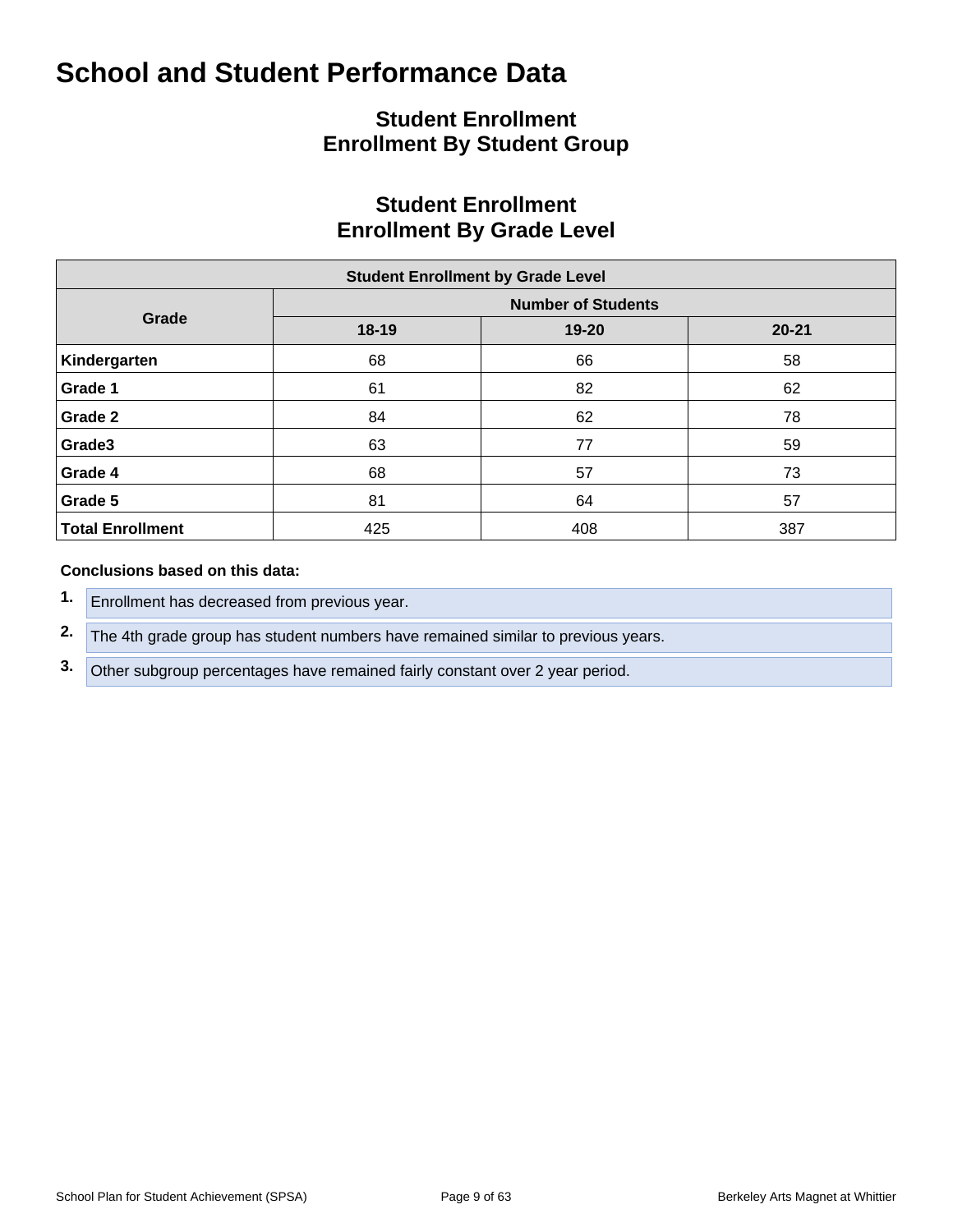## **Student Enrollment English Learner (EL) Enrollment**

| <b>English Learner (EL) Enrollment</b>               |         |                           |           |         |                            |           |  |  |  |  |  |
|------------------------------------------------------|---------|---------------------------|-----------|---------|----------------------------|-----------|--|--|--|--|--|
|                                                      |         | <b>Number of Students</b> |           |         | <b>Percent of Students</b> |           |  |  |  |  |  |
| <b>Student Group</b>                                 | $18-19$ | $19 - 20$                 | $20 - 21$ | $18-19$ | $19 - 20$                  | $20 - 21$ |  |  |  |  |  |
| <b>English Learners</b>                              | 38      | 31                        | 17        | 8.9%    | 7.6%                       | 4.4%      |  |  |  |  |  |
| <b>Fluent English Proficient (FEP)</b>               | 40      | 56                        | -41       | 9.4%    | 13.7%                      | 10.6%     |  |  |  |  |  |
| <b>Reclassified Fluent English Proficient (RFEP)</b> |         | 21                        |           | 2.0%    | 55.3%                      | 3.2%      |  |  |  |  |  |

#### **Conclusions based on this data:**

- **1.** The percentage of students being reclassified has decreased significantly from 19-20 to 20-21.
- **2.** The percentage of Fluent English Proficient students has remained similar year after year.
- **3.** The number of English Learners have declined over three year period.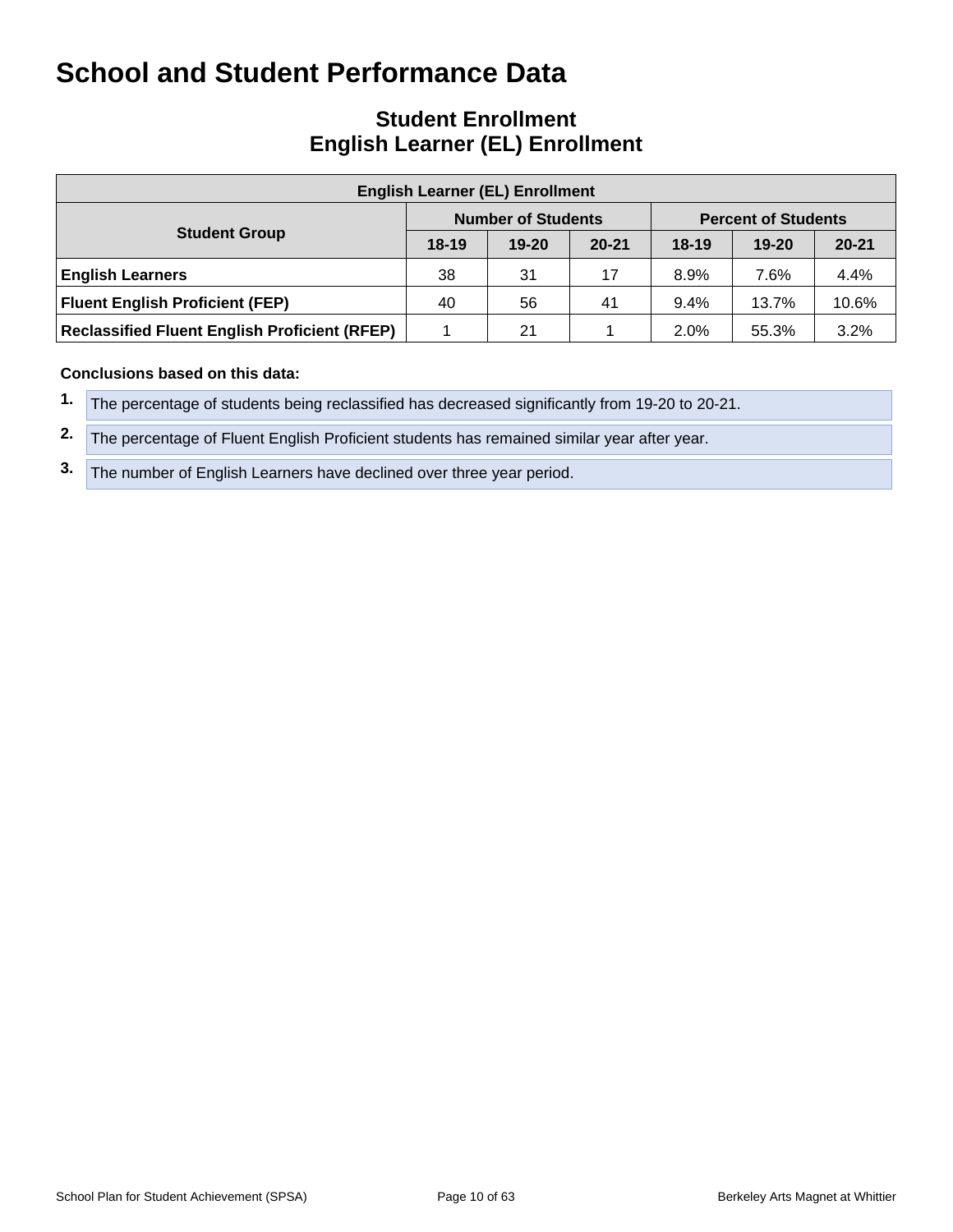## **CAASPP Results English Language Arts/Literacy (All Students)**

| <b>Overall Participation for All Students</b> |           |       |           |           |                      |           |           |                    |           |                        |           |           |  |
|-----------------------------------------------|-----------|-------|-----------|-----------|----------------------|-----------|-----------|--------------------|-----------|------------------------|-----------|-----------|--|
| # of Students Enrolled<br>Grade               |           |       |           |           | # of Students Tested |           |           | # of Students with |           | % of Enrolled Students |           |           |  |
| Level                                         | $17 - 18$ | 18-19 | $20 - 21$ | $17 - 18$ | $18-19$              | $20 - 21$ | $17 - 18$ | $18-19$            | $20 - 21$ | $17 - 18$              | $18 - 19$ | $20 - 21$ |  |
| Grade 3                                       | 63        | 63    | 46        | 62        | 63                   | 0         | 62        | 63                 | 0         | 98.4                   | 100       | 0.0       |  |
| Grade 4                                       | 83        | 68    | 52        | 80        | 66                   | 0         | 80        | 66                 | 0         | 96.4                   | 97.1      | 0.0       |  |
| Grade 5                                       | 79        | 81    | 48        | 77        | 78                   | 0         | 77        | 78                 | 0         | 97.5                   | 96.3      | 0.0       |  |
| <b>All Grades</b>                             | 225       | 212   | 146       | 219       | 207                  | 0         | 219       | 207                | 0         | 97.3                   | 97.6      | 0.0       |  |

The "% of Enrolled Students Tested" showing in this table is not the same as "Participation Rate" for federal accountability purposes.

#### 2019-20 Data:

Executive Order N-30-20 was issued which waived the assessment, accountability, and reporting requirements for the 2019-2020 school year, thus no data is available to report for this year.

|                   | <b>Overall Achievement for All Students</b> |                                                                                           |     |                    |             |  |                |               |  |                   |                    |  |                |               |  |
|-------------------|---------------------------------------------|-------------------------------------------------------------------------------------------|-----|--------------------|-------------|--|----------------|---------------|--|-------------------|--------------------|--|----------------|---------------|--|
| Grade             |                                             | <b>Mean Scale Score</b>                                                                   |     | % Standard         |             |  | % Standard Met |               |  | % Standard Nearly |                    |  | % Standard Not |               |  |
| Level             |                                             | 17-18 18-19 20-21 17-18 18-19 20-21 17-18 18-19 20-21 17-18 18-19 20-21 17-18 18-19 20-21 |     |                    |             |  |                |               |  |                   |                    |  |                |               |  |
| Grade 3           | 2493.1                                      | 2470.                                                                                     |     |                    | 56.45 46.03 |  |                | 22.58 23.81   |  |                   | $11.29$   15.87    |  | 9.68           | 14.29         |  |
| Grade 4           |                                             | 2509. 2524.                                                                               |     |                    | 46.25 51.52 |  |                | 17.50   25.76 |  | 22.50             | 7.58               |  | 13.75          | 15.15         |  |
| Grade 5           | 2515.                                       | 2548.                                                                                     |     | $31.17 \mid 42.31$ |             |  |                | 23.38 26.92   |  |                   | 23.38   14.10      |  | 22.08          | 16.67         |  |
| <b>All Grades</b> | N/A                                         | N/A                                                                                       | N/A |                    | 43.84 46.38 |  |                | 21.00   25.60 |  |                   | $19.63 \mid 12.56$ |  |                | 15.53   15.46 |  |

#### 2019-20 Data:

Executive Order N-30-20 was issued which waived the assessment, accountability, and reporting requirements for the 2019-2020 school year, thus no data is available to report for this year.

| Reading<br>Demonstrating understanding of literary and non-fictional texts |           |                  |           |           |                       |           |                  |         |           |  |  |  |  |
|----------------------------------------------------------------------------|-----------|------------------|-----------|-----------|-----------------------|-----------|------------------|---------|-----------|--|--|--|--|
|                                                                            |           | % Above Standard |           |           | % At or Near Standard |           | % Below Standard |         |           |  |  |  |  |
| <b>Grade Level</b>                                                         | $17 - 18$ | $18-19$          | $20 - 21$ | $17 - 18$ | $18 - 19$             | $20 - 21$ | $17 - 18$        | $18-19$ | $20 - 21$ |  |  |  |  |
| Grade 3                                                                    | 51.61     | 42.86            |           | 40.32     | 42.86                 |           | 8.06             | 14.29   |           |  |  |  |  |
| Grade 4                                                                    | 37.50     | 48.48            |           | 50.00     | 37.88                 |           | 12.50            | 13.64   |           |  |  |  |  |
| Grade 5                                                                    | 31.17     | 46.15            |           | 46.75     | 37.18                 |           | 22.08            | 16.67   |           |  |  |  |  |
| <b>All Grades</b>                                                          | 39.27     | 45.89            |           | 46.12     | 39.13                 |           | 14.61            | 14.98   |           |  |  |  |  |

#### 2019-20 Data: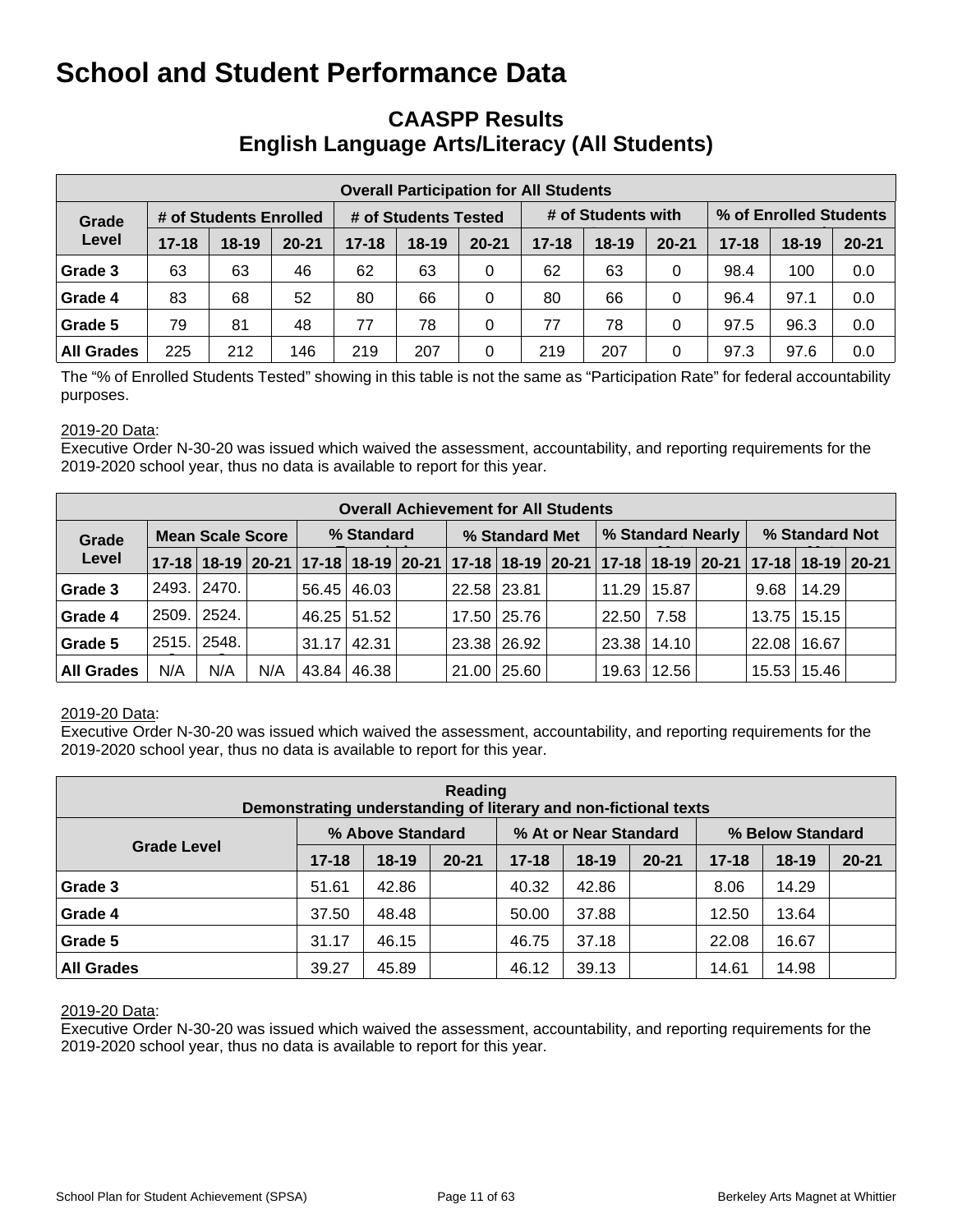| Writing<br>Producing clear and purposeful writing |           |                  |           |           |                       |           |                  |           |           |  |  |  |  |
|---------------------------------------------------|-----------|------------------|-----------|-----------|-----------------------|-----------|------------------|-----------|-----------|--|--|--|--|
|                                                   |           | % Above Standard |           |           | % At or Near Standard |           | % Below Standard |           |           |  |  |  |  |
| <b>Grade Level</b>                                | $17 - 18$ | $18 - 19$        | $20 - 21$ | $17 - 18$ | $18 - 19$             | $20 - 21$ | $17 - 18$        | $18 - 19$ | $20 - 21$ |  |  |  |  |
| Grade 3                                           | 50.00     | 50.79            |           | 38.71     | 31.75                 |           | 11.29            | 17.46     |           |  |  |  |  |
| Grade 4                                           | 33.75     | 43.94            |           | 50.00     | 43.94                 |           | 16.25            | 12.12     |           |  |  |  |  |
| Grade 5                                           | 33.77     | 46.15            |           | 40.26     | 42.31                 |           | 25.97            | 11.54     |           |  |  |  |  |
| <b>All Grades</b>                                 | 38.36     | 46.86            |           | 43.38     | 39.61                 |           | 18.26            | 13.53     |           |  |  |  |  |

Executive Order N-30-20 was issued which waived the assessment, accountability, and reporting requirements for the 2019-2020 school year, thus no data is available to report for this year.

| Listening<br>Demonstrating effective communication skills |           |                  |           |           |                       |           |                  |         |           |  |  |  |  |
|-----------------------------------------------------------|-----------|------------------|-----------|-----------|-----------------------|-----------|------------------|---------|-----------|--|--|--|--|
|                                                           |           | % Above Standard |           |           | % At or Near Standard |           | % Below Standard |         |           |  |  |  |  |
| <b>Grade Level</b>                                        | $17 - 18$ | $18-19$          | $20 - 21$ | $17 - 18$ | $18 - 19$             | $20 - 21$ | $17 - 18$        | $18-19$ | $20 - 21$ |  |  |  |  |
| Grade 3                                                   | 51.61     | 25.40            |           | 40.32     | 65.08                 |           | 8.06             | 9.52    |           |  |  |  |  |
| Grade 4                                                   | 36.25     | 46.97            |           | 55.00     | 40.91                 |           | 8.75             | 12.12   |           |  |  |  |  |
| Grade 5                                                   | 15.58     | 37.18            |           | 62.34     | 47.44                 |           | 22.08            | 15.38   |           |  |  |  |  |
| <b>All Grades</b>                                         | 33.33     | 36.71            |           | 53.42     | 50.72                 |           | 13.24            | 12.56   |           |  |  |  |  |

#### 2019-20 Data:

Executive Order N-30-20 was issued which waived the assessment, accountability, and reporting requirements for the 2019-2020 school year, thus no data is available to report for this year.

| <b>Research/Inquiry</b><br>Investigating, analyzing, and presenting information |           |                  |           |           |                       |           |                  |           |           |  |  |  |  |
|---------------------------------------------------------------------------------|-----------|------------------|-----------|-----------|-----------------------|-----------|------------------|-----------|-----------|--|--|--|--|
|                                                                                 |           | % Above Standard |           |           | % At or Near Standard |           | % Below Standard |           |           |  |  |  |  |
| <b>Grade Level</b>                                                              | $17 - 18$ | $18-19$          | $20 - 21$ | $17 - 18$ | $18-19$               | $20 - 21$ | $17 - 18$        | $18 - 19$ | $20 - 21$ |  |  |  |  |
| Grade 3                                                                         | 53.23     | 36.51            |           | 35.48     | 52.38                 |           | 11.29            | 11.11     |           |  |  |  |  |
| Grade 4                                                                         | 27.50     | 43.94            |           | 62.50     | 45.45                 |           | 10.00            | 10.61     |           |  |  |  |  |
| Grade 5                                                                         | 29.87     | 41.03            |           | 45.45     | 39.74                 |           | 24.68            | 19.23     |           |  |  |  |  |
| <b>All Grades</b>                                                               | 35.62     | 40.58            |           | 48.86     | 45.41                 |           | 15.53            | 14.01     |           |  |  |  |  |

#### 2019-20 Data:

Executive Order N-30-20 was issued which waived the assessment, accountability, and reporting requirements for the 2019-2020 school year, thus no data is available to report for this year.

#### **Conclusions based on this data:**

- **1.** No state test results for 20-21
- **2.** The percentage of students exceeding the standard has increased each of the previous two years.
- **3.** The percentage of students who did not meet the standard has decreased from the previous year.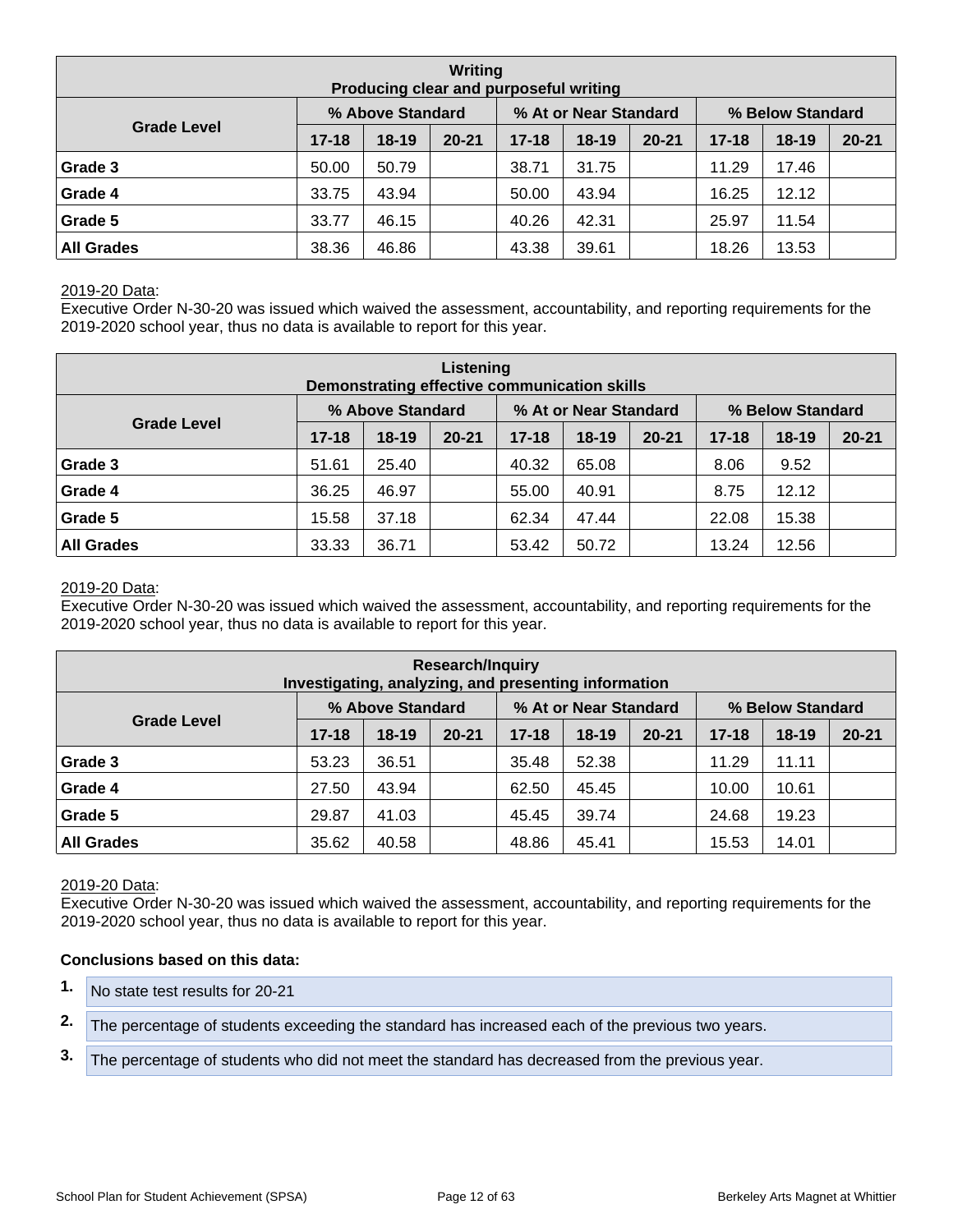## **CAASPP Results Mathematics (All Students)**

|                                 | <b>Overall Participation for All Students</b> |           |           |           |                      |           |           |                    |           |                        |           |           |  |  |
|---------------------------------|-----------------------------------------------|-----------|-----------|-----------|----------------------|-----------|-----------|--------------------|-----------|------------------------|-----------|-----------|--|--|
| # of Students Enrolled<br>Grade |                                               |           |           |           | # of Students Tested |           |           | # of Students with |           | % of Enrolled Students |           |           |  |  |
| Level                           | $17 - 18$                                     | $18 - 19$ | $20 - 21$ | $17 - 18$ | $18 - 19$            | $20 - 21$ | $17 - 18$ | $18-19$            | $20 - 21$ | $17 - 18$              | $18 - 19$ | $20 - 21$ |  |  |
| Grade 3                         | 63                                            | 63        | 46        | 62        | 63                   | 0         | 62        | 63                 | 0         | 98.4                   | 100       | 0.0       |  |  |
| Grade 4                         | 83                                            | 68        | 52        | 79        | 66                   | 0         | 79        | 66                 | 0         | 95.2                   | 97.1      | 0.0       |  |  |
| Grade 5                         | 79                                            | 81        | 48        | 78        | 79                   | 0         | 78        | 79                 | 0         | 98.7                   | 97.5      | 0.0       |  |  |
| <b>All Grades</b>               | 225                                           | 212       | 146       | 219       | 208                  | 0         | 219       | 208                | 0         | 97.3                   | 98.1      | 0.0       |  |  |

\* The "% of Enrolled Students Tested" showing in this table is not the same as "Participation Rate" for federal accountability purposes.

#### 2019-20 Data:

Executive Order N-30-20 was issued which waived the assessment, accountability, and reporting requirements for the 2019-2020 school year, thus no data is available to report for this year.

|                                  | <b>Overall Achievement for All Students</b> |       |            |  |                    |                |  |               |                   |       |                 |                |       |                                                                                           |  |
|----------------------------------|---------------------------------------------|-------|------------|--|--------------------|----------------|--|---------------|-------------------|-------|-----------------|----------------|-------|-------------------------------------------------------------------------------------------|--|
| <b>Mean Scale Score</b><br>Grade |                                             |       | % Standard |  |                    | % Standard Met |  |               | % Standard Nearly |       |                 | % Standard Not |       |                                                                                           |  |
| Level                            |                                             |       |            |  |                    |                |  |               |                   |       |                 |                |       | 17-18 18-19 20-21 17-18 18-19 20-21 17-18 18-19 20-21 17-18 18-19 20-21 17-18 18-19 20-21 |  |
| Grade 3                          | 2497.                                       | 2483. |            |  | 54.84 44.44        |                |  | 29.03 31.75   |                   | 8.06  | 9.52            |                | 8.06  | 14.29                                                                                     |  |
| Grade 4                          | 2507.                                       | 2526. |            |  | $32.91 \mid 42.42$ |                |  | $31.65$ 33.33 |                   |       | $26.58$   12.12 |                | 8.86  | 12.12                                                                                     |  |
| Grade 5                          | 2519.                                       | 2546. |            |  | 28.21 37.97        |                |  | 20.51 22.78   |                   |       | 30.77   22.78   |                | 20.51 | 16.46                                                                                     |  |
| <b>All Grades</b>                | N/A                                         | N/A   | N/A        |  | 37.44 41.35        |                |  | 26.94 28.85   |                   | 22.83 | 15.38           |                | 12.79 | 14.42                                                                                     |  |

#### 2019-20 Data:

Executive Order N-30-20 was issued which waived the assessment, accountability, and reporting requirements for the 2019-2020 school year, thus no data is available to report for this year.

| <b>Concepts &amp; Procedures</b><br>Applying mathematical concepts and procedures |           |                  |           |           |                       |           |                  |           |           |  |  |  |  |
|-----------------------------------------------------------------------------------|-----------|------------------|-----------|-----------|-----------------------|-----------|------------------|-----------|-----------|--|--|--|--|
|                                                                                   |           | % Above Standard |           |           | % At or Near Standard |           | % Below Standard |           |           |  |  |  |  |
| <b>Grade Level</b>                                                                | $17 - 18$ | $18-19$          | $20 - 21$ | $17 - 18$ | $18-19$               | $20 - 21$ | $17 - 18$        | $18 - 19$ | $20 - 21$ |  |  |  |  |
| Grade 3                                                                           | 70.97     | 60.32            |           | 19.35     | 25.40                 |           | 9.68             | 14.29     |           |  |  |  |  |
| Grade 4                                                                           | 48.10     | 56.06            |           | 34.18     | 25.76                 |           | 17.72            | 18.18     |           |  |  |  |  |
| Grade 5                                                                           | 38.46     | 48.10            |           | 32.05     | 30.38                 |           | 29.49            | 21.52     |           |  |  |  |  |
| <b>All Grades</b>                                                                 | 51.14     | 54.33            |           | 29.22     | 27.40                 |           | 19.63            | 18.27     |           |  |  |  |  |

#### 2019-20 Data: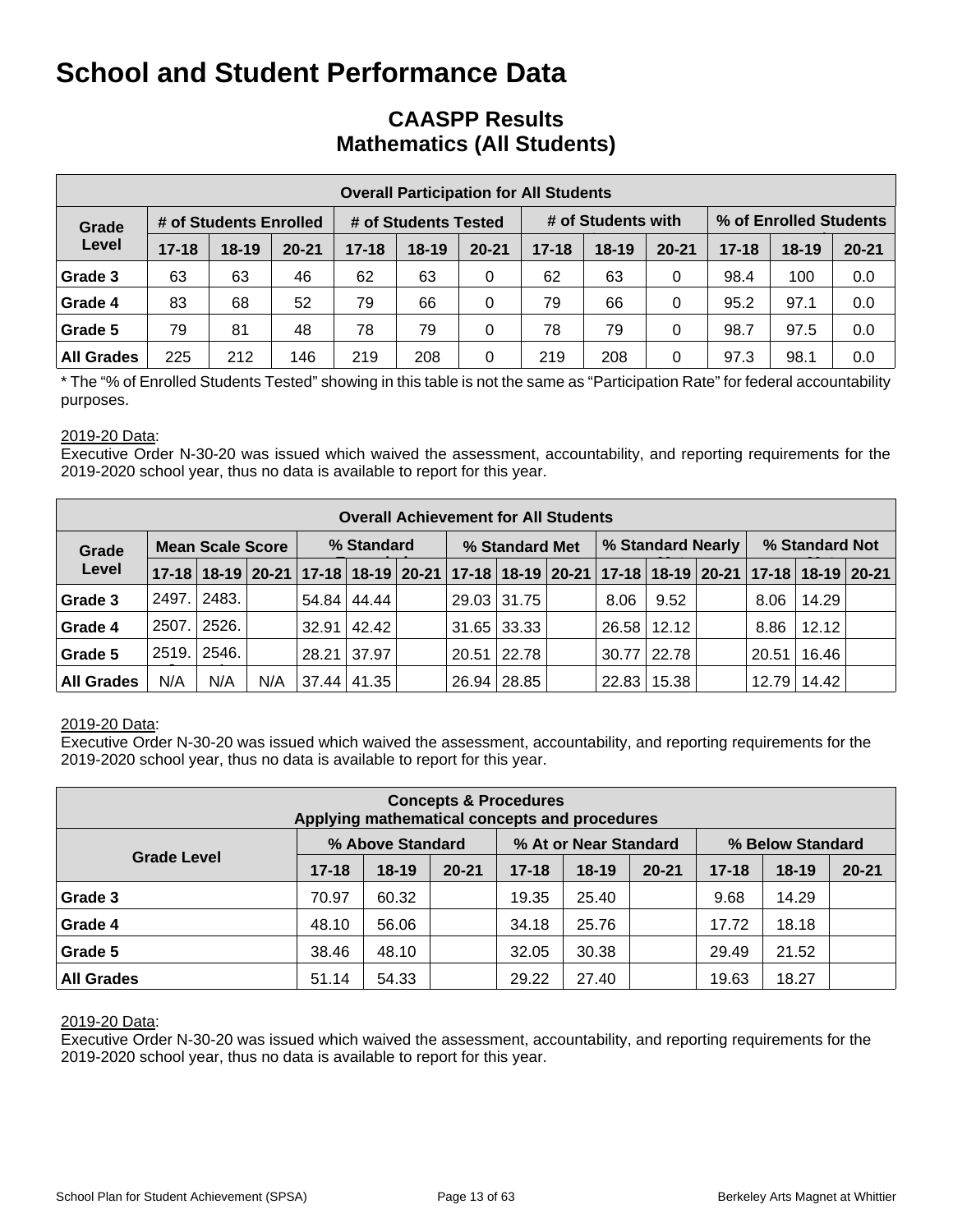| <b>Problem Solving &amp; Modeling/Data Analysis</b><br>Using appropriate tools and strategies to solve real world and mathematical problems |           |                  |           |           |                       |           |           |                  |           |  |  |  |
|---------------------------------------------------------------------------------------------------------------------------------------------|-----------|------------------|-----------|-----------|-----------------------|-----------|-----------|------------------|-----------|--|--|--|
|                                                                                                                                             |           | % Above Standard |           |           | % At or Near Standard |           |           | % Below Standard |           |  |  |  |
| <b>Grade Level</b>                                                                                                                          | $17 - 18$ | $18-19$          | $20 - 21$ | $17 - 18$ | $18 - 19$             | $20 - 21$ | $17 - 18$ | $18 - 19$        | $20 - 21$ |  |  |  |
| Grade 3                                                                                                                                     | 56.45     | 55.56            |           | 33.87     | 30.16                 |           | 9.68      | 14.29            |           |  |  |  |
| Grade 4                                                                                                                                     | 40.51     | 42.42            |           | 44.30     | 40.91                 |           | 15.19     | 16.67            |           |  |  |  |
| Grade 5                                                                                                                                     | 26.92     | 41.77            |           | 43.59     | 40.51                 |           | 29.49     | 17.72            |           |  |  |  |
| <b>All Grades</b>                                                                                                                           | 40.18     | 46.15            |           | 41.10     | 37.50                 |           | 18.72     | 16.35            |           |  |  |  |

Executive Order N-30-20 was issued which waived the assessment, accountability, and reporting requirements for the 2019-2020 school year, thus no data is available to report for this year.

| <b>Communicating Reasoning</b><br>Demonstrating ability to support mathematical conclusions |           |                  |           |           |                       |           |           |                  |           |  |  |
|---------------------------------------------------------------------------------------------|-----------|------------------|-----------|-----------|-----------------------|-----------|-----------|------------------|-----------|--|--|
|                                                                                             |           | % Above Standard |           |           | % At or Near Standard |           |           | % Below Standard |           |  |  |
| <b>Grade Level</b>                                                                          | $17 - 18$ | $18 - 19$        | $20 - 21$ | $17 - 18$ | 18-19                 | $20 - 21$ | $17 - 18$ | $18 - 19$        | $20 - 21$ |  |  |
| Grade 3                                                                                     | 59.68     | 57.14            |           | 32.26     | 34.92                 |           | 8.06      | 7.94             |           |  |  |
| Grade 4                                                                                     | 44.30     | 51.52            |           | 39.24     | 31.82                 |           | 16.46     | 16.67            |           |  |  |
| Grade 5                                                                                     | 20.51     | 32.91            |           | 56.41     | 50.63                 |           | 23.08     | 16.46            |           |  |  |
| <b>All Grades</b>                                                                           | 40.18     | 46.15            |           | 43.38     | 39.90                 |           | 16.44     | 13.94            |           |  |  |

#### 2019-20 Data:

Executive Order N-30-20 was issued which waived the assessment, accountability, and reporting requirements for the 2019-2020 school year, thus no data is available to report for this year.

#### **Conclusions based on this data:**

- **1.** No state test results for 20-21
- **2.** The percentage of students exceeding the standard has increased or remained constant each of the past three years.
- **3.** The percentage of students who did not meet the standard has decreased from the previous year.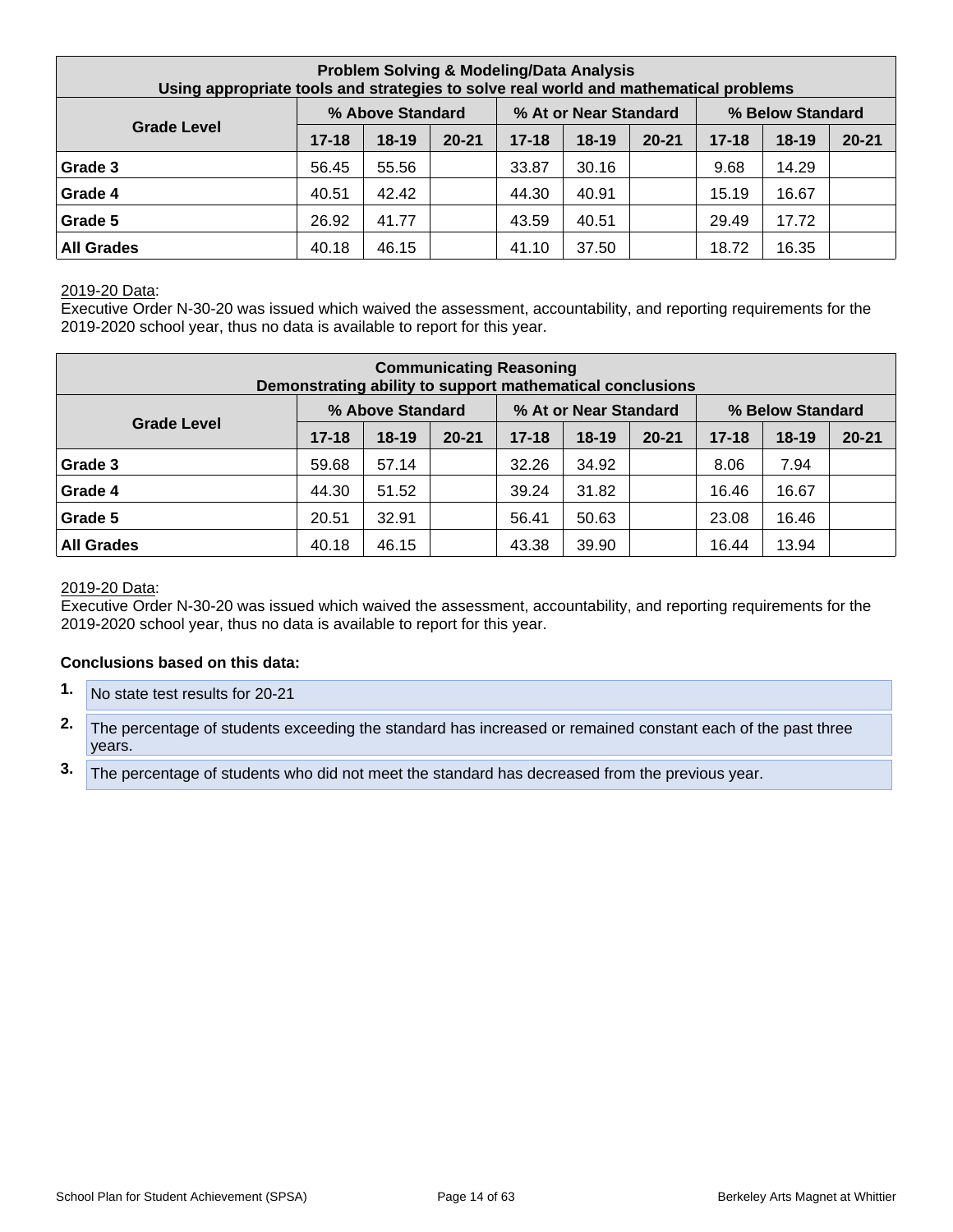## **ELPAC Results**

| <b>ELPAC Summative Assessment Data</b><br>Number of Students and Mean Scale Scores for All Students |                  |           |           |           |                      |           |           |                         |           |           |                                            |           |  |
|-----------------------------------------------------------------------------------------------------|------------------|-----------|-----------|-----------|----------------------|-----------|-----------|-------------------------|-----------|-----------|--------------------------------------------|-----------|--|
| Grade                                                                                               | Overall<br>Level |           |           |           | <b>Oral Language</b> |           |           | <b>Written Language</b> |           |           | <b>Number of</b><br><b>Students Tested</b> |           |  |
|                                                                                                     | $17 - 18$        | $18 - 19$ | $20 - 21$ | $17 - 18$ | 18-19                | $20 - 21$ | $17 - 18$ | $18 - 19$               | $20 - 21$ | $17 - 18$ | $18-19$                                    | $20 - 21$ |  |
| K                                                                                                   | $\star$          | $\star$   | $\star$   | $\star$   | $\star$              | $\star$   | $\star$   | $\star$                 | $\star$   | $\star$   | 6                                          | $\star$   |  |
| 1                                                                                                   | $\star$          | $\star$   | $\star$   | $\star$   | $\star$              | $\star$   | $\star$   | $\star$                 | $\star$   | $\star$   | 4                                          | $\star$   |  |
| $\mathbf{2}$                                                                                        | $\star$          | $\star$   | $\star$   | $\star$   | $\star$              | $\star$   | $\star$   | $\star$                 | $\star$   | $\star$   | 4                                          | $\star$   |  |
| 3                                                                                                   | $\star$          | $\star$   |           | $\star$   | $\star$              |           | $\star$   | $\star$                 |           | $\star$   | $\star$                                    | $\Omega$  |  |
| $\boldsymbol{4}$                                                                                    | $\star$          | $\star$   | $\star$   | $\star$   | $\star$              | $\star$   | $\star$   | $\star$                 | $\star$   | $\star$   | 4                                          | $\star$   |  |
| $5\phantom{1}$                                                                                      | $\star$          | $\star$   | $\star$   | $\star$   | $\star$              | $\star$   | $\star$   | $\star$                 | $\star$   | $\star$   | 4                                          | $\star$   |  |
| <b>All Grades</b>                                                                                   |                  |           |           |           |                      |           |           |                         |           | 39        | 24                                         | 11        |  |

#### 2019-20 Data:

Executive Order N-30-20 was issued which waived the assessment, accountability, and reporting requirements for the 2019-2020 school year, thus no data is available to report for this year.

| <b>Overall Language</b><br>Percentage of Students at Each Performance Level for All Students |           |           |           |         |                     |         |         |                       |         |  |                     |         |           |                                    |           |
|----------------------------------------------------------------------------------------------|-----------|-----------|-----------|---------|---------------------|---------|---------|-----------------------|---------|--|---------------------|---------|-----------|------------------------------------|-----------|
| Grade                                                                                        |           | Level 4   |           |         | Level 3             |         |         | Level 2               |         |  | Level 1             |         |           | <b>Total Number</b><br>of Students |           |
| Level                                                                                        | $17 - 18$ | $18 - 19$ | $20 - 21$ |         | $17-18$ 18-19 20-21 |         |         | 17-18   18-19   20-21 |         |  | $17-18$ 18-19 20-21 |         | $17 - 18$ | $18-19$                            | $ 20-21 $ |
| K                                                                                            | $\star$   | $\star$   | $\star$   | $\star$ | $\star$             | $\star$ |         | $\star$               | $\star$ |  | $\star$             | $\star$ | $\star$   | $\star$                            | $\star$   |
| 1                                                                                            | $\star$   | $\star$   | $\star$   | $\star$ | $\star$             | $\star$ |         | $\star$               | $\star$ |  | $\star$             | $\star$ | $\star$   | $\star$                            | $\star$   |
| $\mathbf{2}$                                                                                 | $\star$   | $\star$   | $\star$   | $\star$ | $\star$             | $\star$ |         | $\star$               | $\star$ |  | $\star$             | $\star$ | $\star$   | $\star$                            | $\star$   |
| 3                                                                                            | $\star$   | $\star$   |           | $\star$ | $\star$             |         |         | $\star$               |         |  | $\star$             |         | $\star$   | $\star$                            |           |
| $\overline{\mathbf{4}}$                                                                      | $\star$   | $\star$   | $\star$   | $\star$ | $\star$             | $\star$ | $\star$ | $\star$               | $\star$ |  | $\star$             | $\star$ | $\star$   | $\star$                            | $\star$   |
| 5                                                                                            | $\star$   | $\star$   | $\star$   | $\star$ | $\star$             | $\star$ | $\star$ | $\star$               | $\star$ |  | $\star$             | $\star$ | $\star$   | $\star$                            | $\star$   |
| <b>All Grades</b>                                                                            | 66.67     | 16.67     | 18.18     | $\star$ | 45.83               | 36.36   | $\star$ | 20.83                 | 36.36   |  | 16.67               | 9.09    | 39        | 24                                 | 11        |

#### 2019-20 Data: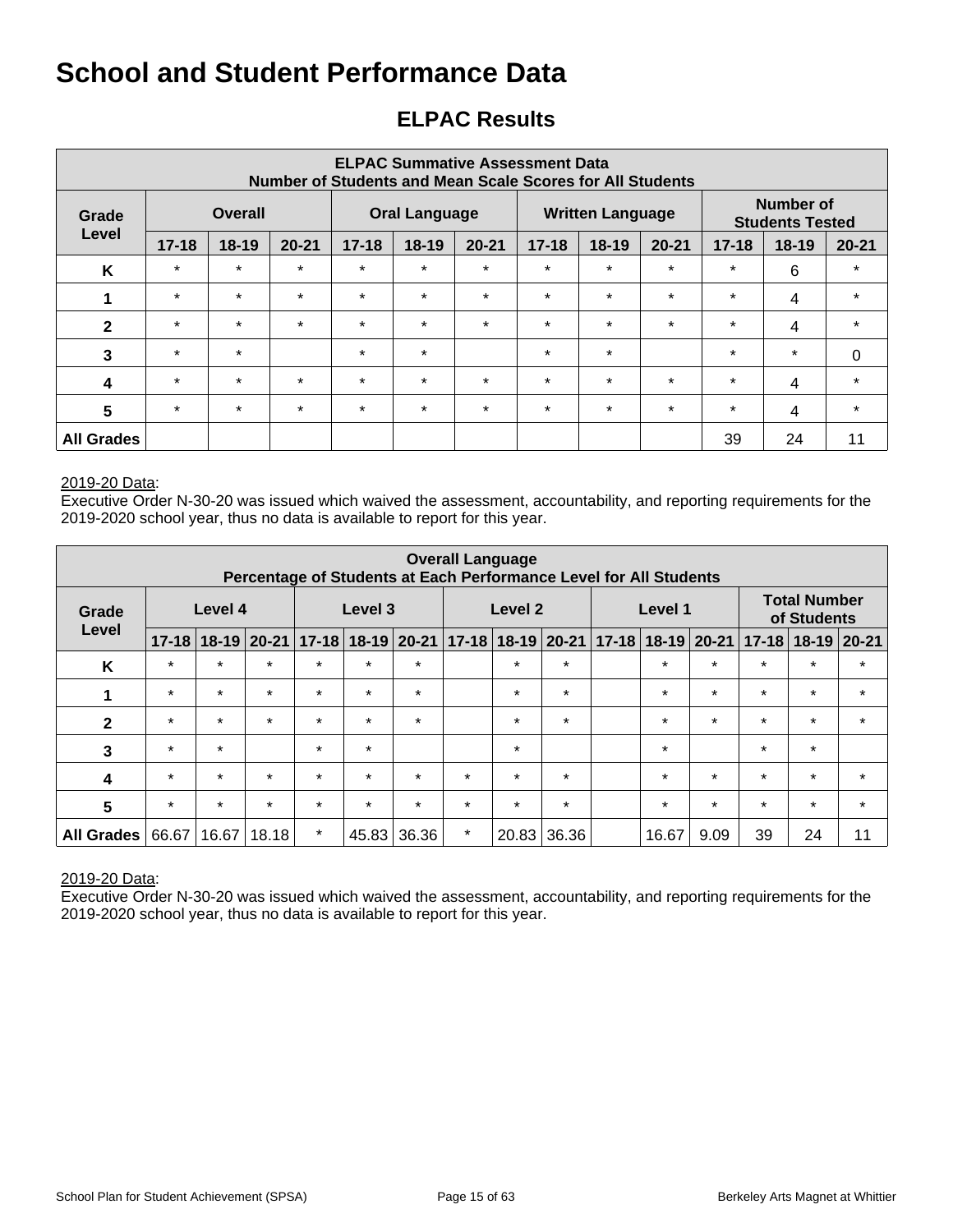| <b>Oral Language</b><br>Percentage of Students at Each Performance Level for All Students |           |         |         |         |         |                                                             |                                                          |         |         |         |         |         |                                     |         |         |
|-------------------------------------------------------------------------------------------|-----------|---------|---------|---------|---------|-------------------------------------------------------------|----------------------------------------------------------|---------|---------|---------|---------|---------|-------------------------------------|---------|---------|
| Grade                                                                                     |           | Level 4 |         |         | Level 3 |                                                             | <b>Total Number</b><br>Level 2<br>Level 1<br>of Students |         |         |         |         |         |                                     |         |         |
| Level                                                                                     | $17 - 18$ |         |         |         |         | 18-19 20-21   17-18   18-19   20-21   17-18   18-19   20-21 |                                                          |         |         |         |         |         | 17-18 18-19 20-21 17-18 18-19 20-21 |         |         |
| K                                                                                         | $\star$   | $\star$ | $\star$ | $\star$ | $\star$ | $\star$                                                     |                                                          | $\star$ | $\star$ |         | $\star$ | $\star$ | $\star$                             | $\star$ | $\star$ |
| 1                                                                                         | $\star$   | $\star$ | $\star$ | $\star$ | $\star$ | $\star$                                                     |                                                          | $\star$ | $\star$ |         | $\star$ | $\star$ | $\star$                             | $\star$ | $\star$ |
| $\mathbf{2}$                                                                              | $\star$   | $\star$ | $\star$ | $\star$ | $\star$ | $\star$                                                     |                                                          | $\star$ | $\star$ |         | $\star$ | $\star$ | $\star$                             | $\star$ | $\star$ |
| 3                                                                                         | $\star$   | $\star$ |         | $\star$ | $\star$ |                                                             |                                                          | $\star$ |         |         | $\star$ |         | $\star$                             | $\star$ |         |
| 4                                                                                         | $\star$   | $\star$ | $\star$ | $\star$ | $\star$ | $\star$                                                     | $\star$                                                  | $\star$ | $\star$ |         | $\star$ | $\star$ | $\star$                             | $\star$ | $\star$ |
| $5\phantom{1}$                                                                            | $\star$   | $\star$ | $\star$ | $\star$ | $\star$ | $\star$                                                     | $\star$                                                  | $\star$ | $\star$ | $\star$ | $\star$ | $\star$ | $\star$                             | $\star$ | $\star$ |
| All Grades   71.79   25.00   36.36                                                        |           |         |         | $\star$ |         | $37.50$ 27.27                                               | $\star$                                                  | 25.00   | 27.27   | $\star$ | 12.50   | 9.09    | 39                                  | 24      | 11      |

Executive Order N-30-20 was issued which waived the assessment, accountability, and reporting requirements for the 2019-2020 school year, thus no data is available to report for this year.

| <b>Written Language</b><br>Percentage of Students at Each Performance Level for All Students |           |           |           |           |                    |         |           |                    |               |  |                           |         |           |                                    |               |
|----------------------------------------------------------------------------------------------|-----------|-----------|-----------|-----------|--------------------|---------|-----------|--------------------|---------------|--|---------------------------|---------|-----------|------------------------------------|---------------|
| Grade                                                                                        |           | Level 4   |           |           | Level 3            |         |           | Level <sub>2</sub> |               |  | Level 1                   |         |           | <b>Total Number</b><br>of Students |               |
| Level                                                                                        | $17 - 18$ | $18 - 19$ | $20 - 21$ | $17 - 18$ | $18-19$ 20-21      |         | $17 - 18$ |                    | $18-19$ 20-21 |  | $17 - 18$ 18 - 19 20 - 21 |         | $17 - 18$ |                                    | $18-19$ 20-21 |
| K                                                                                            | $\star$   | $\star$   | $\star$   |           | $\star$            | $\star$ | $\star$   | $\star$            | $\star$       |  | $\star$                   | $\star$ | $\star$   | $\star$                            | $\star$       |
|                                                                                              | $\star$   | $\star$   | $\star$   | $\star$   | $\star$            | $\star$ | $\star$   | $\star$            | $\star$       |  | $\star$                   | $\star$ | $\star$   | $\star$                            | $\star$       |
| $\mathbf{2}$                                                                                 | $\star$   | $\star$   | $\star$   | $\star$   | $\star$            | $\star$ | $\star$   | $\star$            | $\star$       |  | $\star$                   | $\star$ | $\star$   | $\star$                            | $\star$       |
| 3                                                                                            | $\star$   | $\star$   |           | $\star$   | $\star$            |         |           | $\star$            |               |  | $\star$                   |         | $\star$   | $\star$                            |               |
| 4                                                                                            | $\star$   | $\star$   | $\star$   | $\star$   | $\star$            | $\star$ | $\star$   | $\star$            | $\star$       |  | $\star$                   | $\star$ | $\star$   | $\star$                            | $\star$       |
| 5                                                                                            | $\star$   | $\star$   | $\star$   | $\star$   | $\star$            | $\star$ | $\star$   | $\star$            | $\star$       |  | $\star$                   | $\star$ | $\star$   | $\star$                            | $\star$       |
| <b>All Grades</b>                                                                            | 41.03     | 20.83     | 9.09      |           | $33.33 \mid 25.00$ | 36.36   | $\star$   | 33.33              | 36.36         |  | 20.83                     | 18.18   | 39        | 24                                 | 11            |

#### 2019-20 Data: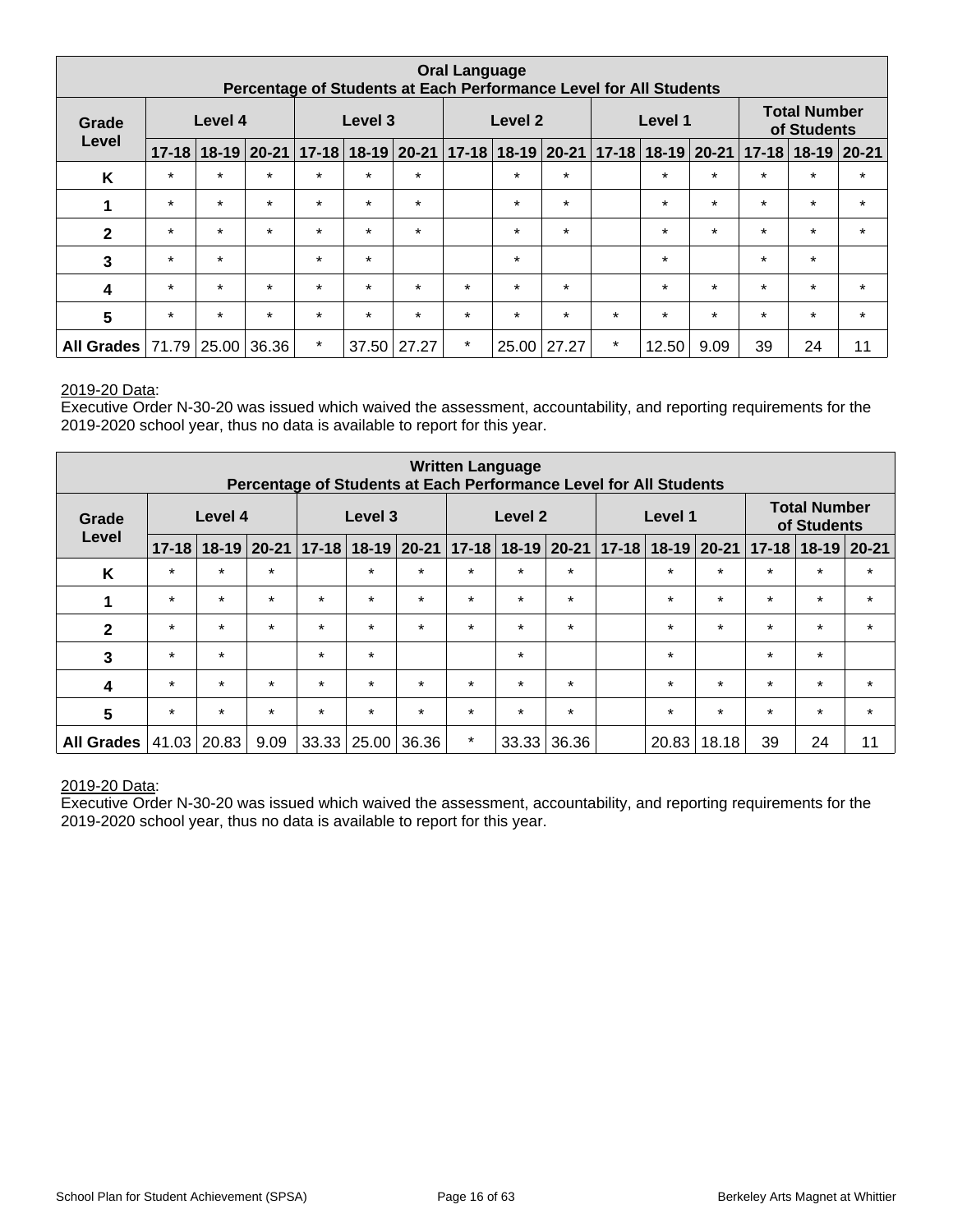| <b>Listening Domain</b><br>Percentage of Students by Domain Performance Level for All Students |           |                       |           |           |                                         |           |           |         |           |           |                                    |           |
|------------------------------------------------------------------------------------------------|-----------|-----------------------|-----------|-----------|-----------------------------------------|-----------|-----------|---------|-----------|-----------|------------------------------------|-----------|
| Grade                                                                                          |           | <b>Well Developed</b> |           |           | <b>Beginning</b><br>Somewhat/Moderately |           |           |         |           |           | <b>Total Number</b><br>of Students |           |
| Level                                                                                          | $17 - 18$ | $18 - 19$             | $20 - 21$ | $17 - 18$ | 18-19                                   | $20 - 21$ | $17 - 18$ | $18-19$ | $20 - 21$ | $17 - 18$ | 18-19                              | $20 - 21$ |
| K                                                                                              | $\star$   | $\star$               | $\star$   |           | $\star$                                 | $\star$   |           | $\star$ | $\star$   | $\star$   | $\star$                            | $\star$   |
| 1                                                                                              | $\star$   | $\star$               | $\star$   |           | $\star$                                 | $\star$   |           | $\star$ | $\star$   | $\star$   | $\star$                            | $\star$   |
| $\mathbf{2}$                                                                                   | $\star$   | $\star$               | $\star$   | $\star$   | $\star$                                 | $\star$   |           | $\star$ | $\star$   | $\star$   | $\star$                            | $\star$   |
| 4                                                                                              |           | $\star$               | $\star$   | $\star$   | $\star$                                 | $\star$   |           | $\star$ | $\star$   | $\star$   | $\star$                            | $\star$   |
| 5                                                                                              | $\star$   | $\star$               | $\star$   | $\star$   | $\star$                                 | $\star$   | $\star$   | $\star$ | $\star$   | $\star$   | $\star$                            | $\star$   |
| <b>All Grades</b>                                                                              | 74.36     | 37.50                 | 36.36     | $\star$   | 50.00                                   | 54.55     | $\star$   | 12.50   | 9.09      | 39        | 24                                 | 11        |

Executive Order N-30-20 was issued which waived the assessment, accountability, and reporting requirements for the 2019-2020 school year, thus no data is available to report for this year.

| <b>Speaking Domain</b><br>Percentage of Students by Domain Performance Level for All Students |           |                       |           |           |                     |           |           |                  |           |           |                                    |           |  |
|-----------------------------------------------------------------------------------------------|-----------|-----------------------|-----------|-----------|---------------------|-----------|-----------|------------------|-----------|-----------|------------------------------------|-----------|--|
| Grade                                                                                         |           | <b>Well Developed</b> |           |           | Somewhat/Moderately |           |           | <b>Beginning</b> |           |           | <b>Total Number</b><br>of Students |           |  |
| Level                                                                                         | $17 - 18$ | $18 - 19$             | $20 - 21$ | $17 - 18$ | 18-19               | $20 - 21$ | $17 - 18$ | $18-19$          | $20 - 21$ | $17 - 18$ | $18 - 19$                          | $20 - 21$ |  |
| K                                                                                             | $\star$   | $\star$               | $\star$   | $\star$   | $\star$             | $\star$   |           | $\star$          | $\star$   | $\star$   | $\star$                            | $\star$   |  |
| 1                                                                                             | $\star$   | $\star$               | $\star$   | $\star$   | $\star$             | $\star$   |           | $\star$          | $\star$   | $\star$   | $\star$                            | $\star$   |  |
| $\mathbf{2}$                                                                                  | $\star$   | $\star$               | $\star$   | $\star$   | $\star$             | $\star$   |           | $\star$          | $\star$   | $\star$   | $\star$                            | $\star$   |  |
| 4                                                                                             | $\star$   | $\star$               | $\star$   | $\star$   | $\star$             | $\star$   |           | $\star$          | $\star$   | $\star$   | $\star$                            | $\star$   |  |
| 5                                                                                             | $\star$   | $\star$               | $\star$   | $\star$   | $\star$             | $\star$   | $\star$   | $\star$          | $\star$   | $\star$   | $\star$                            | $\star$   |  |
| <b>All Grades</b>                                                                             | 79.49     | 37.50                 | 36.36     | $\star$   | 33.33               | 54.55     | $\ast$    | 29.17            | 9.09      | 39        | 24                                 | 11        |  |

#### 2019-20 Data:

Executive Order N-30-20 was issued which waived the assessment, accountability, and reporting requirements for the 2019-2020 school year, thus no data is available to report for this year.

| <b>Reading Domain</b><br>Percentage of Students by Domain Performance Level for All Students |           |           |           |           |         |           |           |                                                        |           |           |           |           |
|----------------------------------------------------------------------------------------------|-----------|-----------|-----------|-----------|---------|-----------|-----------|--------------------------------------------------------|-----------|-----------|-----------|-----------|
| <b>Well Developed</b><br>Somewhat/Moderately<br>Grade<br>Level                               |           |           |           |           |         |           |           | <b>Total Number</b><br><b>Beginning</b><br>of Students |           |           |           |           |
|                                                                                              | $17 - 18$ | $18 - 19$ | $20 - 21$ | $17 - 18$ | $18-19$ | $20 - 21$ | $17 - 18$ | $18-19$                                                | $20 - 21$ | $17 - 18$ | $18 - 19$ | $20 - 21$ |
| K                                                                                            | $\star$   | $\star$   | $\star$   | $\star$   | $\star$ | $\star$   |           | $\star$                                                | $\star$   | $\star$   | $\star$   | $\star$   |
|                                                                                              | $\star$   | $\star$   | $\star$   | $\star$   | $\star$ | $\star$   |           | $\star$                                                | $\star$   | $\star$   | $\star$   | $\star$   |
| $\mathbf{2}$                                                                                 | $\star$   | $\star$   | $\star$   | $\star$   | $\star$ | $\star$   | $\star$   | $\star$                                                | $\star$   | $\star$   | $\star$   | $\star$   |
| 4                                                                                            |           | $\star$   | $\star$   | $\star$   | $\star$ | $\star$   | $\star$   | $\star$                                                | $\star$   | $\star$   | $\star$   | $\star$   |
| 5                                                                                            | $\star$   | $\star$   | $\star$   | $\star$   | $\star$ | $\star$   | $\star$   | $\star$                                                | $\star$   | $\star$   | $\star$   | $\star$   |
| <b>All Grades</b>                                                                            | 46.15     | 16.67     | 18.18     | 46.15     | 54.17   | 63.64     | $\star$   | 29.17                                                  | 18.18     | 39        | 24        | 11        |

#### 2019-20 Data: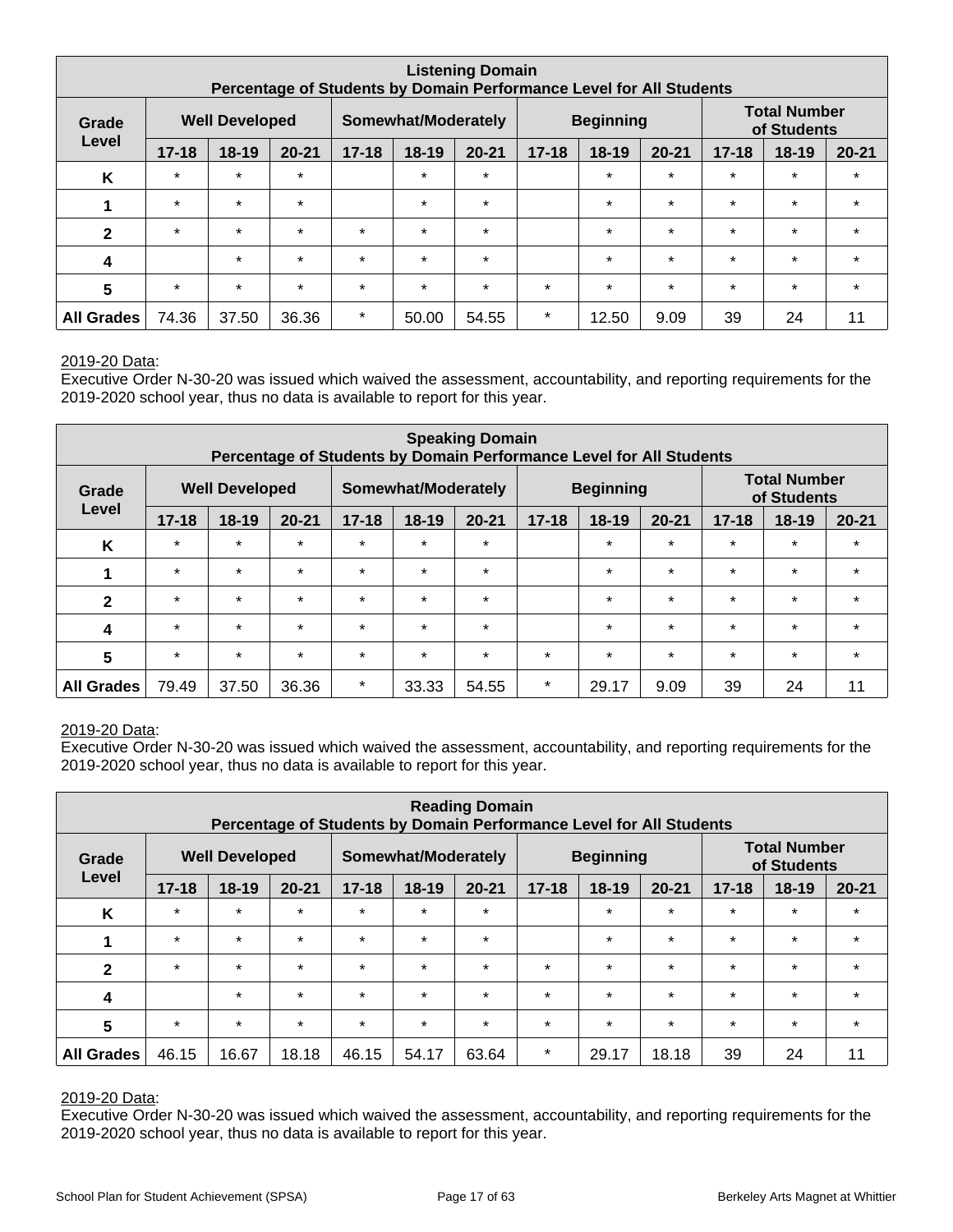| <b>Writing Domain</b><br>Percentage of Students by Domain Performance Level for All Students |           |                       |           |           |                     |           |           |                  |           |           |                                    |           |
|----------------------------------------------------------------------------------------------|-----------|-----------------------|-----------|-----------|---------------------|-----------|-----------|------------------|-----------|-----------|------------------------------------|-----------|
| Grade                                                                                        |           | <b>Well Developed</b> |           |           | Somewhat/Moderately |           |           | <b>Beginning</b> |           |           | <b>Total Number</b><br>of Students |           |
| Level                                                                                        | $17 - 18$ | $18 - 19$             | $20 - 21$ | $17 - 18$ | $18 - 19$           | $20 - 21$ | $17 - 18$ | $18-19$          | $20 - 21$ | $17 - 18$ | $18 - 19$                          | $20 - 21$ |
| K                                                                                            | $\star$   | $\star$               | $\star$   |           | $\star$             | $\star$   | $\star$   | $\star$          | $\star$   | $\star$   | $\star$                            | $\star$   |
| 1                                                                                            | $\star$   | $\star$               | $\star$   | $\star$   | $\star$             | $\star$   |           | $\star$          | $\star$   | $\star$   | $\star$                            | $\star$   |
| $\mathbf{2}$                                                                                 | $\star$   | $\star$               | $\star$   | $\star$   | $\star$             | $\star$   |           | $\star$          | $\star$   | $\star$   | $\star$                            | $\star$   |
| $\boldsymbol{4}$                                                                             | $\star$   | $\star$               | $\star$   | $\star$   | $\star$             | $\star$   |           | $\star$          | $\star$   | $\star$   | $\star$                            | $\star$   |
| $5\phantom{1}$                                                                               | $\star$   | $\star$               | $\star$   | $\star$   | $\star$             | $\star$   |           | $\star$          | $\star$   | $\star$   | $\star$                            | $\star$   |
| <b>Grades</b><br>All                                                                         | 43.59     | 20.83                 | 27.27     | 53.85     | 58.33               | 45.45     | $\star$   | 20.83            | 27.27     | 39        | 24                                 | 11        |

Executive Order N-30-20 was issued which waived the assessment, accountability, and reporting requirements for the 2019-2020 school year, thus no data is available to report for this year.

#### **Conclusions based on this data:**

**1.** There is not a large enough number of English Learners in any grade level to pull significant information.

**2.** English Language Learners were scoring at a level 3 or 4 in most areas.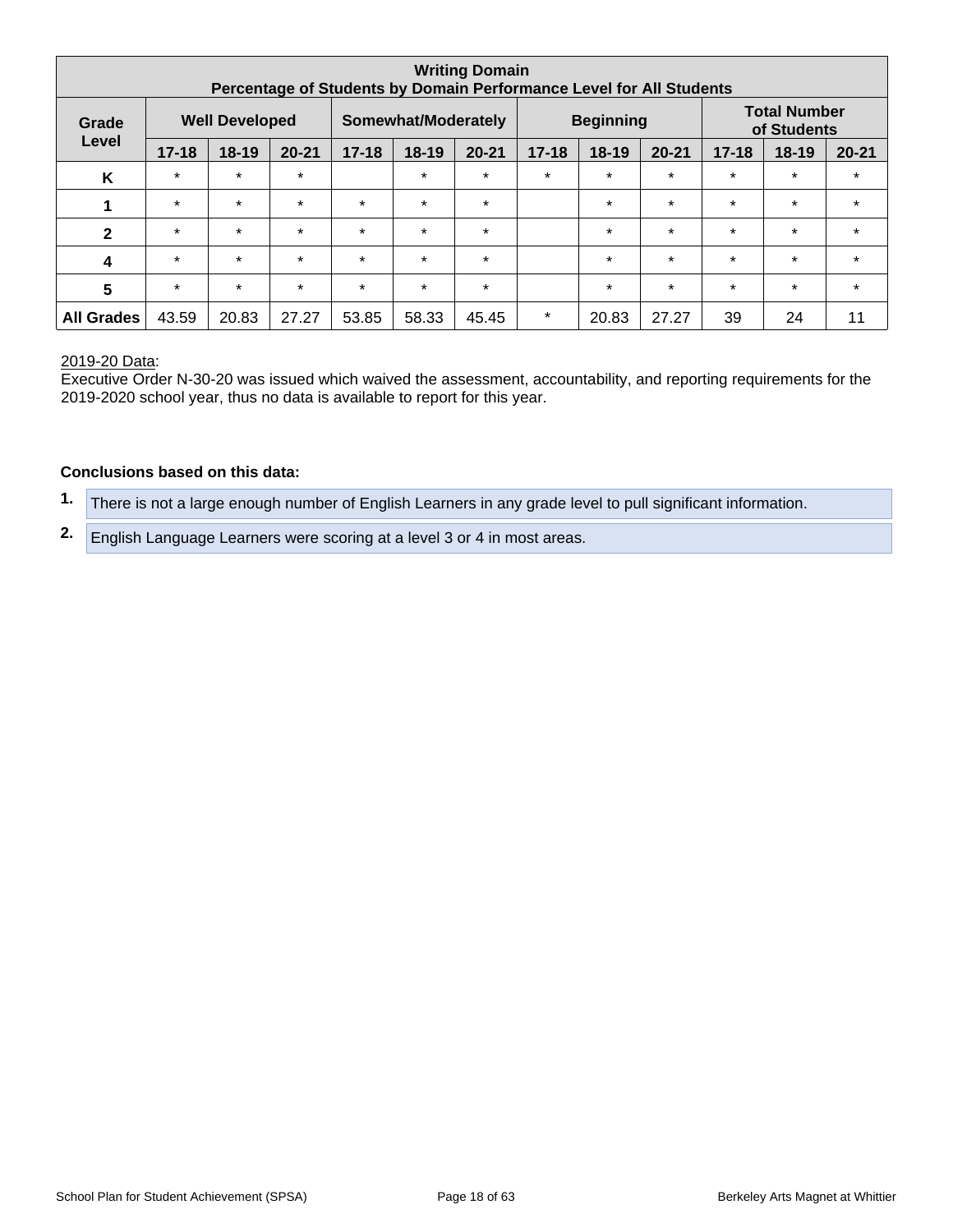## **Student Population**

Although both Senate Bill 98 and Assembly Bill 130 suspended the publication of state indicators on the 2020 and 2021 California School Dashboards, these bills also required the reporting of valid and reliable data that would have been included in these Dashboards.

To meet this requirement, CDE has made available the Enrollment, Graduation Rate Additional Report and the College/Career Measures Report data available. All other reports are not available for 2020 and 2021.

This section provides information about the school's student population.

| 2020-21 Student Population                        |                                                                                                                                                                     |                                                                                                                                                                                                    |                                                                                          |  |  |  |  |  |  |
|---------------------------------------------------|---------------------------------------------------------------------------------------------------------------------------------------------------------------------|----------------------------------------------------------------------------------------------------------------------------------------------------------------------------------------------------|------------------------------------------------------------------------------------------|--|--|--|--|--|--|
| <b>Total</b><br><b>Enrollment</b>                 | Socioeconomically<br><b>Disadvantaged</b>                                                                                                                           | <b>English</b><br>Learners                                                                                                                                                                         | <b>Foster</b><br>Youth                                                                   |  |  |  |  |  |  |
| 387                                               | 25.8                                                                                                                                                                | 4.4                                                                                                                                                                                                | 0.3                                                                                      |  |  |  |  |  |  |
| This is the total number of<br>students enrolled. | This is the percent of students<br>who are eligible for free or<br>reduced priced meals; or have<br>parents/quardians who did not<br>receive a high school diploma. | This is the percent of students<br>who are learning to communicate<br>effectively in English, typically<br>requiring instruction in both the<br>English Language and in their<br>academic courses. | This is the percent of students<br>whose well-being is the<br>responsibility of a court. |  |  |  |  |  |  |

| 2019-20 Enrollment for All Students/Student Group |              |            |  |  |  |  |  |  |  |
|---------------------------------------------------|--------------|------------|--|--|--|--|--|--|--|
| <b>Student Group</b>                              | <b>Total</b> | Percentage |  |  |  |  |  |  |  |
| <b>English Learners</b>                           | 17           | 4.4        |  |  |  |  |  |  |  |
| <b>Foster Youth</b>                               |              | 0.3        |  |  |  |  |  |  |  |
| <b>Homeless</b>                                   | 4            | 1.0        |  |  |  |  |  |  |  |
| <b>Socioeconomically Disadvantaged</b>            | 100          | 25.8       |  |  |  |  |  |  |  |
| <b>Students with Disabilities</b>                 | 35           | 9.0        |  |  |  |  |  |  |  |

| <b>Enrollment by Race/Ethnicity</b>                |     |      |  |  |  |
|----------------------------------------------------|-----|------|--|--|--|
| <b>Student Group</b><br><b>Total</b><br>Percentage |     |      |  |  |  |
| <b>African American</b>                            | 44  | 11.4 |  |  |  |
| American Indian or Alaska Native                   | 2   | 0.5  |  |  |  |
| Asian                                              | 47  | 12.1 |  |  |  |
| <b>Filipino</b>                                    | 5   | 1.3  |  |  |  |
| <b>Hispanic</b>                                    | 62  | 16.0 |  |  |  |
| <b>Two or More Races</b>                           | 59  | 15.2 |  |  |  |
| Native Hawaiian or Pacific Islander                |     | 0.3  |  |  |  |
| White                                              | 166 | 42.9 |  |  |  |

#### **Conclusions based on this data:**

**1.** Socioeconomically disadvantaged is the largest ALL student subgroup at 25.8%.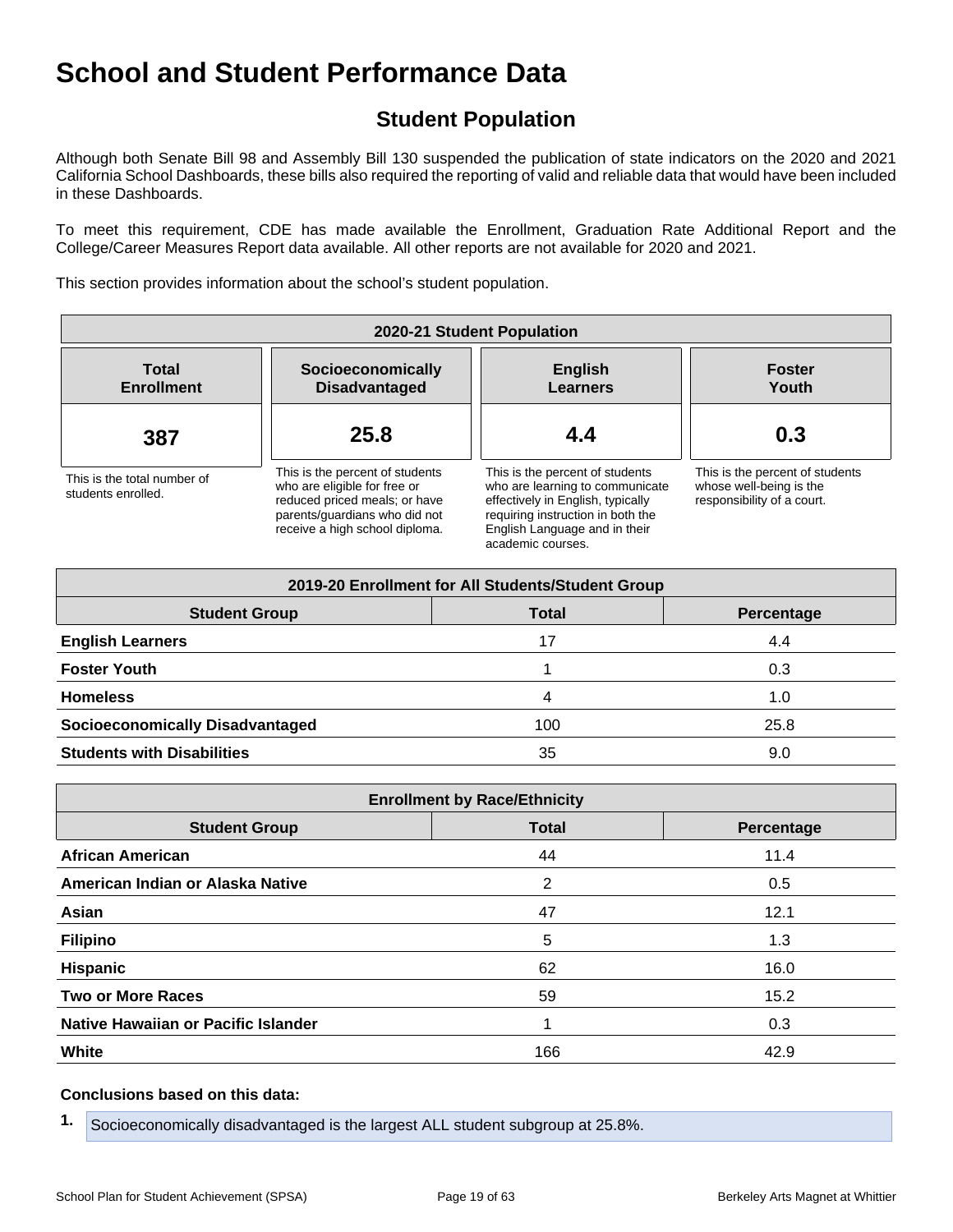- **2.** Students with disabilities make up the second largest ALL student subgroup.
- **3.** English Learners make up the third largest student subgroup.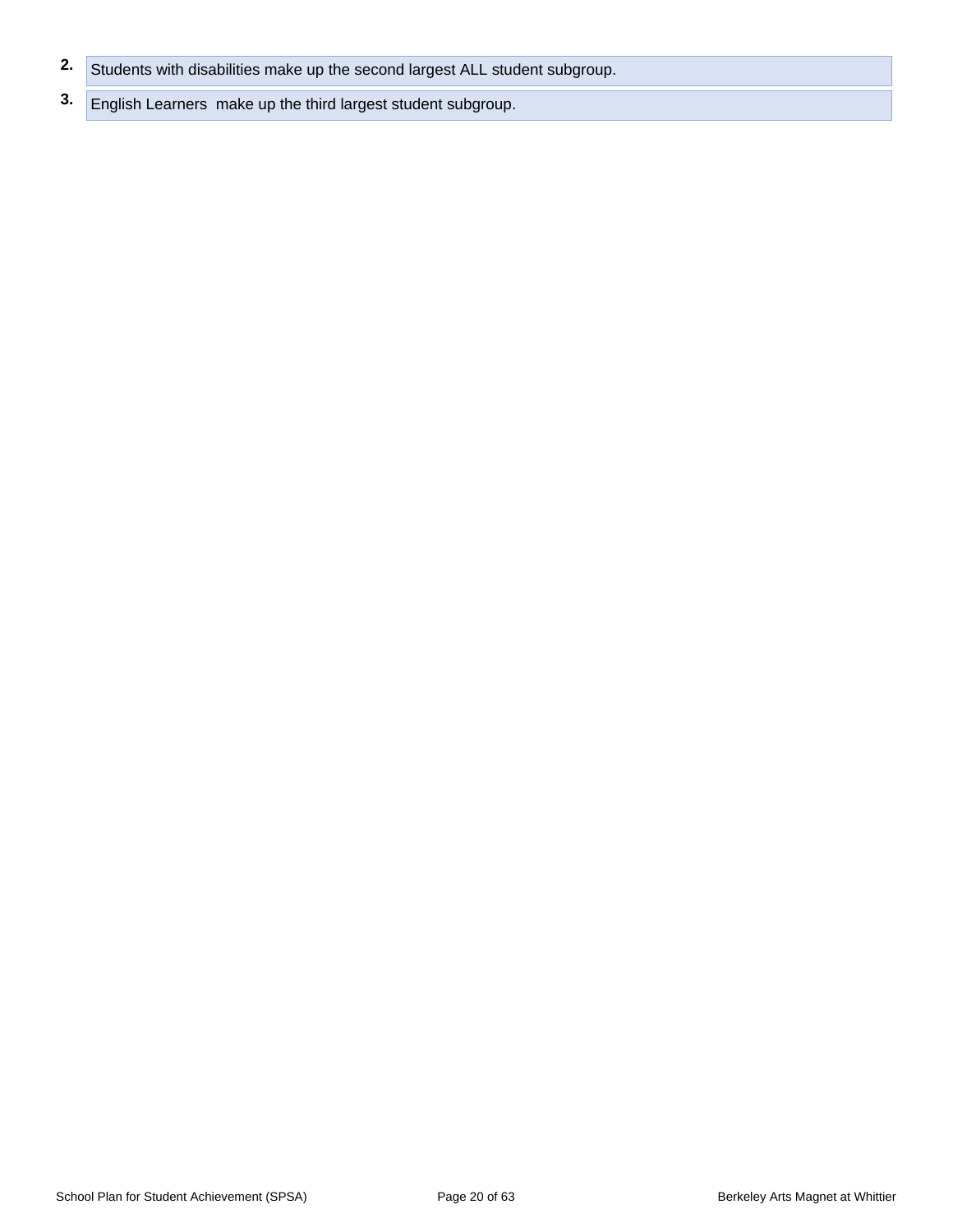## **Overall Performance**

Although both Senate Bill 98 and Assembly Bill 130 suspended the publication of state indicators on the 2020 and 2021 California School Dashboards, these bills also required the reporting of valid and reliable data that would have been included in these Dashboards.

To meet this requirement, CDE has made available the Enrollment, Graduation Rate Additional Report and the College/Career Measures Report data available. All other reports are not available for 2020 and 2021, thus the most recent data (2019 Fall) is provided here.



#### **Conclusions based on this data:**

- **1.** The Fall Dashboard puts BAM in the Blue Zone for English Language Arts and Mathematics
- **2.** Absenteeism is an area of needed improvement. BAM was in the green zone.
- **3.** Suspension Rates are low at BAM and in BLUE Zone.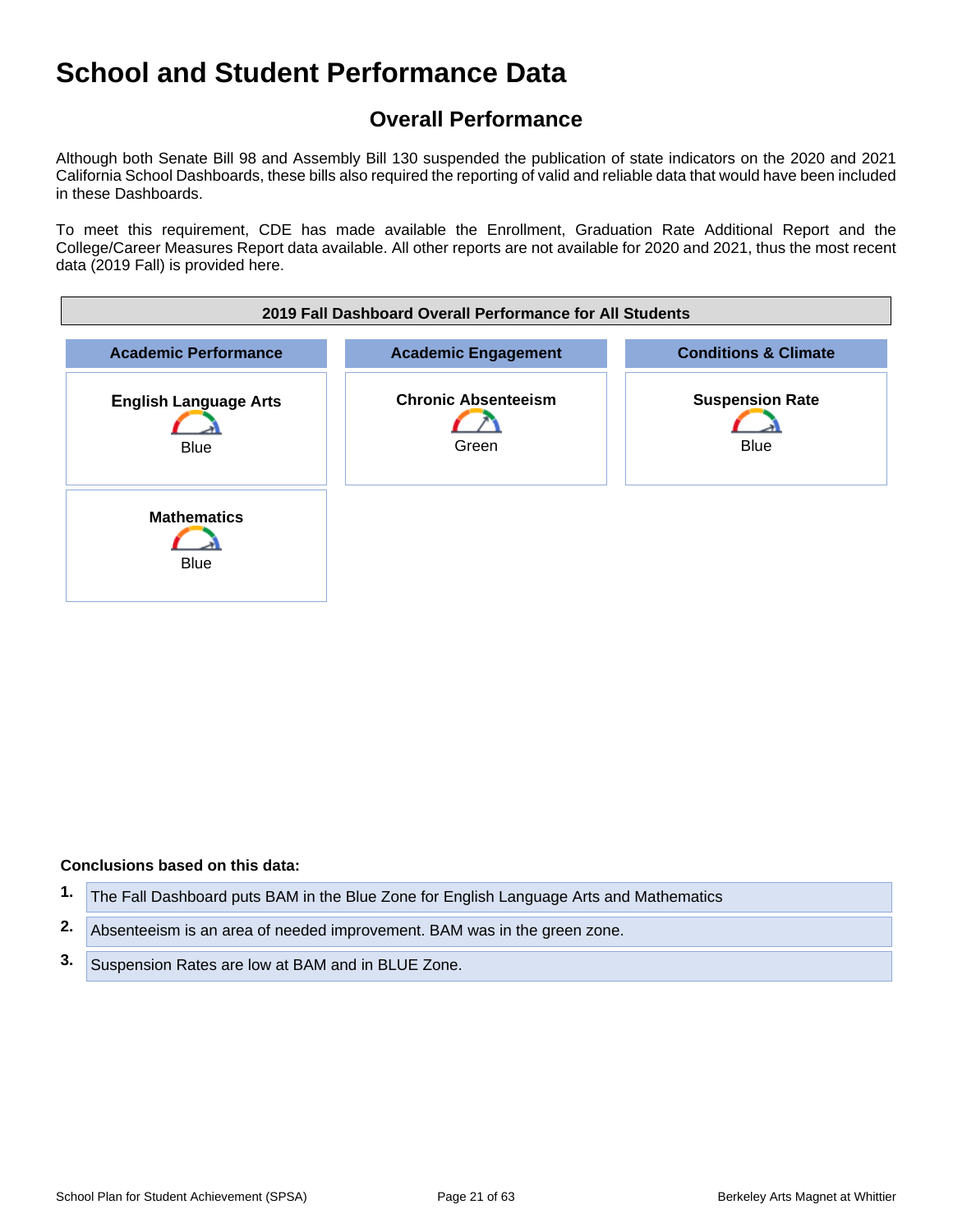## **Academic Performance English Language Arts**

Although both Senate Bill 98 and Assembly Bill 130 suspended the publication of state indicators on the 2020 and 2021 California School Dashboards, these bills also required the reporting of valid and reliable data that would have been included in these Dashboards.

To meet this requirement, CDE has made available the Enrollment, Graduation Rate Additional Report and the College/Career Measures Report data available. All other reports are not available for 2020 and 2021, thus the most recent data (2019 Fall) is provided here.

The performance levels are color-coded and range from lowest-to-highest performance in the following order:



This section provides number of student groups in each color.



This section provides a view of Student Assessment Results and other aspects of this school's performance, specifically how well students are meeting grade-level standards on the English Language Arts assessment. This measure is based on student performance on the Smarter Balanced Summative Assessment, which is taken annually by students in grades 3–8 and grade 11.

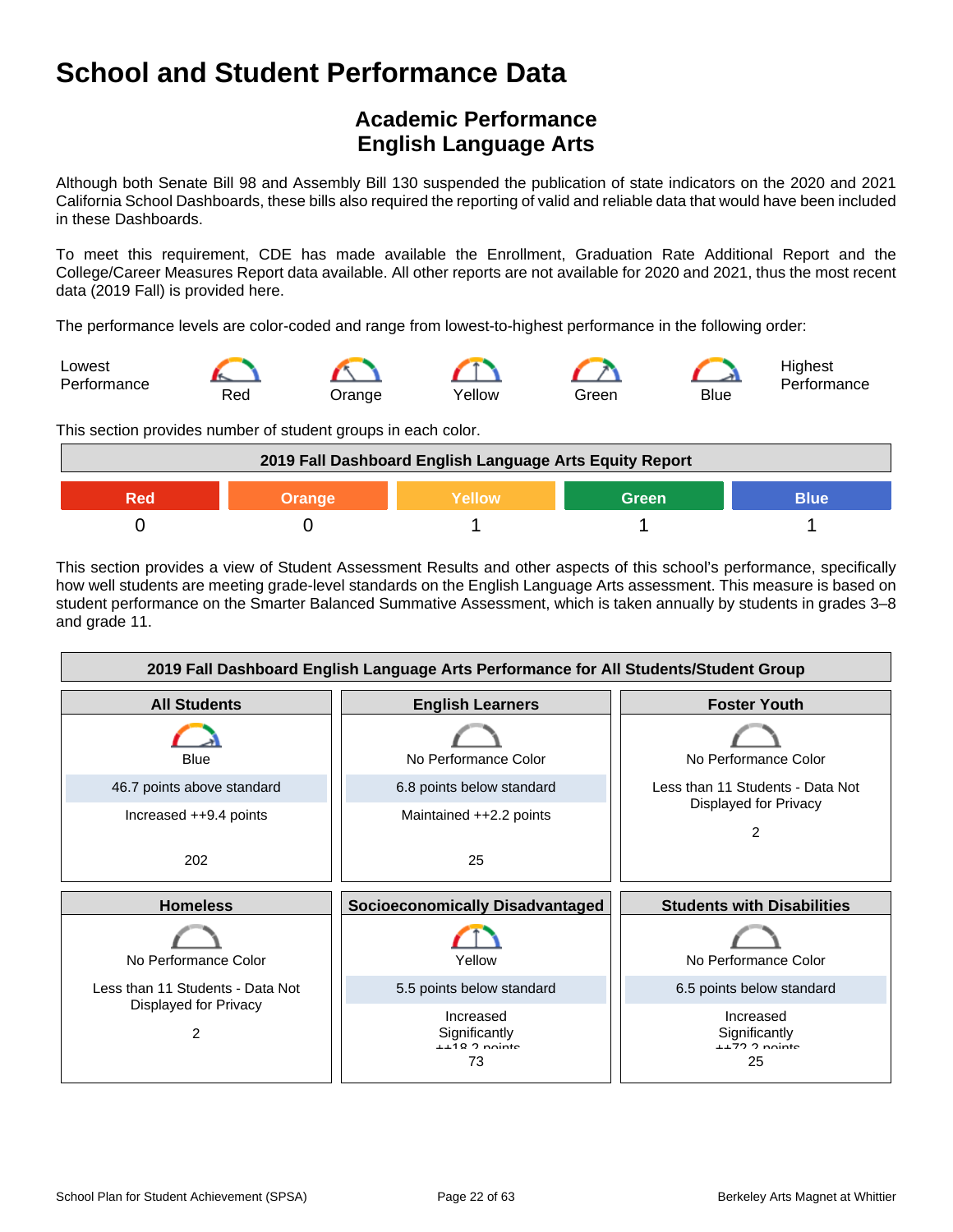

This section provides a view of Student Assessment Results and other aspects of this school's performance, specifically how well students are meeting grade-level standards on the English Language Arts assessment. This measure is based on student performance on the Smarter Balanced Summative Assessment, which is taken annually by students in grades 3–8 and grade 11.

| 2019 Fall Dashboard English Language Arts Data Comparisons for English Learners |                                      |                            |  |
|---------------------------------------------------------------------------------|--------------------------------------|----------------------------|--|
| <b>Current English Learner</b>                                                  | <b>Reclassified English Learners</b> | <b>English Only</b>        |  |
| Less than 11 Students - Data Not<br>Displayed for Privacy<br>5                  | 3.8 points above standard            | 53.8 points above standard |  |
|                                                                                 | 20                                   | Increased ++13.3 points    |  |
|                                                                                 |                                      | 163                        |  |

#### **Conclusions based on this data:**

|  | 1. No State testing in 20-21 |
|--|------------------------------|
|--|------------------------------|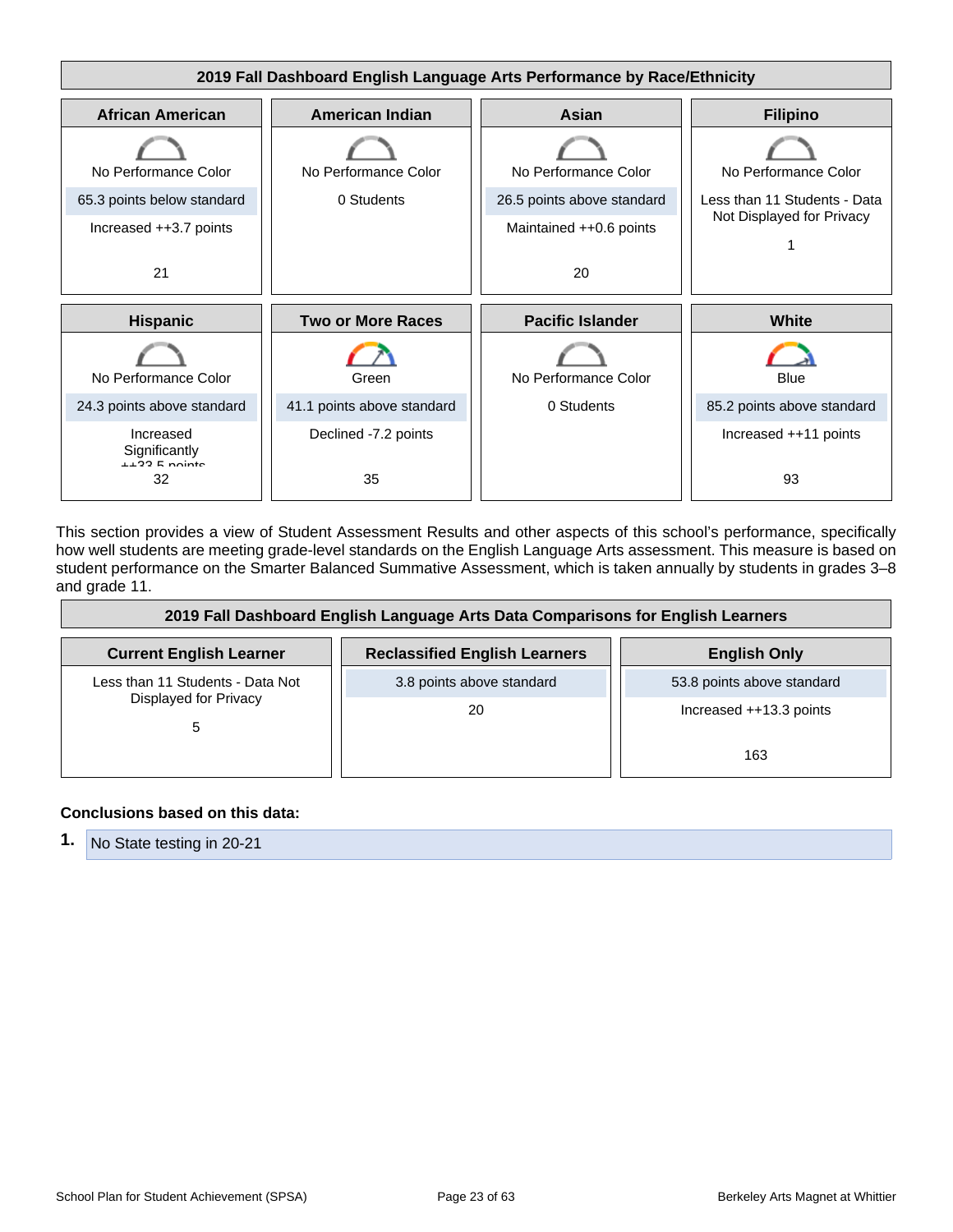## **Academic Performance Mathematics**

Although both Senate Bill 98 and Assembly Bill 130 suspended the publication of state indicators on the 2020 and 2021 California School Dashboards, these bills also required the reporting of valid and reliable data that would have been included in these Dashboards.

To meet this requirement, CDE has made available the Enrollment, Graduation Rate Additional Report and the College/Career Measures Report data available. All other reports are not available for 2020 and 2021, thus the most recent data (2019 Fall) is provided here.

The performance levels are color-coded and range from lowest-to-highest performance in the following order:



This section provides number of student groups in each color.



This section provides a view of Student Assessment Results and other aspects of this school's performance, specifically how well students are meeting grade-level standards on the Mathematics assessment. This measure is based on student performance on the Smarter Balanced Summative Assessment, which is taken annually by students in grades 3–8 and grade 11.

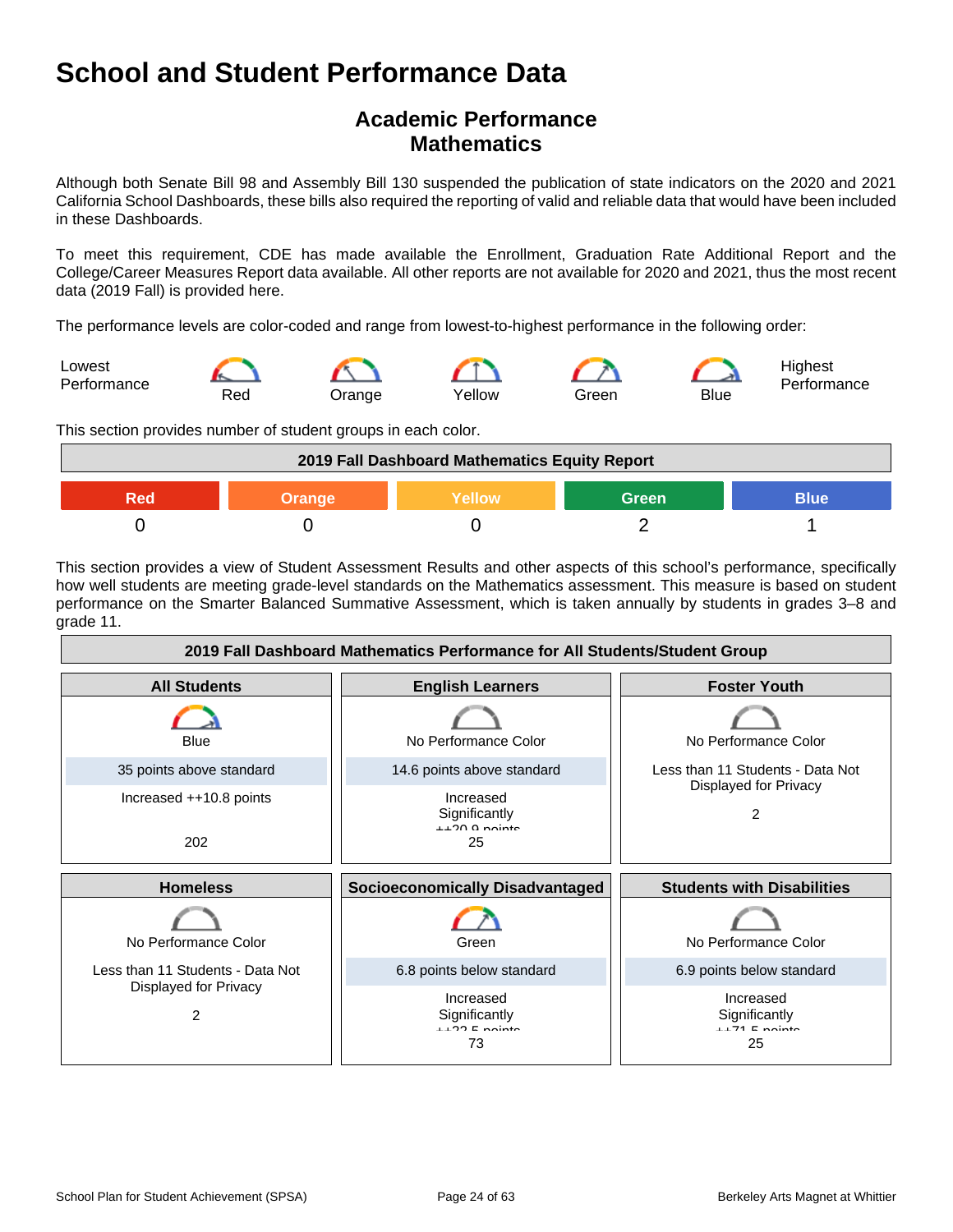

This section provides a view of Student Assessment Results and other aspects of this school's performance, specifically how well students are meeting grade-level standards on the Mathematics assessment. This measure is based on student performance on the Smarter Balanced Summative Assessment, which is taken annually by students in grades 3–8 and grade 11.

| 2019 Fall Dashboard Mathematics Data Comparisons for English Learners |                                      |                            |  |
|-----------------------------------------------------------------------|--------------------------------------|----------------------------|--|
| <b>Current English Learner</b>                                        | <b>Reclassified English Learners</b> | <b>English Only</b>        |  |
| Less than 11 Students - Data Not<br>Displayed for Privacy<br>5        | 31.8 points above standard           | 35.9 points above standard |  |
|                                                                       | 20                                   | Increased ++10.6 points    |  |
|                                                                       |                                      | 163                        |  |

#### **Conclusions based on this data:**

**1.** No State Test in 20-21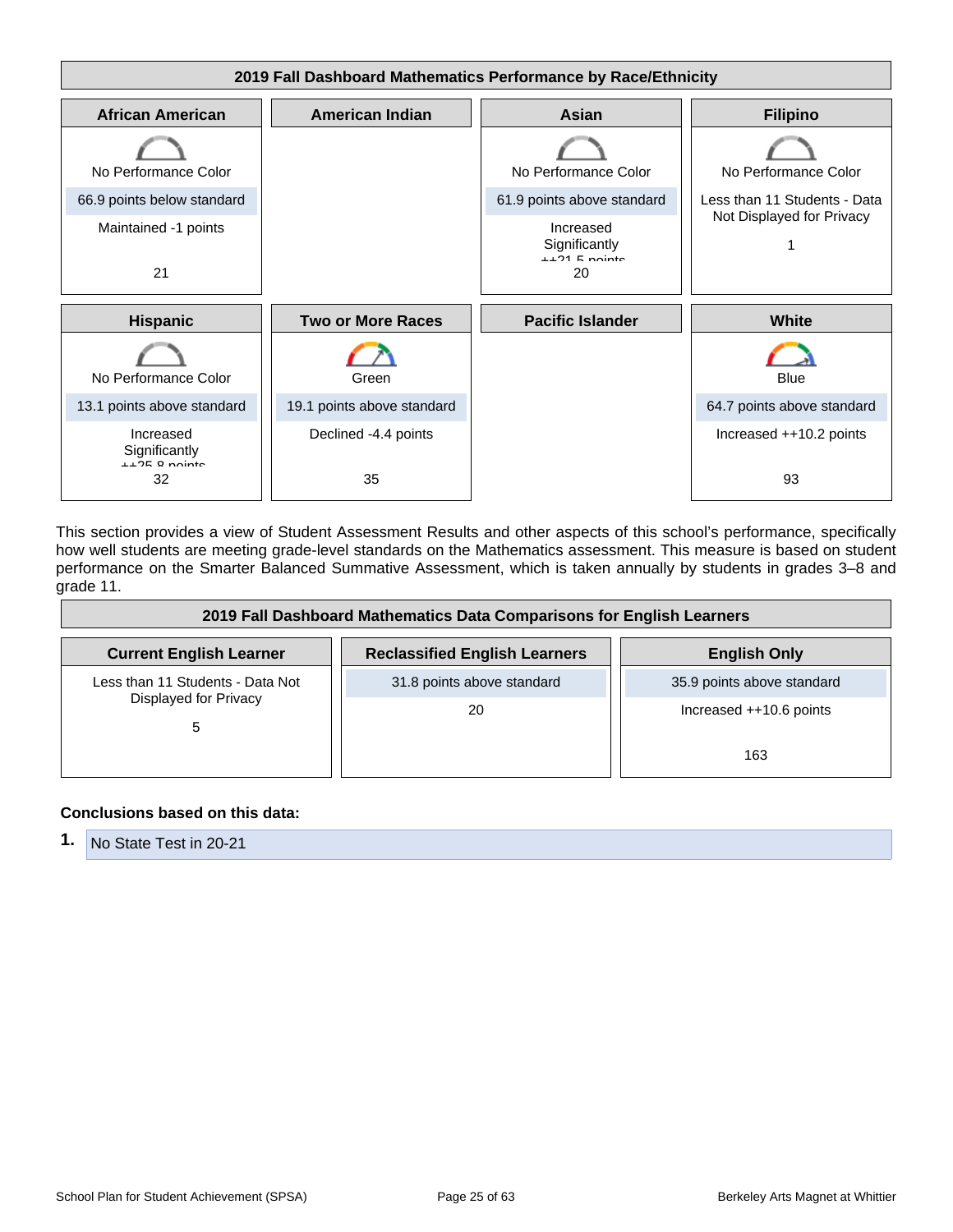## **Academic Performance English Learner Progress**

Although both Senate Bill 98 and Assembly Bill 130 suspended the publication of state indicators on the 2020 and 2021 California School Dashboards, these bills also required the reporting of valid and reliable data that would have been included in these Dashboards.

To meet this requirement, CDE has made available the Enrollment, Graduation Rate Additional Report and the College/Career Measures Report data available. All other reports are not available for 2020 and 2021, thus the most recent data (2019 Fall) is provided here.

This section provides a view of the percentage of current EL students making progress towards English language proficiency or maintaining the highest level.



This section provides a view of the percentage of current EL students who progressed at least one ELPI level, maintained ELPI level 4, maintained lower ELPI levels (i.e, levels 1, 2L, 2H, 3L, or 3H), or decreased at least one ELPI Level.

| 2019 Fall Dashboard Student English Language Acquisition Results |                                 |                     |                            |
|------------------------------------------------------------------|---------------------------------|---------------------|----------------------------|
| <b>Decreased</b>                                                 | <b>Maintained ELPI Level 1,</b> | <b>Maintained</b>   | <b>Progressed At Least</b> |
| <b>One ELPI Level</b>                                            | 2L, 2H, 3L, or 3H               | <b>ELPI Level 4</b> | <b>One ELPI Level</b>      |

**Conclusions based on this data:**

**1.** There were no newcomers at the time of the dashboard report.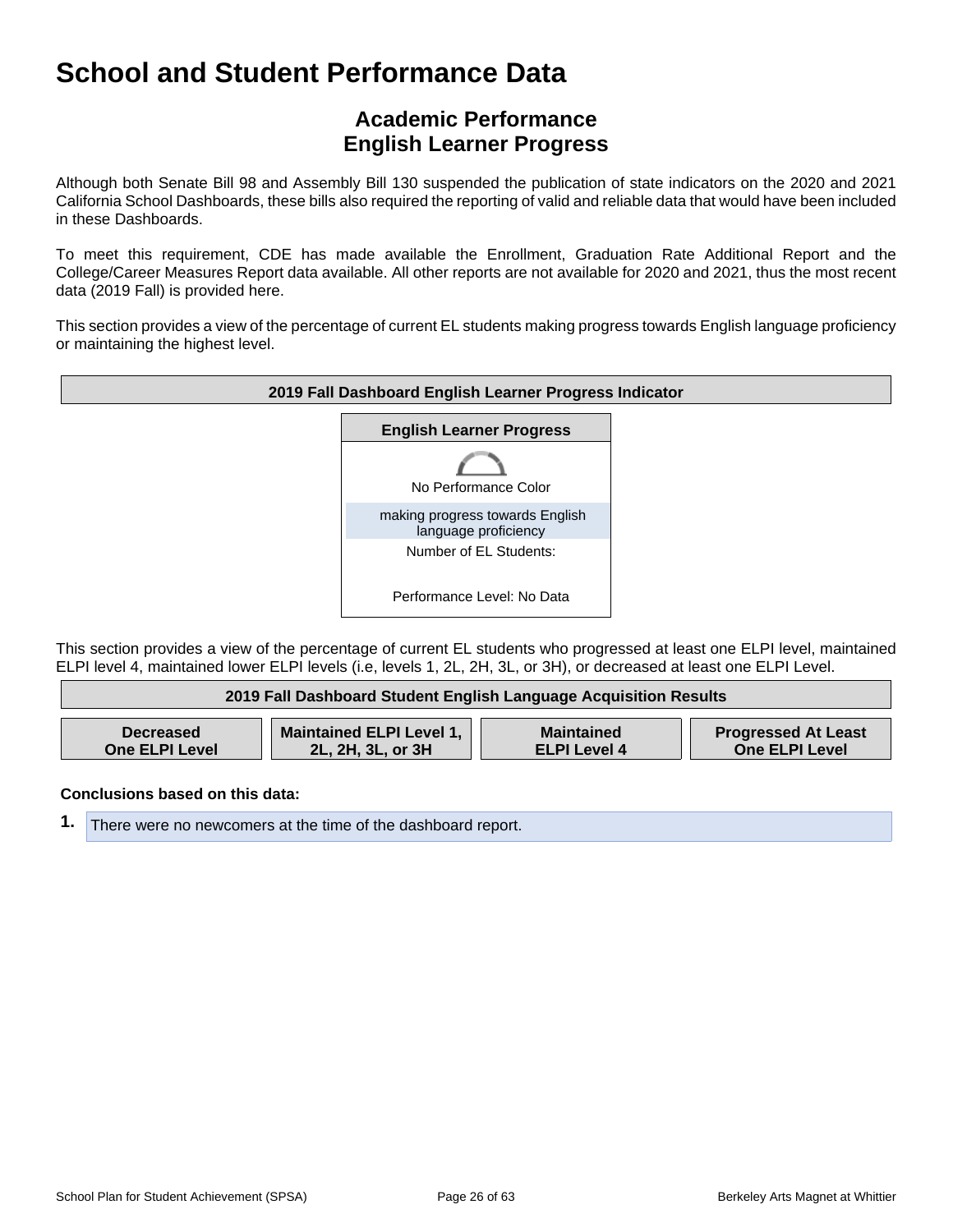## **Academic Performance College/Career Measures Only Report**

Although both Senate Bill 98 and Assembly Bill 130 suspended the publication of state indicators on the 2020 and 2021 California School Dashboards, these bills also required the reporting of valid and reliable data that would have been included in these Dashboards.

To meet this requirement, CDE has made available the Enrollment, Graduation Rate Additional Report and the College/Career Measures Report data available. All other reports are not available for 2020 and 2021.

| Number and Percentage of Students in the Combined Graduation Rate and/or<br>Dashboard Alternative School Status (DASS) Graduation Rate by Student Group |                                |                                 |  |
|---------------------------------------------------------------------------------------------------------------------------------------------------------|--------------------------------|---------------------------------|--|
| <b>Student Group</b>                                                                                                                                    | <b>Cohort</b><br><b>Totals</b> | <b>Cohort</b><br><b>Percent</b> |  |
| <b>All Students</b>                                                                                                                                     |                                |                                 |  |
| <b>African American</b>                                                                                                                                 |                                |                                 |  |
| American Indian or Alaska Native                                                                                                                        |                                |                                 |  |
| Asian                                                                                                                                                   |                                |                                 |  |
| <b>Filipino</b>                                                                                                                                         |                                |                                 |  |
| Hispanic                                                                                                                                                |                                |                                 |  |
| Native Hawaiian or Pacific Islander                                                                                                                     |                                |                                 |  |
| White                                                                                                                                                   |                                |                                 |  |
| <b>Two or More Races</b>                                                                                                                                |                                |                                 |  |
| <b>English Learners</b>                                                                                                                                 |                                |                                 |  |
| <b>Socioeconomically Disadvantaged</b>                                                                                                                  |                                |                                 |  |
| <b>Students with Disabilities</b>                                                                                                                       |                                |                                 |  |
| <b>Foster Youth</b>                                                                                                                                     |                                |                                 |  |
| <b>Homeless</b>                                                                                                                                         |                                |                                 |  |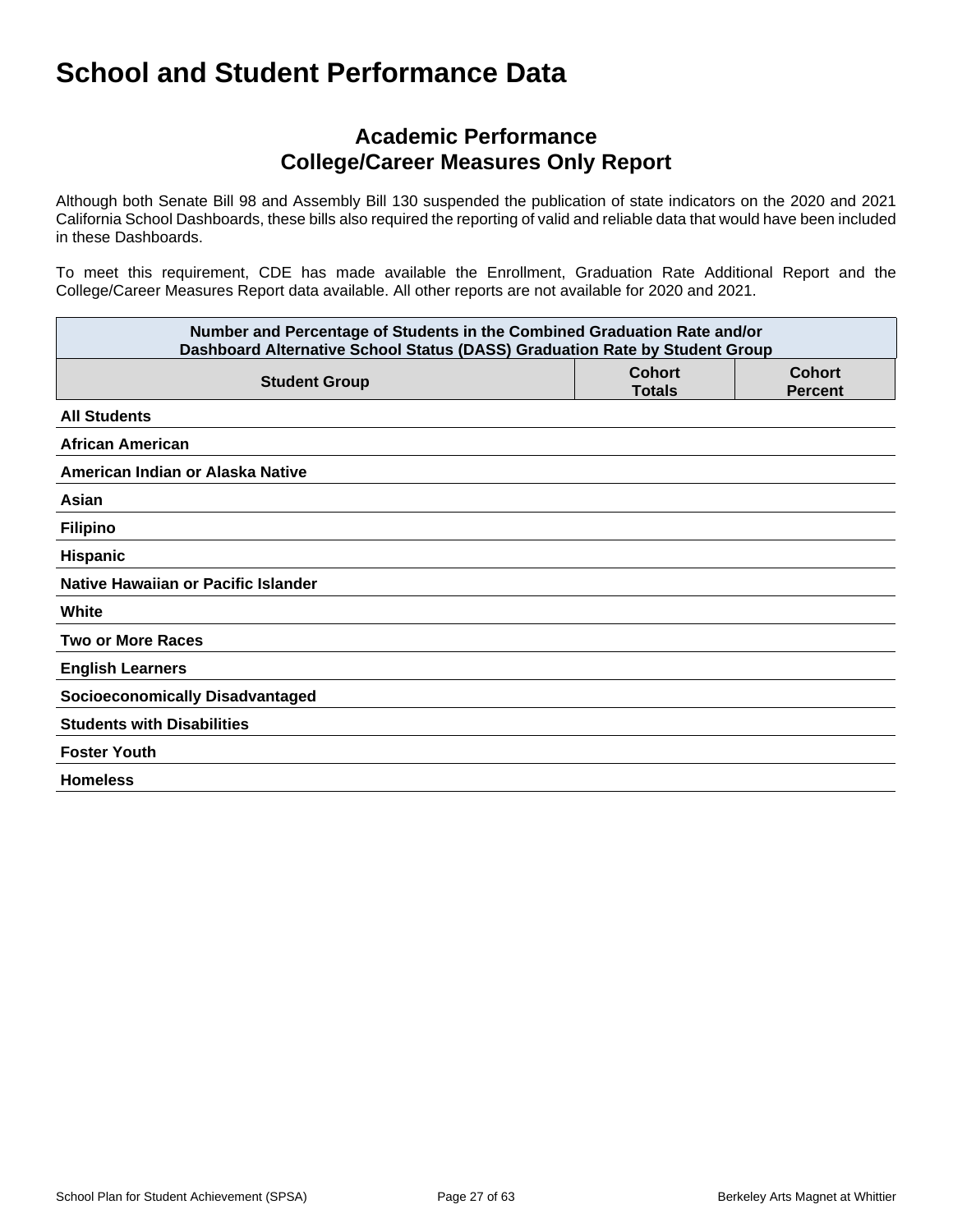| Advanced Placement Exams - Number and Percentage of Four-Year Graduation Rate Cohort Students                                                                                                                                                                     |                                |                                 |
|-------------------------------------------------------------------------------------------------------------------------------------------------------------------------------------------------------------------------------------------------------------------|--------------------------------|---------------------------------|
| <b>Student Group</b>                                                                                                                                                                                                                                              | <b>Cohort</b><br><b>Totals</b> | <b>Cohort</b><br><b>Percent</b> |
| <b>All Students</b>                                                                                                                                                                                                                                               |                                |                                 |
| <b>African American</b>                                                                                                                                                                                                                                           |                                |                                 |
| American Indian or Alaska Native                                                                                                                                                                                                                                  |                                |                                 |
| Asian                                                                                                                                                                                                                                                             |                                |                                 |
| <b>Filipino</b>                                                                                                                                                                                                                                                   |                                |                                 |
| Hispanic                                                                                                                                                                                                                                                          |                                |                                 |
| <b>Native Hawaiian or Pacific Islander</b>                                                                                                                                                                                                                        |                                |                                 |
| White                                                                                                                                                                                                                                                             |                                |                                 |
| <b>Two or More Races</b>                                                                                                                                                                                                                                          |                                |                                 |
| <b>English Learners</b>                                                                                                                                                                                                                                           |                                |                                 |
| <b>Socioeconomically Disadvantaged</b>                                                                                                                                                                                                                            |                                |                                 |
| <b>Students with Disabilities</b>                                                                                                                                                                                                                                 |                                |                                 |
| <b>Foster Youth</b>                                                                                                                                                                                                                                               |                                |                                 |
| <b>Homeless</b>                                                                                                                                                                                                                                                   |                                |                                 |
| $\ast$<br>This table shows students in the four-year graduation rate cohort by student group who scored 3 or higher on at least<br>two Advanced Placement exams.<br>International Baccalaureate Exams - Number and Percentage of Four-Year Graduation Rate Cohort |                                |                                 |
| <b>Student Group</b>                                                                                                                                                                                                                                              | <b>Cohort</b><br><b>Totals</b> | <b>Cohort</b><br><b>Percent</b> |
| <b>All Students</b>                                                                                                                                                                                                                                               |                                |                                 |
| <b>African American</b>                                                                                                                                                                                                                                           |                                |                                 |
| American Indian or Alaska Native                                                                                                                                                                                                                                  |                                |                                 |
| Asian                                                                                                                                                                                                                                                             |                                |                                 |
| <b>Filipino</b>                                                                                                                                                                                                                                                   |                                |                                 |
| Hispanic                                                                                                                                                                                                                                                          |                                |                                 |
| Native Hawaiian or Pacific Islander                                                                                                                                                                                                                               |                                |                                 |
| White                                                                                                                                                                                                                                                             |                                |                                 |
| <b>Two or More Races</b>                                                                                                                                                                                                                                          |                                |                                 |
| <b>English Learners</b>                                                                                                                                                                                                                                           |                                |                                 |
| <b>Socioeconomically Disadvantaged</b>                                                                                                                                                                                                                            |                                |                                 |
| <b>Students with Disabilities</b>                                                                                                                                                                                                                                 |                                |                                 |
| <b>Foster Youth</b>                                                                                                                                                                                                                                               |                                |                                 |
| <b>Homeless</b>                                                                                                                                                                                                                                                   |                                |                                 |
|                                                                                                                                                                                                                                                                   |                                |                                 |

\* This table shows students in the four-year graduation rate cohort by student group who scored 4 or higher on at least two International Baccalaureate Exams.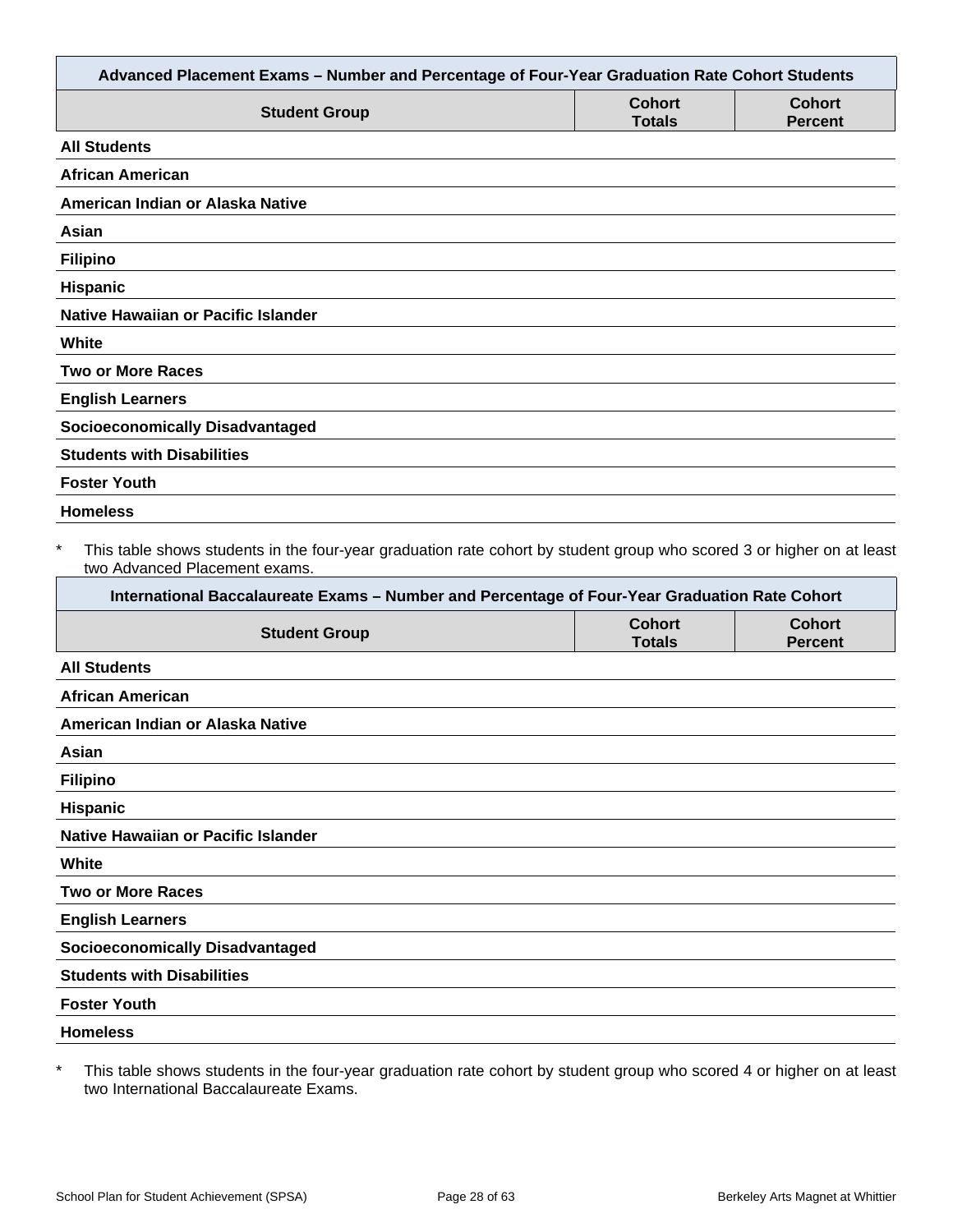| Completed at Least One Career Technical Education (CTE) Pathway - Number and Percentage of All Students |                                |                                 |  |
|---------------------------------------------------------------------------------------------------------|--------------------------------|---------------------------------|--|
| <b>Student Group</b>                                                                                    | <b>Cohort</b><br><b>Totals</b> | <b>Cohort</b><br><b>Percent</b> |  |
| <b>All Students</b>                                                                                     |                                |                                 |  |
| <b>African American</b>                                                                                 |                                |                                 |  |
| American Indian or Alaska Native                                                                        |                                |                                 |  |
| Asian                                                                                                   |                                |                                 |  |
| <b>Filipino</b>                                                                                         |                                |                                 |  |
| Hispanic                                                                                                |                                |                                 |  |
| Native Hawaiian or Pacific Islander                                                                     |                                |                                 |  |
| White                                                                                                   |                                |                                 |  |
| <b>Two or More Races</b>                                                                                |                                |                                 |  |
| <b>English Learners</b>                                                                                 |                                |                                 |  |
| <b>Socioeconomically Disadvantaged</b>                                                                  |                                |                                 |  |
| <b>Students with Disabilities</b>                                                                       |                                |                                 |  |
| <b>Foster Youth</b>                                                                                     |                                |                                 |  |
| <b>Homeless</b>                                                                                         |                                |                                 |  |

This table shows students in the combined graduation rate and/or DASS graduation rate by student group who completed at least one CTE Pathway with a grade of C- or better (or Pass) in the capstone course.

| Completed a-g Requirements - Number and Percentage of All Students |                                |                                 |  |
|--------------------------------------------------------------------|--------------------------------|---------------------------------|--|
| <b>Student Group</b>                                               | <b>Cohort</b><br><b>Totals</b> | <b>Cohort</b><br><b>Percent</b> |  |
| <b>All Students</b>                                                |                                |                                 |  |
| <b>African American</b>                                            |                                |                                 |  |
| American Indian or Alaska Native                                   |                                |                                 |  |
| Asian                                                              |                                |                                 |  |
| <b>Filipino</b>                                                    |                                |                                 |  |
| <b>Hispanic</b>                                                    |                                |                                 |  |
| Native Hawaiian or Pacific Islander                                |                                |                                 |  |
| White                                                              |                                |                                 |  |
| <b>Two or More Races</b>                                           |                                |                                 |  |
| <b>English Learners</b>                                            |                                |                                 |  |
| <b>Socioeconomically Disadvantaged</b>                             |                                |                                 |  |
| <b>Students with Disabilities</b>                                  |                                |                                 |  |
| <b>Foster Youth</b>                                                |                                |                                 |  |
| <b>Homeless</b>                                                    |                                |                                 |  |

\* This table shows students in the combined graduation rate and/or DASS graduation rate by student group who met the University of California (UC) or California State University (CSU) a-g criteria with a grade of C or better (or Pass).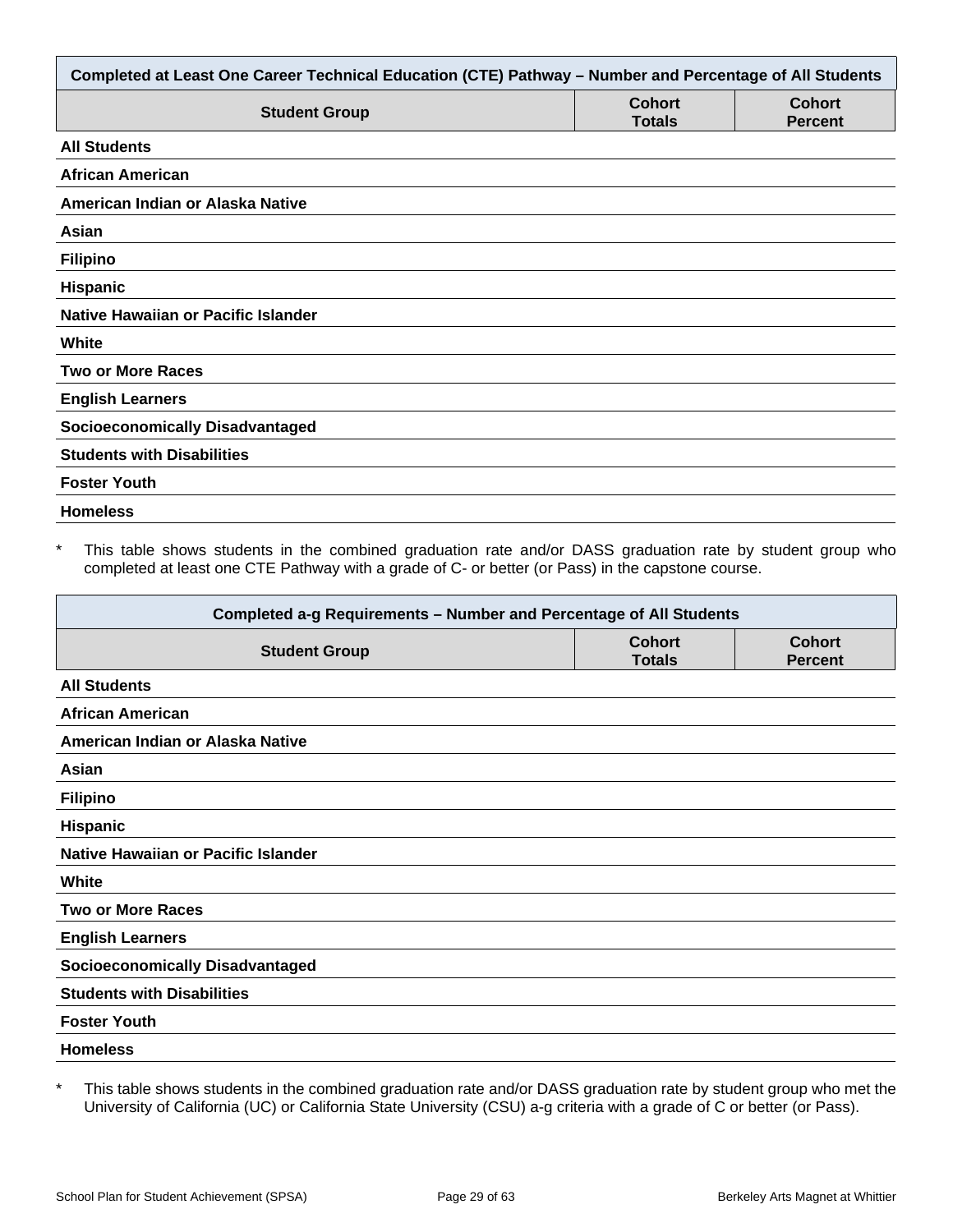| Completed a-g Requirements AND at Least One CTE Pathway - Number and Percentage of All Students                                                                                                                                                                                                        |                                |                                 |
|--------------------------------------------------------------------------------------------------------------------------------------------------------------------------------------------------------------------------------------------------------------------------------------------------------|--------------------------------|---------------------------------|
| <b>Student Group</b>                                                                                                                                                                                                                                                                                   | <b>Cohort</b><br><b>Totals</b> | <b>Cohort</b><br><b>Percent</b> |
| <b>All Students</b>                                                                                                                                                                                                                                                                                    |                                |                                 |
| <b>African American</b>                                                                                                                                                                                                                                                                                |                                |                                 |
| American Indian or Alaska Native                                                                                                                                                                                                                                                                       |                                |                                 |
| Asian                                                                                                                                                                                                                                                                                                  |                                |                                 |
| <b>Filipino</b>                                                                                                                                                                                                                                                                                        |                                |                                 |
| <b>Hispanic</b>                                                                                                                                                                                                                                                                                        |                                |                                 |
| Native Hawaiian or Pacific Islander                                                                                                                                                                                                                                                                    |                                |                                 |
| White                                                                                                                                                                                                                                                                                                  |                                |                                 |
| <b>Two or More Races</b>                                                                                                                                                                                                                                                                               |                                |                                 |
| <b>English Learners</b>                                                                                                                                                                                                                                                                                |                                |                                 |
| <b>Socioeconomically Disadvantaged</b>                                                                                                                                                                                                                                                                 |                                |                                 |
| <b>Students with Disabilities</b>                                                                                                                                                                                                                                                                      |                                |                                 |
| <b>Foster Youth</b>                                                                                                                                                                                                                                                                                    |                                |                                 |
| <b>Homeless</b>                                                                                                                                                                                                                                                                                        |                                |                                 |
| $\star$<br>This table shows students in the combined graduation rate and/or DASS graduation rate by student group who met the<br>UC or CSU a-g criteria with a grade of C or better (or Pass) AND completed at least one CTE Pathway with a grade of<br>C- or better (or Pass) in the capstone course. |                                |                                 |
| <b>Completed College Credit Courses - Number and Percentage of All Student</b><br>Students Completing One Semester, Two Quarters, or Two Trimesters of College Credit Courses                                                                                                                          |                                |                                 |
| <b>Student Group</b>                                                                                                                                                                                                                                                                                   | <b>Number of Students</b>      | <b>Percent of Students</b>      |
| <b>All Students</b>                                                                                                                                                                                                                                                                                    |                                |                                 |
| African American                                                                                                                                                                                                                                                                                       |                                |                                 |
| American Indian or Alaska Native                                                                                                                                                                                                                                                                       |                                |                                 |
| Asian                                                                                                                                                                                                                                                                                                  |                                |                                 |

|  | Filipino |  |
|--|----------|--|
|  |          |  |

**Hispanic**

**Native Hawaiian or Pacific Islander**

**White**

**Two or More Races**

**English Learners**

**Socioeconomically Disadvantaged**

**Students with Disabilities**

**Foster Youth**

**Homeless**

\* This table shows students in the combined graduation rate and/or DASS graduation rate by student group who completed Academic or CTE subject college credit courses with a grade of C- or better (or Pass).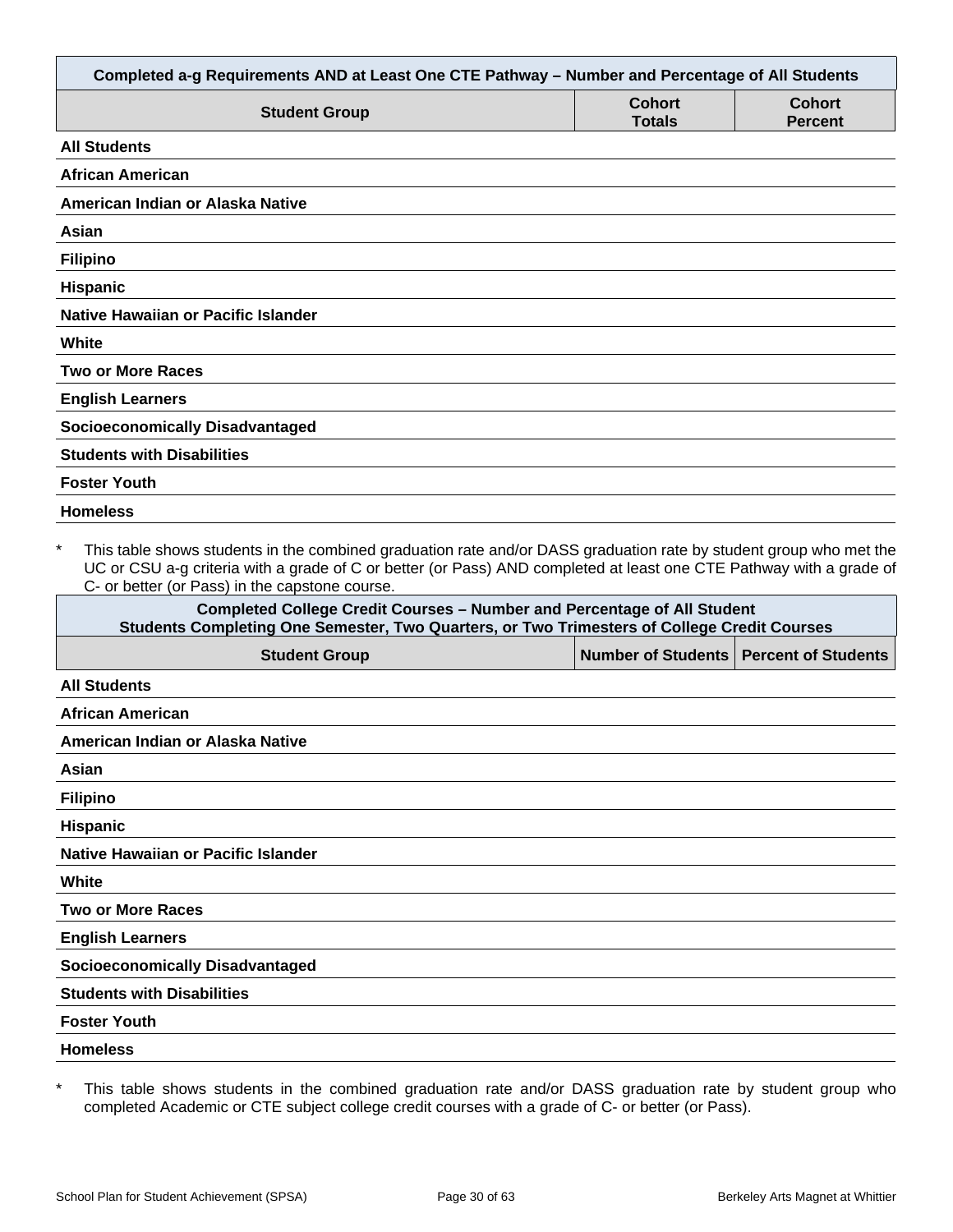| <b>Completed College Credit Courses - Number and Percentage of All Student</b><br>Students Completing Two Semesters, Three Quarters, or Three Trimesters of College Credit Courses |  |                                          |  |
|------------------------------------------------------------------------------------------------------------------------------------------------------------------------------------|--|------------------------------------------|--|
| <b>Student Group</b>                                                                                                                                                               |  | Number of Students   Percent of Students |  |
| <b>All Students</b>                                                                                                                                                                |  |                                          |  |
| <b>African American</b>                                                                                                                                                            |  |                                          |  |
| American Indian or Alaska Native                                                                                                                                                   |  |                                          |  |
| Asian                                                                                                                                                                              |  |                                          |  |
| <b>Filipino</b>                                                                                                                                                                    |  |                                          |  |
| Hispanic                                                                                                                                                                           |  |                                          |  |
| Native Hawaiian or Pacific Islander                                                                                                                                                |  |                                          |  |
| White                                                                                                                                                                              |  |                                          |  |
| <b>Two or More Races</b>                                                                                                                                                           |  |                                          |  |
| <b>English Learners</b>                                                                                                                                                            |  |                                          |  |
| <b>Socioeconomically Disadvantaged</b>                                                                                                                                             |  |                                          |  |
| <b>Students with Disabilities</b>                                                                                                                                                  |  |                                          |  |
| <b>Foster Youth</b>                                                                                                                                                                |  |                                          |  |
| <b>Homeless</b>                                                                                                                                                                    |  |                                          |  |

\* This table shows students in the combined graduation rate and/or DASS graduation rate by student group who completed Academic or CTE subject college credit courses with a grade of C- or better (or Pass).

| Earned the State Seal of Biliteracy - Number and Percentage of All Students |                                |                                 |
|-----------------------------------------------------------------------------|--------------------------------|---------------------------------|
| <b>Student Group</b>                                                        | <b>Cohort</b><br><b>Totals</b> | <b>Cohort</b><br><b>Percent</b> |
| <b>All Students</b>                                                         |                                |                                 |
| <b>African American</b>                                                     |                                |                                 |
| American Indian or Alaska Native                                            |                                |                                 |
| Asian                                                                       |                                |                                 |
| <b>Filipino</b>                                                             |                                |                                 |
| Hispanic                                                                    |                                |                                 |
| Native Hawaiian or Pacific Islander                                         |                                |                                 |
| White                                                                       |                                |                                 |
| <b>Two or More Races</b>                                                    |                                |                                 |
| <b>English Learners</b>                                                     |                                |                                 |
| <b>Socioeconomically Disadvantaged</b>                                      |                                |                                 |
| <b>Students with Disabilities</b>                                           |                                |                                 |
| <b>Foster Youth</b>                                                         |                                |                                 |
| <b>Homeless</b>                                                             |                                |                                 |

\* This table shows students in the combined graduation rate and/or DASS graduation rate by student group who earned the State Seal of Biliteracy.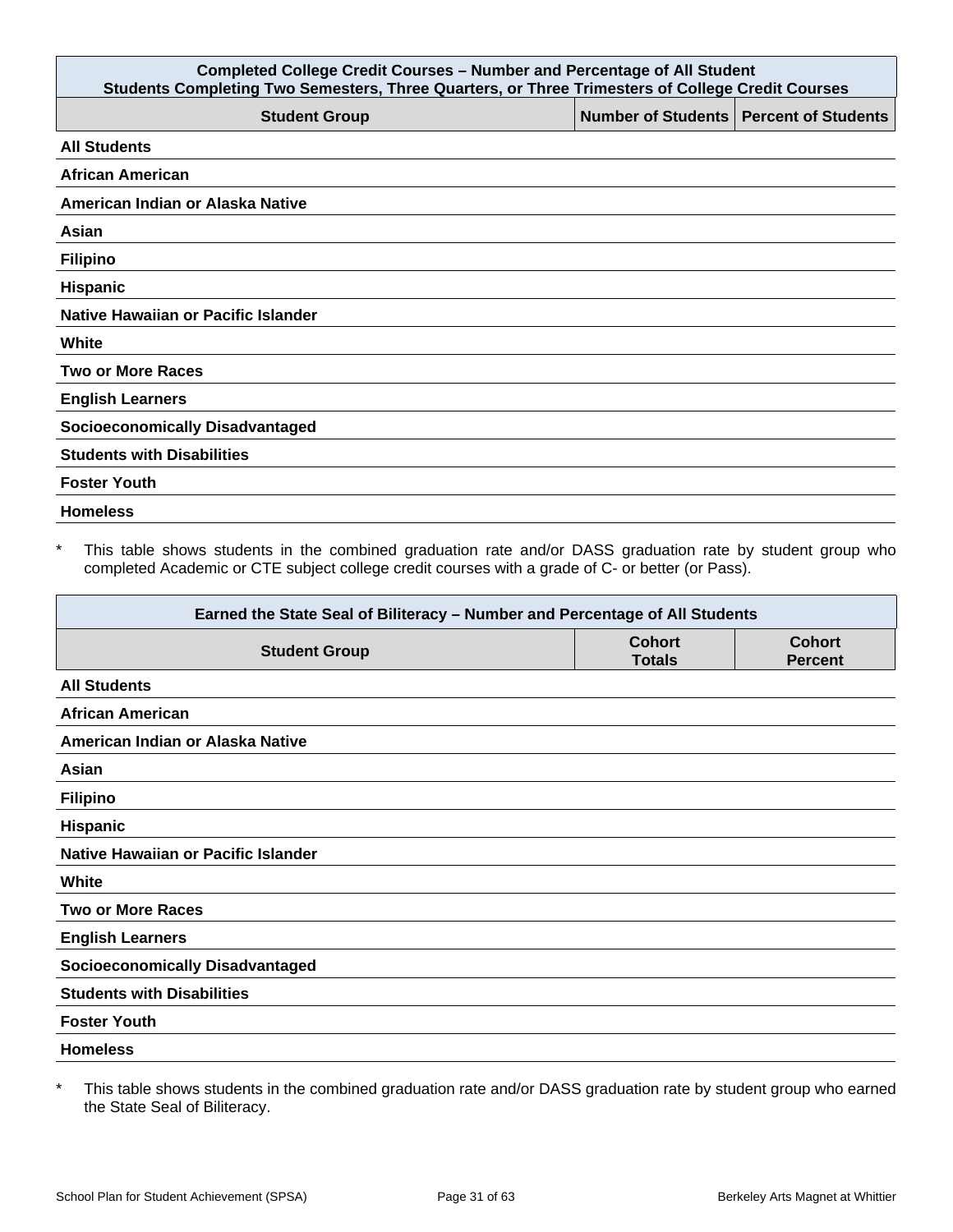#### **Conclusions based on this data:**

**1.** No data in this category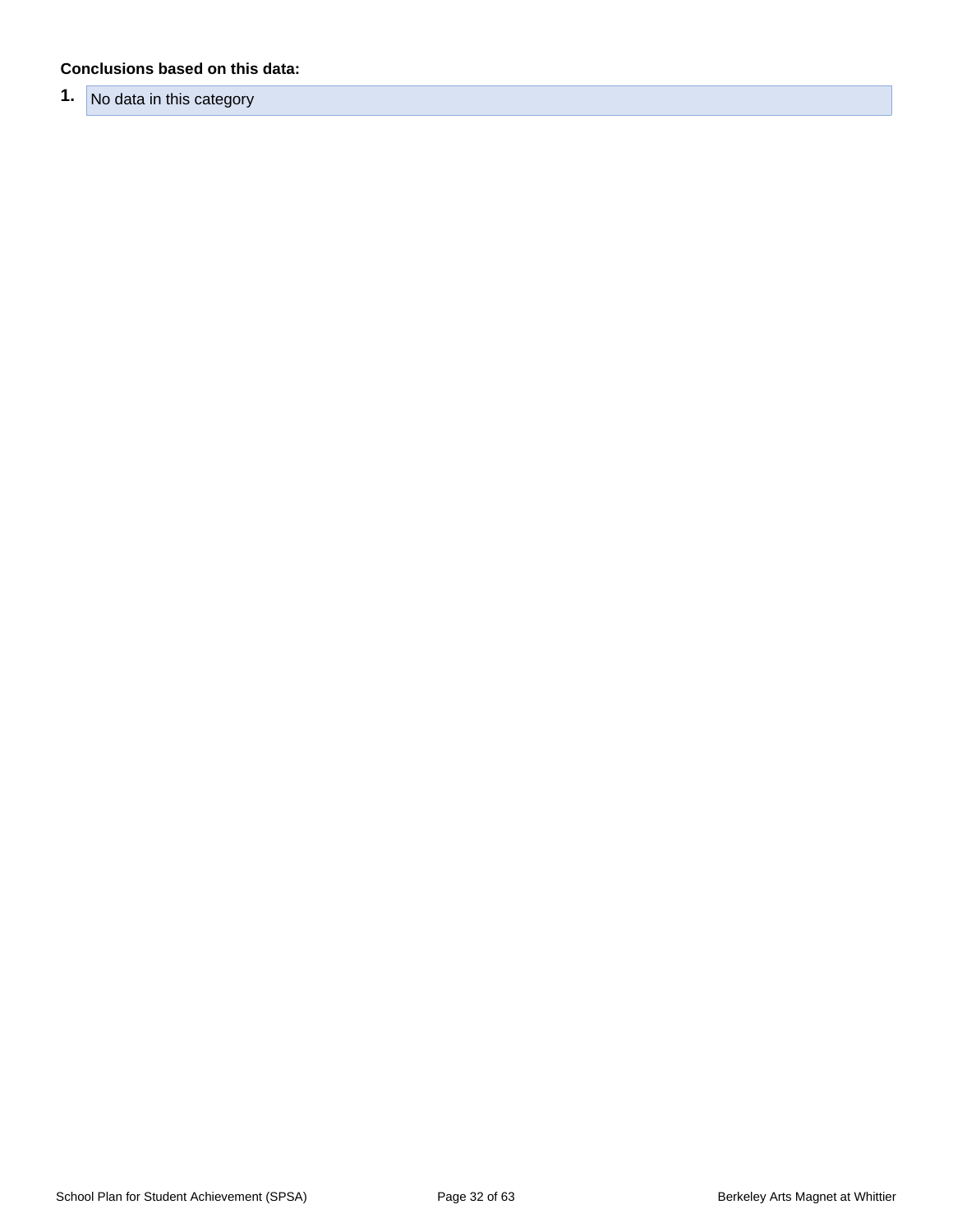## **Academic Engagement Chronic Absenteeism**

Although both Senate Bill 98 and Assembly Bill 130 suspended the publication of state indicators on the 2020 and 2021 California School Dashboards, these bills also required the reporting of valid and reliable data that would have been included in these Dashboards.

To meet this requirement, CDE has made available the Enrollment, Graduation Rate Additional Report and the College/Career Measures Report data available. All other reports are not available for 2020 and 2021, thus the most recent data (2019 Fall) is provided here.

The performance levels are color-coded and range from lowest-to-highest performance in the following order:



This section provides number of student groups in each color.



This section provides information about the percentage of students in kindergarten through grade 8 who are absent 10 percent or more of the instructional days they were enrolled.

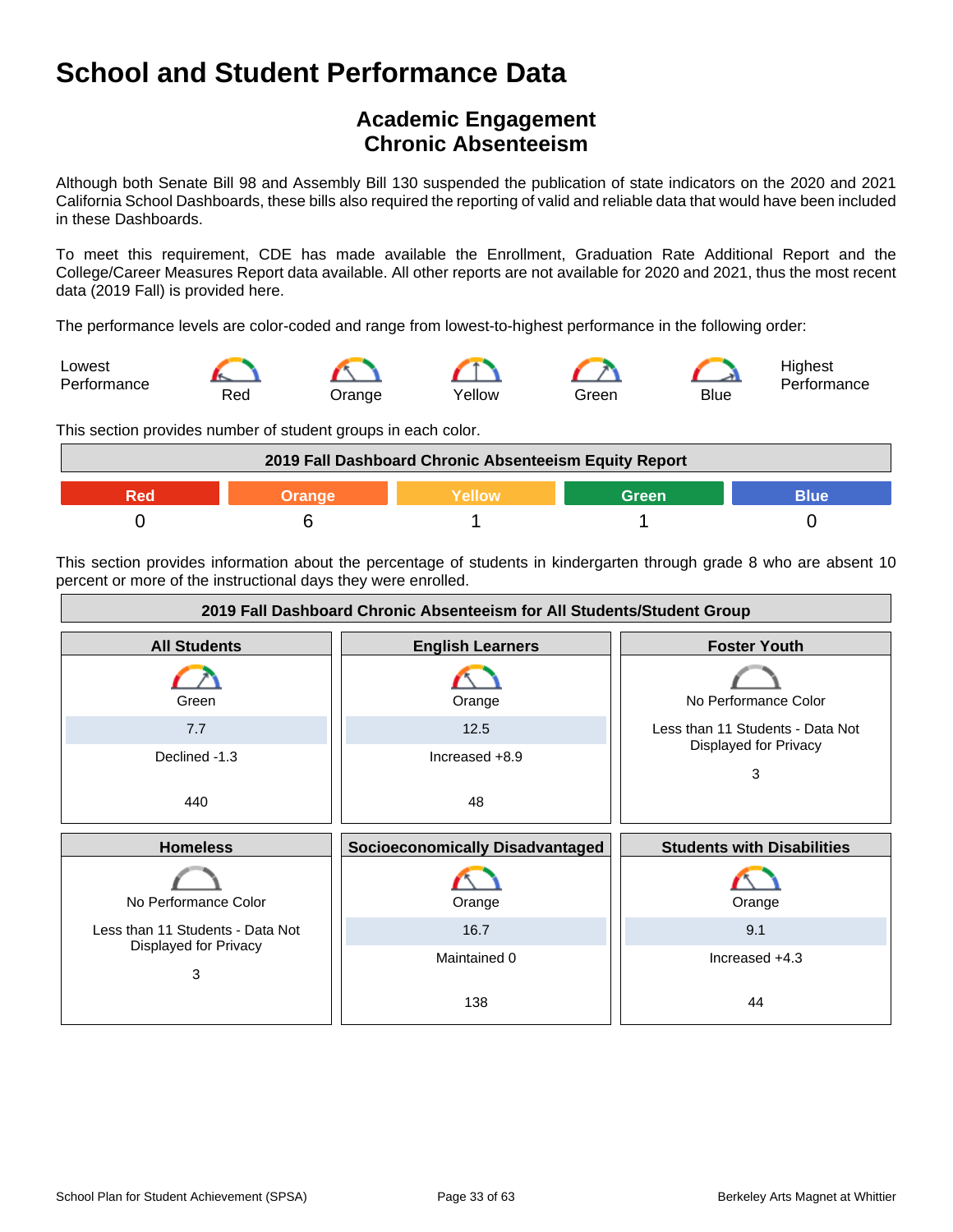

#### **Conclusions based on this data:**

- **1.** The percentage of chronically absent declined 1.3 percent from the previous year.
- **2.** All student subgroups declined from previous year with the exception of our Two more races,Asian, English Learners, and students with disabilities.
- **3.** The African American and white race/ethnicity subgroup had the largest decrease from the previous year.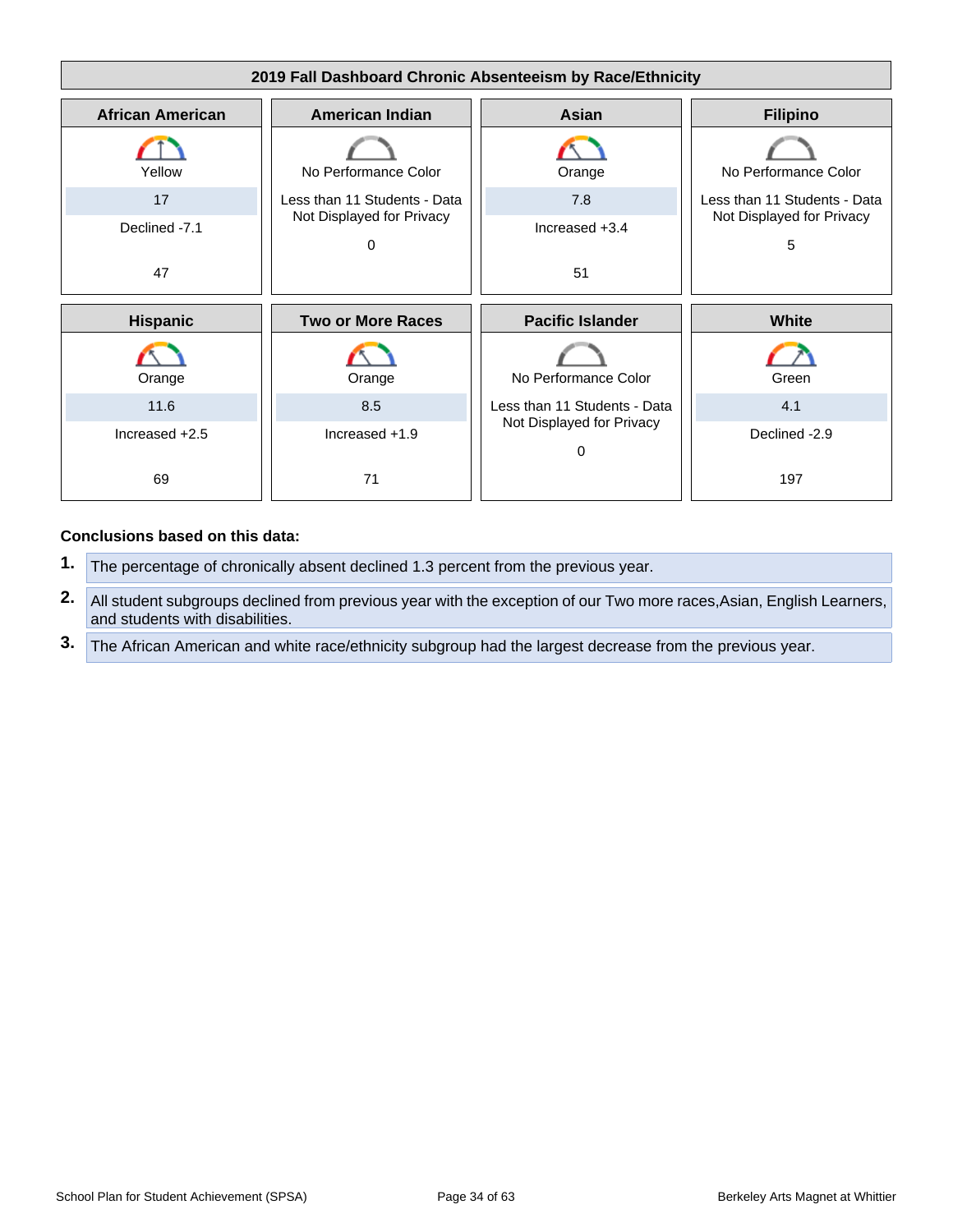## **Academic Engagement Graduation Rate Additional Report**

Although both Senate Bill 98 and Assembly Bill 130 suspended the publication of state indicators on the 2020 and 2021 California School Dashboards, these bills also required the reporting of valid and reliable data that would have been included in these Dashboards.

To meet this requirement, CDE has made available the Enrollment, Graduation Rate Additional Report and the College/Career Measures Report data available. All other reports are not available for 2020 and 2021.

| 2021 Graduation Rate by Student Group  |                                                                            |                                      |                                                           |                           |
|----------------------------------------|----------------------------------------------------------------------------|--------------------------------------|-----------------------------------------------------------|---------------------------|
| <b>Student Group</b>                   | <b>Number of</b><br><b>Students in</b><br>the<br><b>Graduation</b><br>Rate | <b>Number of</b><br><b>Graduates</b> | <b>Number of</b><br><b>Fifth Year</b><br><b>Graduates</b> | <b>Graduation</b><br>Rate |
| <b>All Students</b>                    |                                                                            |                                      |                                                           |                           |
| <b>English Learners</b>                |                                                                            |                                      |                                                           |                           |
| <b>Foster Youth</b>                    |                                                                            |                                      |                                                           |                           |
| <b>Homeless</b>                        |                                                                            |                                      |                                                           |                           |
| <b>Socioeconomically Disadvantaged</b> |                                                                            |                                      |                                                           |                           |
| <b>Students with Disabilities</b>      |                                                                            |                                      |                                                           |                           |
| <b>African American</b>                |                                                                            |                                      |                                                           |                           |
| American Indian or Alaska Native       |                                                                            |                                      |                                                           |                           |
| Asian                                  |                                                                            |                                      |                                                           |                           |
| <b>Filipino</b>                        |                                                                            |                                      |                                                           |                           |
| Hispanic                               |                                                                            |                                      |                                                           |                           |
| Native Hawaiian or Pacific Islander    |                                                                            |                                      |                                                           |                           |
| White                                  |                                                                            |                                      |                                                           |                           |
| <b>Two or More Races</b>               |                                                                            |                                      |                                                           |                           |
| Conclusions based on this data:        |                                                                            |                                      |                                                           |                           |

**1.** N/A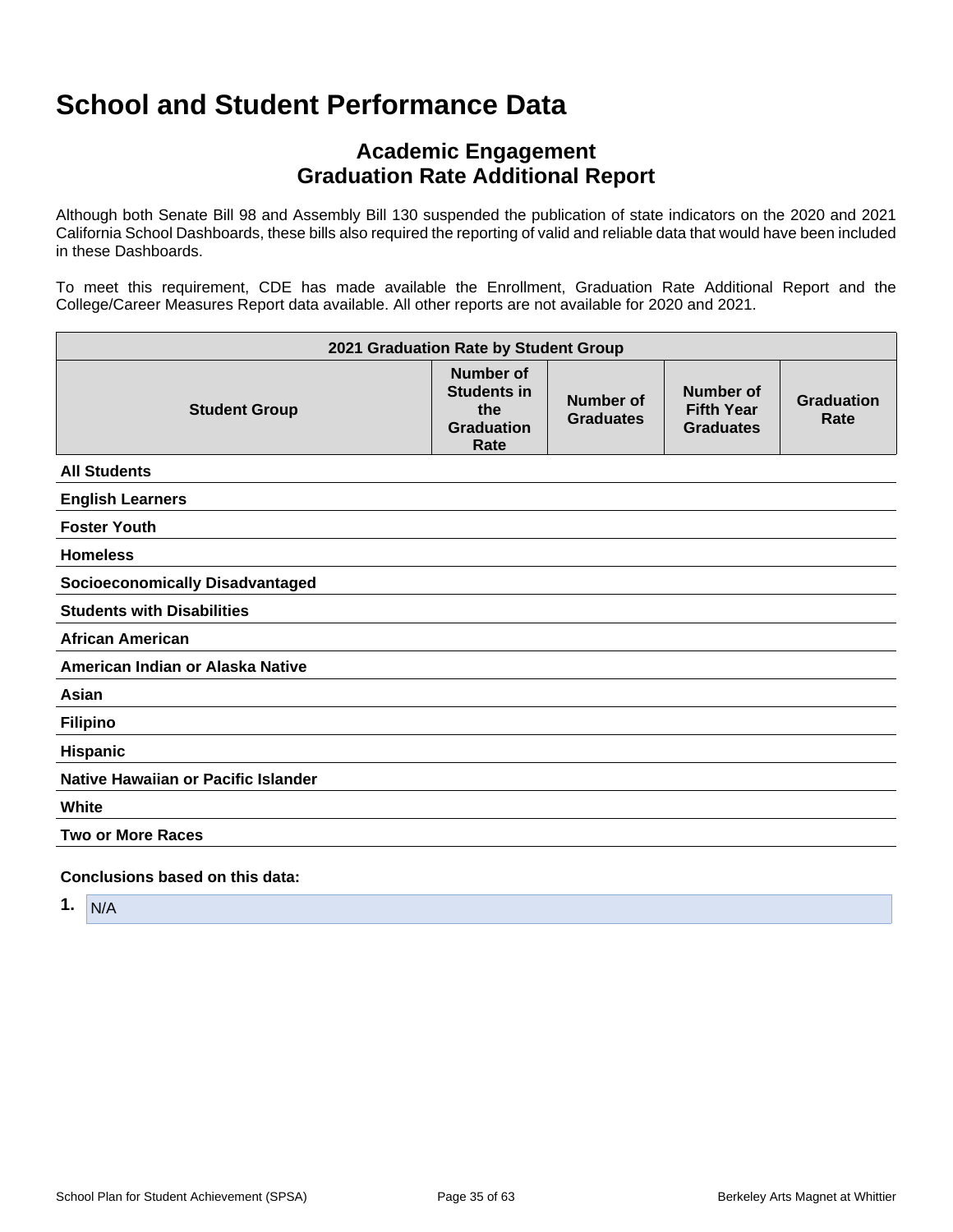## **Conditions & Climate Suspension Rate**

Although both Senate Bill 98 and Assembly Bill 130 suspended the publication of state indicators on the 2020 and 2021 California School Dashboards, these bills also required the reporting of valid and reliable data that would have been included in these Dashboards.

To meet this requirement, CDE has made available the Enrollment, Graduation Rate Additional Report and the College/Career Measures Report data available. All other reports are not available for 2020 and 2021, thus the most recent data (2019 Fall) is provided here.

The performance levels are color-coded and range from lowest-to-highest performance in the following order:



This section provides number of student groups in each color.



This section provides information about the percentage of students in kindergarten through grade 12 who have been suspended at least once in a given school year. Students who are suspended multiple times are only counted once.

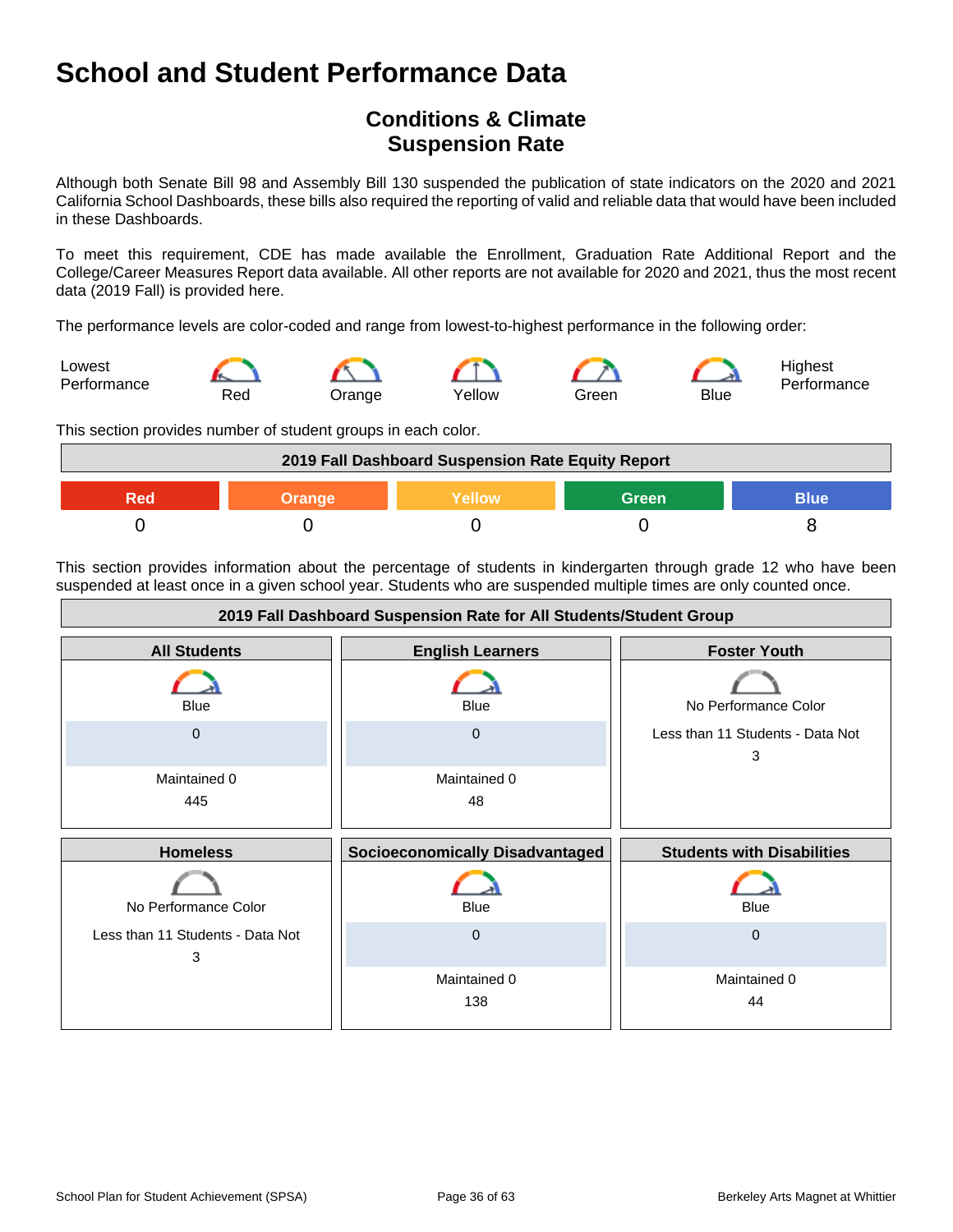| 2019 Fall Dashboard Suspension Rate by Race/Ethnicity |                          |                         |                                   |
|-------------------------------------------------------|--------------------------|-------------------------|-----------------------------------|
| <b>African American</b>                               | <b>American Indian</b>   | Asian                   | <b>Filipino</b>                   |
| <b>Blue</b>                                           |                          | <b>Blue</b>             | No Performance Color              |
| $\mathbf 0$                                           |                          | $\mathbf 0$             | Less than 11 Students - Data<br>5 |
| Maintained 0<br>48                                    |                          | Maintained 0<br>52      |                                   |
| <b>Hispanic</b>                                       | <b>Two or More Races</b> | <b>Pacific Islander</b> | White                             |
| <b>Blue</b>                                           | <b>Blue</b>              |                         | <b>Blue</b>                       |
| $\mathbf 0$                                           | $\mathbf 0$              |                         | $\mathbf 0$                       |
| Maintained 0<br>70                                    | Maintained 0<br>71       |                         | Maintained 0<br>199               |

This section provides a view of the percentage of students who were suspended.

| 2019 Fall Dashboard Suspension Rate by Year |  |  |
|---------------------------------------------|--|--|
| 2017<br>2018<br>2019                        |  |  |
|                                             |  |  |

#### **Conclusions based on this data:**

**1.** BAM has had 0 suspensions in the last three years.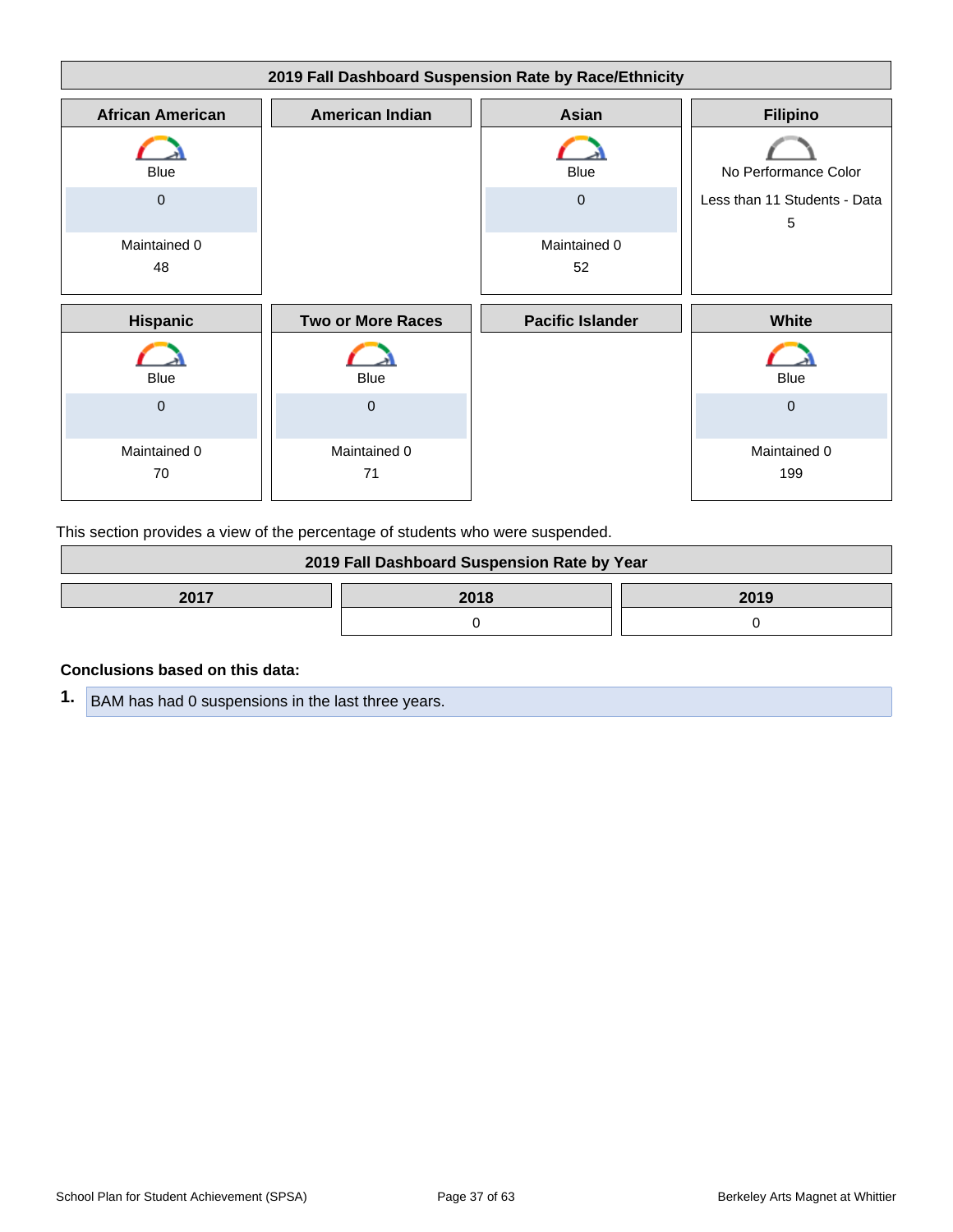## **Goals, Strategies, & Proposed Expenditures**

Complete a copy of the following table for each of the school's goals. Duplicate the table as needed.

## **LEA/LCAP Goal**

BUSD LCAP Focus Goal 1: Provide high quality classroom instruction and curriculum that promote college and career readiness with academic interventions in place to eliminate barriers to student success.

## **Goal 1**

LCAP Goal 1.2; Implementation of the Common Core State Standards (CCSS) : All teachers will be supported in teaching the new CCSS in English language arts/Literacy, mathematics and Next Generation Science Standards (NGSS) including the integration of technology to ensure all students have access to the curriculum and technology necessary to be successful.

LCAP Goal 1.3; Grade Level Literacy: Students will demonstrate grade level proficiency in literacy with third grade performance serving as the district indicator of progress toward this goal. By the end of third grade, 80 percent or more of students will meet reading targets. The applicable student subgroup meeting targets will continue to increase by at least 7 percentage points next year.

## **Identified Need**

All Kindergarten through Fifth grade students with a focus on the subgroups targeted in the Local Control Accountability Plan (LCAP): English Language Learners (EL) Socio-Economically Disadvantaged Students Foster-Youth African-American Students Hispanic or Latino Students Students with Disabilities

## **Annual Measurable Outcomes**

| Metric/Indicator                                 | <b>Baseline/Actual Outcome</b>                 | <b>Expected Outcome</b>                                                                                   |
|--------------------------------------------------|------------------------------------------------|-----------------------------------------------------------------------------------------------------------|
| <b>TCRWP Reading Assessments</b>                 | 2021-2022 TCRWP Reading<br>Assessments         | 2022-2023 TCRWP Reading<br>Assessments-Increase in<br>students performing at or<br>above grade level.     |
| <b>TCRWP Writing Assessments</b>                 | 2021-2022 TCRWP Writing<br><b>Assessments</b>  | 2022-2023 TCRWP Writing<br>Assessments-Increase in<br>students performing at or<br>above grade level.     |
| <b>BUSD Math Benchmark</b><br><b>Assessments</b> | 2021-2022 Math Benchmark<br><b>Assessments</b> | 2022-2023 Math Benchmarks<br>Assessments - Increase in<br>students performing at or<br>above grade level. |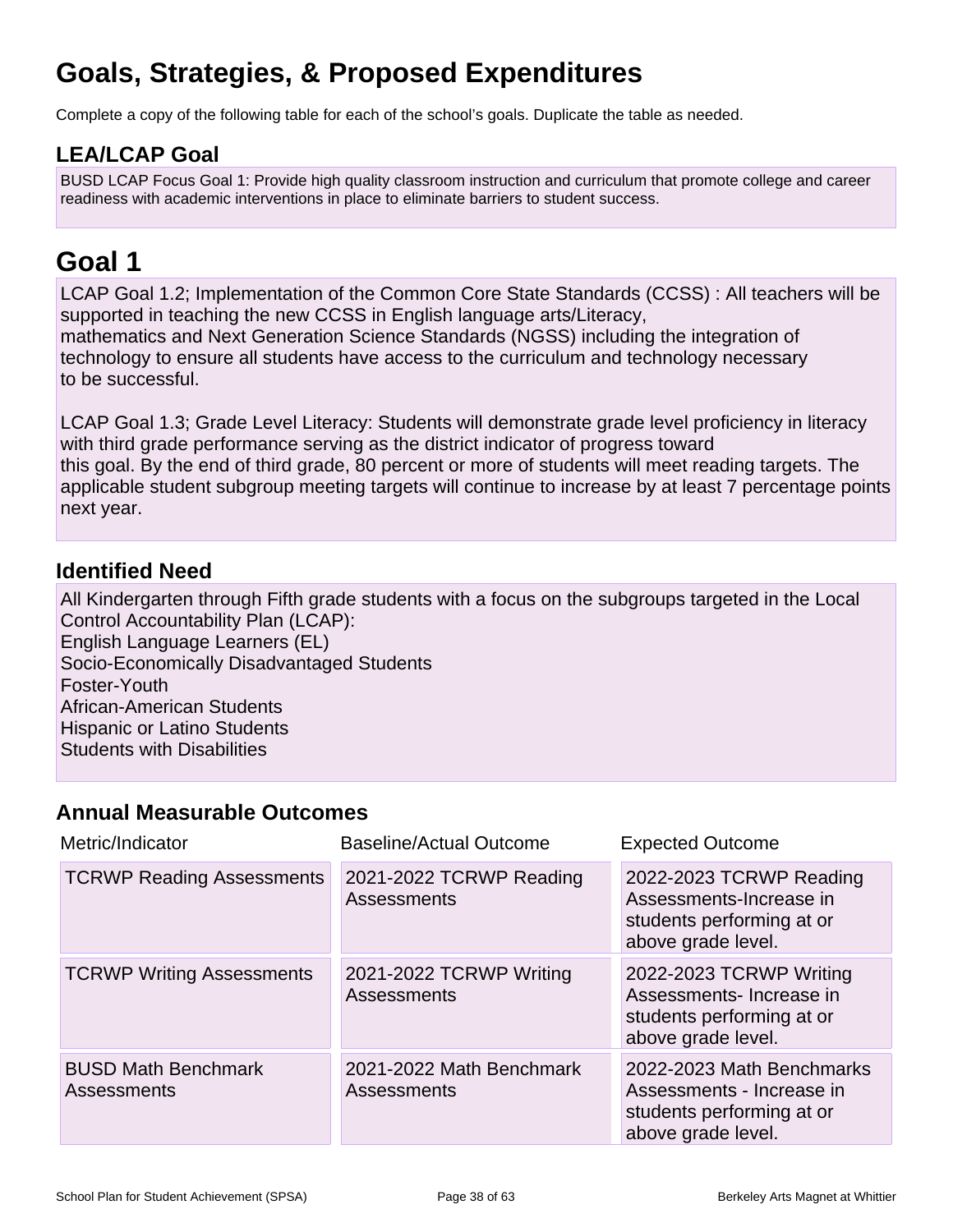| Metric/Indicator                                       | Baseline/Actual Outcome                            | <b>Expected Outcome</b>                                                                                                |
|--------------------------------------------------------|----------------------------------------------------|------------------------------------------------------------------------------------------------------------------------|
| STAR 360 Reading/Math<br>Assessments (3rd -5th Grades) | 2021-2022 Star 360 Reading<br>and Math Assessments | 2022-2023 Star 360 Reading<br>and Math Assessments -<br>Increase in students<br>performing at or above grade<br>level. |

Complete a copy of the Strategy/Activity table for each of the school's strategies/activities. Duplicate the table, including Proposed Expenditures, as needed.

## **Strategy/Activity 1**

### **Students to be Served by this Strategy/Activity**

(Identify either All Students or one or more specific student groups)

All Kindergarten through Fifth grade students with a focus on the subgroups targeted in the Local Control Accountability Plan (LCAP): English Language Learners (EL) Socio-Economically Disadvantaged Students Foster-Youth African-American Students Hispanic or Latino Students Students with Disabilities

### Strategy/Activity

Action #1 Literacy Coach (.75 FTE District BSEP funding; .25 FTE paid by BSEP Site Funds \$29,805)

Implementation of a balanced high quality English Language Arts program using district-adopted texts and programs within a dedicated literacy block. Teachers will use Fasttrack phonics and the Teachers' College Reading and Writing Program (K-5) with the support of the Literacy Coach. Curriculum and assessments aligned to the Common Core standards, with an increased emphasis on argument and informative non-fiction reading/writing will be implemented at all grade levels.

The literacy coach will model lessons in classrooms and coach grade level teams and individual teachers during collaboration time, and outside of their teaching duties using hourly pay and substitutes.

The literacy coach and classroom teachers will provide interventions for students who need additional support during and outside of the school day. They will also conduct meeting with families at the beginning of the school year. (BSEP; Teacher hourly 4,426 Teacher Hourly/Title IV \$2,494/ BSEP Carryover \$5000 See Goal 1, Strategy/Activity 5)

Next year, the literacy coach will demonstrate lessons, observe and coach teachers and provide intervention for students who need additional support. The literacy coach will work with a new teachers in six week cycles to support them with Tier 1 implementation. The coach will continue to be responsible for at least 5 groups of students during the school day.

### **Proposed Expenditures for this Strategy/Activity**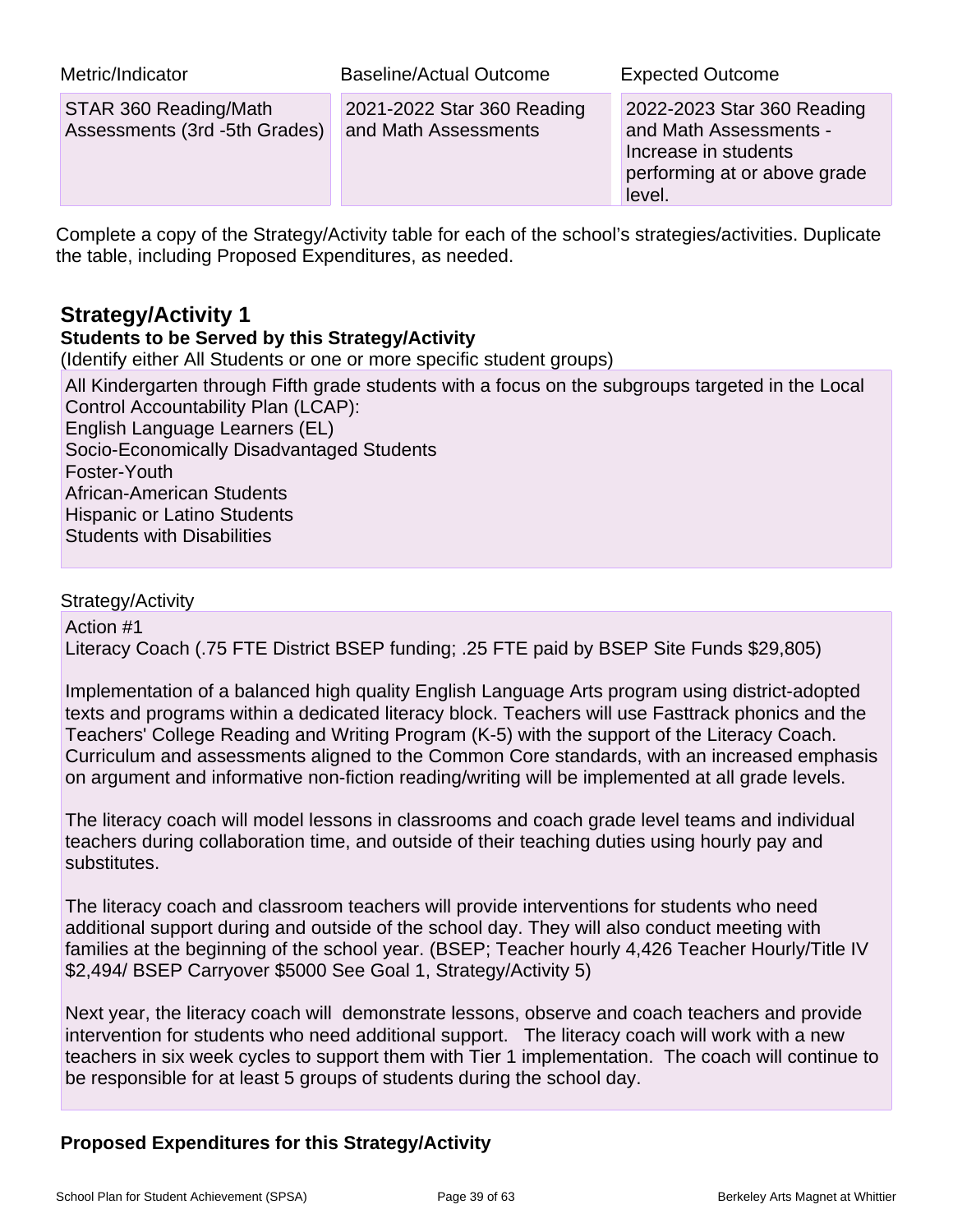List the amount(s) and funding source(s) for the proposed expenditures. Specify the funding source(s) using one or more of the following: LCFF, Federal (if Federal identify the Title and Part, as applicable), Other State, and/or Local.

| Amount(s) | Source(s)    |
|-----------|--------------|
| 29,805    | <b>BSEP</b>  |
| 2,494     | <b>Other</b> |
| 4,426     | <b>BSEP</b>  |

## **Strategy/Activity 2**

## **Students to be Served by this Strategy/Activity**

(Identify either All Students or one or more specific student groups)

All Kindergarten through Fifth grade students with a focus on the subgroups targeted in the Local Control Accountability Plan (LCAP): English Language Learners (EL) Socio-Economically Disadvantaged Students Foster-Youth African-American Students Hispanic or Latino Students Students with Disabilities

### Strategy/Activity

Action #2 Instructional Materials (BSEP 10,000 & Carryover \$15,000)

Instructional materials will be purchased as needed and used by teachers as required by the Common Core State standards.

All appropriate and necessary materials will be purchased including leveled texts, book sets, word work materials, teacher resources, handwriting materials, Quick Reads books, listening centers/cds, and all necessary supplies including but not limited to pencils, pens, markers, paper, folders, and chart paper.

K-2 Teachers will use Handwriting without Tears program as part of the ELA curriculum. Books will be purchased. Also, additional classroom library book will be purchased to offset the books lost during our book distributions.

### **Proposed Expenditures for this Strategy/Activity**

List the amount(s) and funding source(s) for the proposed expenditures. Specify the funding source(s) using one or more of the following: LCFF, Federal (if Federal identify the Title and Part, as applicable), Other State, and/or Local.

| Amount(s) | Source(s)             |
|-----------|-----------------------|
| 15,000    | <b>BSEP Carryover</b> |
| 10,000    | <b>BSEP</b>           |

## **Strategy/Activity 3**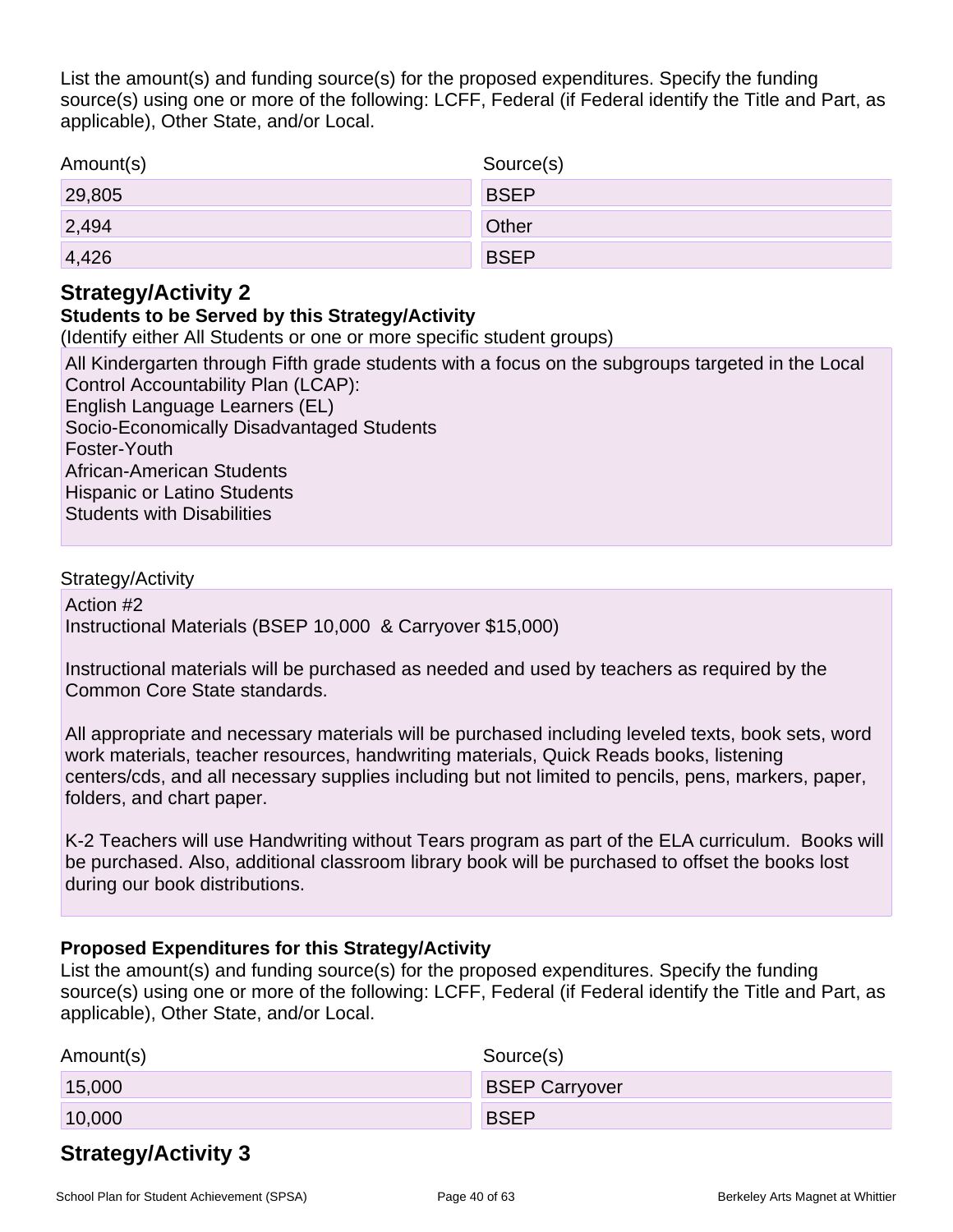### **Students to be Served by this Strategy/Activity**

(Identify either All Students or one or more specific student groups)

All Kindergarten through Fifth grade students with a focus on the subgroups targeted in the Local Control Accountability Plan (LCAP): English Language Learners (EL) Socio-Economically Disadvantaged Students Foster-Youth African-American Students Hispanic or Latino Students Students with Disabilities

#### Strategy/Activity

Action#3

We will contract out with a diversity, equity and inclusion specialist to do work strategically throughout the 2022-2023 school year with staff and families. Professional Development (BSEP \$27,000)

Additional Professional Development for Language Arts/Mathematics (\$5,000)

We will have a staff retreat to build cohesion among certificated and classified personnel, clarify school vision, plan specific programs, and make decisions by June 2021.

### **Proposed Expenditures for this Strategy/Activity**

List the amount(s) and funding source(s) for the proposed expenditures. Specify the funding source(s) using one or more of the following: LCFF, Federal (if Federal identify the Title and Part, as applicable), Other State, and/or Local.

| Amount(s) | Source(s)             |
|-----------|-----------------------|
| 27,000    | <b>BSEP Carryover</b> |
| 5,000     | <b>BSEP Carryover</b> |

## **Strategy/Activity 4**

#### **Students to be Served by this Strategy/Activity**

(Identify either All Students or one or more specific student groups)

All Kindergarten through Fifth grade students with a focus on the subgroups targeted in the Local Control Accountability Plan (LCAP): English Language Learners (EL) Socio-Economically Disadvantaged Students Foster-Youth African-American Students Hispanic or Latino Students Students with Disabilities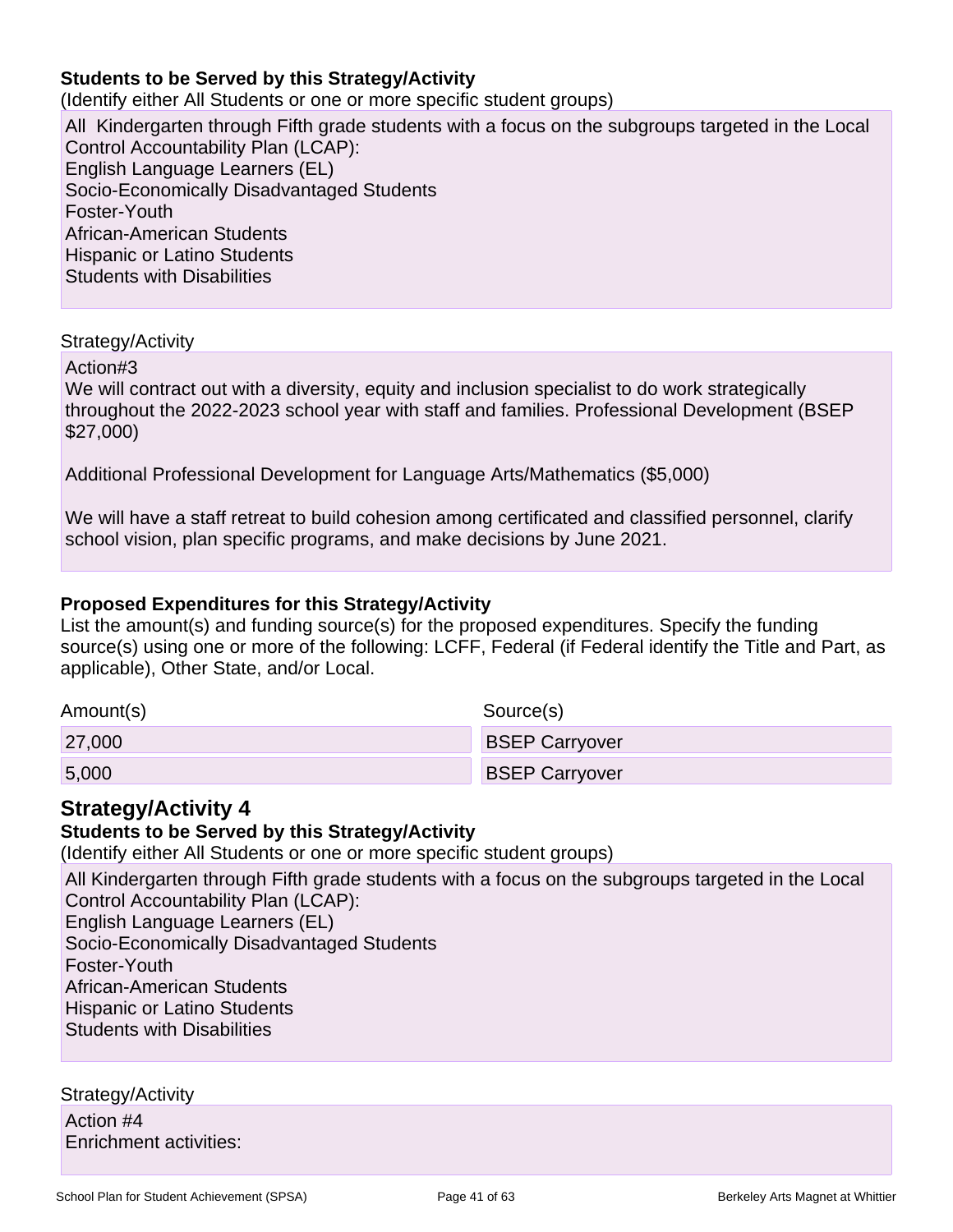Engage all students in their learning by providing enrichment activities to supplement the academic program.

Provide weekly Physical Education instruction to all students, K,4th, 5th. (PTA \$45,000- YMCA/ Sports for learning)

Contract with Performing Arts (PTA - \$ 30,000; Arts Anchor up to \$8,000, Performing Arts of San Francisco/)

Provide visual arts instruction to all classrooms K-5th. Contract with KALA arts who will teach in classrooms alongside BAM teachers, exposing children to new ideas and techniques in art while simultaneously building teachers' capacity to teach visual art.(PTA - \$30,724; Arts Anchor up to \$8,000;Performing Arts- KALA)

All students will have lunch access to the library, including a weekly class visit with the ability to check out book for school and home. The library staff will work with teachers to enrich students learning experiences and broaden the students learning interest.

## **Proposed Expenditures for this Strategy/Activity**

List the amount(s) and funding source(s) for the proposed expenditures. Specify the funding source(s) using one or more of the following: LCFF, Federal (if Federal identify the Title and Part, as applicable), Other State, and/or Local.

| Amount(s) | Source(s)  |
|-----------|------------|
| 45,000    | <b>PTA</b> |
| 30,000    | <b>PTA</b> |
| 30,724    | <b>PTA</b> |
| 8,000     | Other      |

## **Strategy/Activity 5**

### **Students to be Served by this Strategy/Activity**

(Identify either All Students or one or more specific student groups)

All Kindergarten through Fifth grade students with a focus on the subgroups targeted in the Local Control Accountability Plan (LCAP):

English Language Learners (EL)

Socio-Economically Disadvantaged Students

Foster-Youth

African-American Students

Hispanic or Latino Students

Students with Disabilities

Strategy/Activity

Action #5

Student Interventions - LLI / Reading Recovery/Do the Math/Wilson ( BSEP-Carryover \$4,000 see also Goal 1, Strategy/Activity 1)

Differentiation and Intervention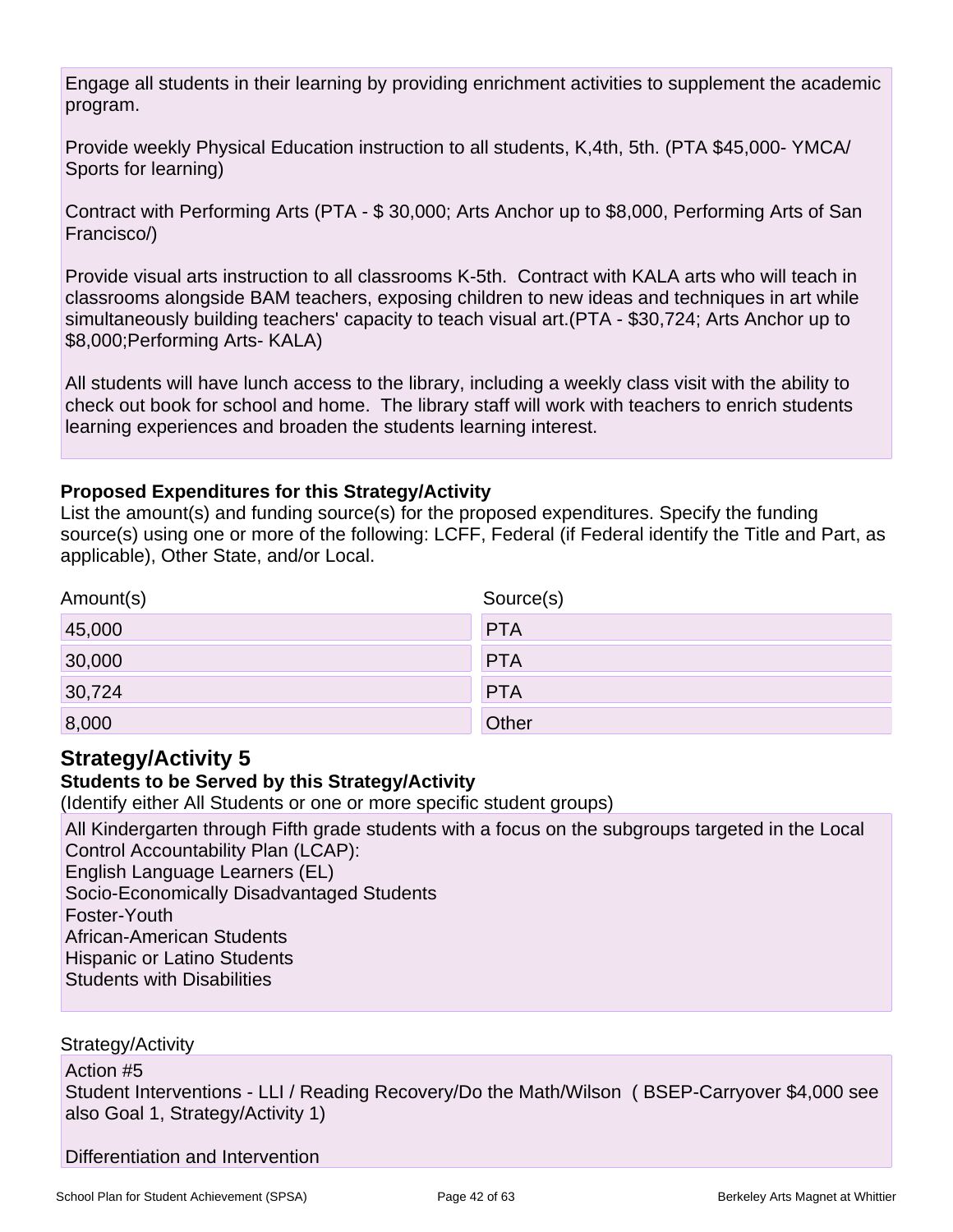School teaching specialists will provide support to all below benchmark first grade students.

Four teachers will provide support to students in second through fifth grade with LLI materials.

The K-5 instructional assistants will provide support to offer additional intervention and differentiation in classrooms, during reading and math periods.

Classified staff from after school program will work during the regular school day to provide intervention and small group work in reading and math.

Resource Specialists will teach literacy and math intervention to small groups of students during common intervention block.

Provide informational nights for families in Reading, Writing and Math. ( BSEP - Carryover \$1,000)

### **Proposed Expenditures for this Strategy/Activity**

List the amount(s) and funding source(s) for the proposed expenditures. Specify the funding source(s) using one or more of the following: LCFF, Federal (if Federal identify the Title and Part, as applicable), Other State, and/or Local.

| Amount(s) | Source(s)             |
|-----------|-----------------------|
| 5000      | <b>BSEP Carryover</b> |

## **Strategy/Activity 6**

#### **Students to be Served by this Strategy/Activity**

(Identify either All Students or one or more specific student groups)

All Kindergarten through Fifth grade students with a focus on the subgroups targeted in the Local Control Accountability Plan (LCAP): English Language Learners (EL) Socio-Economically Disadvantaged Students Foster-Youth African-American Students Hispanic or Latino Students Students with Disabilities

Strategy/Activity

Action #6 English Language Development Teacher

The English Language Development Teacher - to work with our English Language Learning students on a daily basis, using the ELD curriculum to support language development and acquisition. The site ELD teacher in collaboration with each grade level team will develop EL groups based on the students' English Learning Proficiency Assessment of California (ELPAC) levels; students in each grade level will receive ELD instruction in accordance with the ELPAC level from one or all of the teachers at least 30 minutes per day four days a week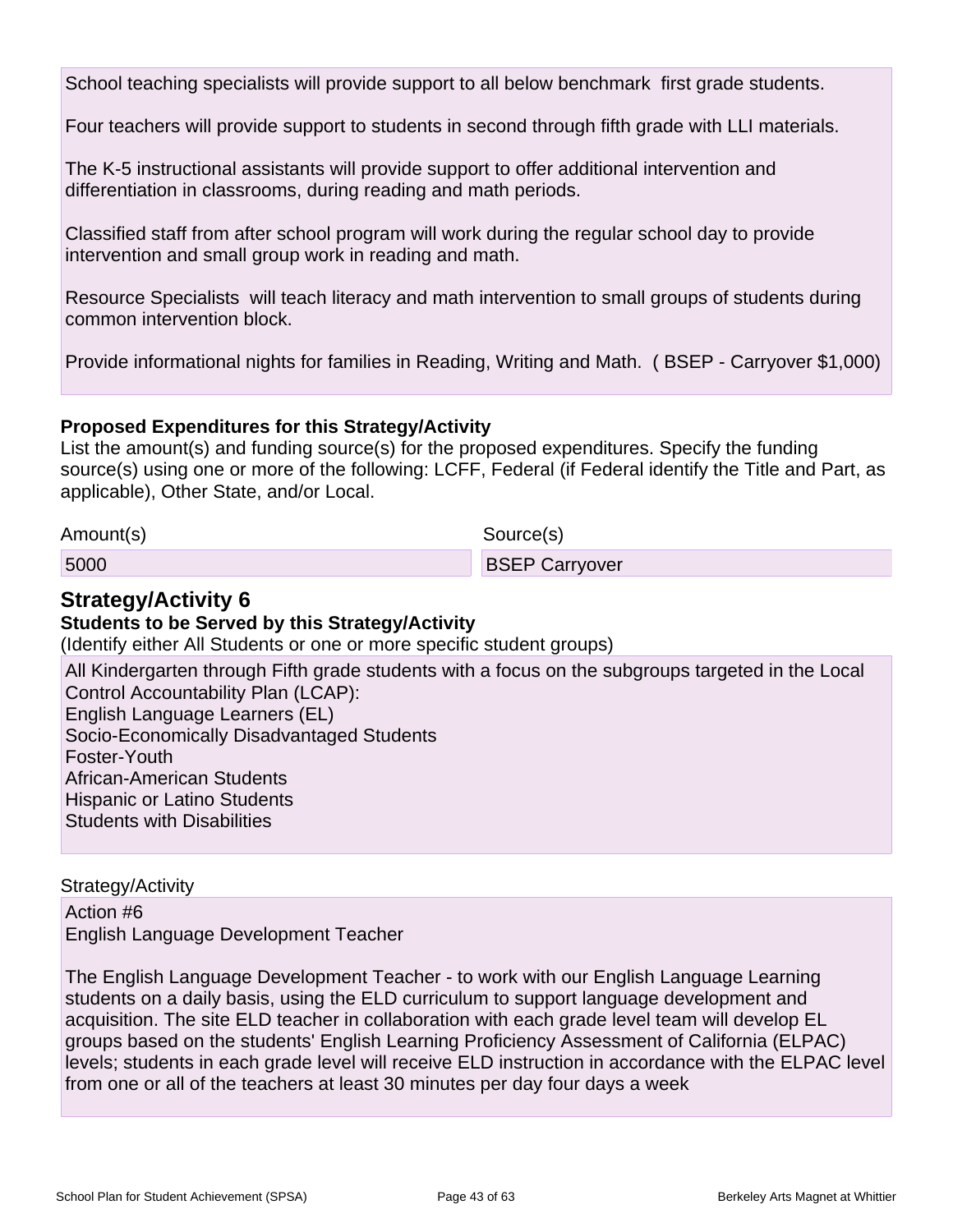The site ELD teacher will help parents/guardians understand students' progress toward reclassification. The ELD teacher will also will also explain what is required for students to be reclassified. District resources will be be available to support this process.

The site ELD teacher and Family Engagement Liaison will actively recruit and encourage families to become active members in our English Language Advisory Council.

ELPAC testing will be administered by a team of ELD teacher on campus and results will be shared with teaching and support staff and parents. The Idea Proficiency Test (IPT) will be administered to all Spanish learners once a year as a progress monitoring tool to determine student's language proficiency in Spanish.

All EL's will demonstrate measurable growth on the English Learning Proficiency Assessment of California (ELPAC), and the Idea Proficiency Test ( IPT) language assessments Spanish learners.

All teachers will analyze initial and final ELPAC scores during PLCs with the support of the literacy coach, ELD coordinator, RTI teachers and Principal to determine students instructional needs and plan for instruction.

### **Proposed Expenditures for this Strategy/Activity**

List the amount(s) and funding source(s) for the proposed expenditures. Specify the funding source(s) using one or more of the following: LCFF, Federal (if Federal identify the Title and Part, as applicable), Other State, and/or Local.

Amount(s) Source(s)

## **Strategy/Activity 7**

**Students to be Served by this Strategy/Activity**

(Identify either All Students or one or more specific student groups)

All Transitional Kindergarten through Fifth grade students with a focus on the subgroups targeted in the Local Control Accountability Plan (LCAP): English Language Learners (EL) Socio-Economically Disadvantaged Students Foster-Youth African-American Students Hispanic or Latino Students Students with Disabilities

#### Strategy/Activity

Action #7 Garden Instructional Assistant

Salary contribution toward gardening instructor in conjunction with BUSD gardening program. The program provides hands-on garden and nutrition instruction to all students in Kindergarten- 5th grade related directly to new science standards. There will be eighteen 45-minute classes for all students.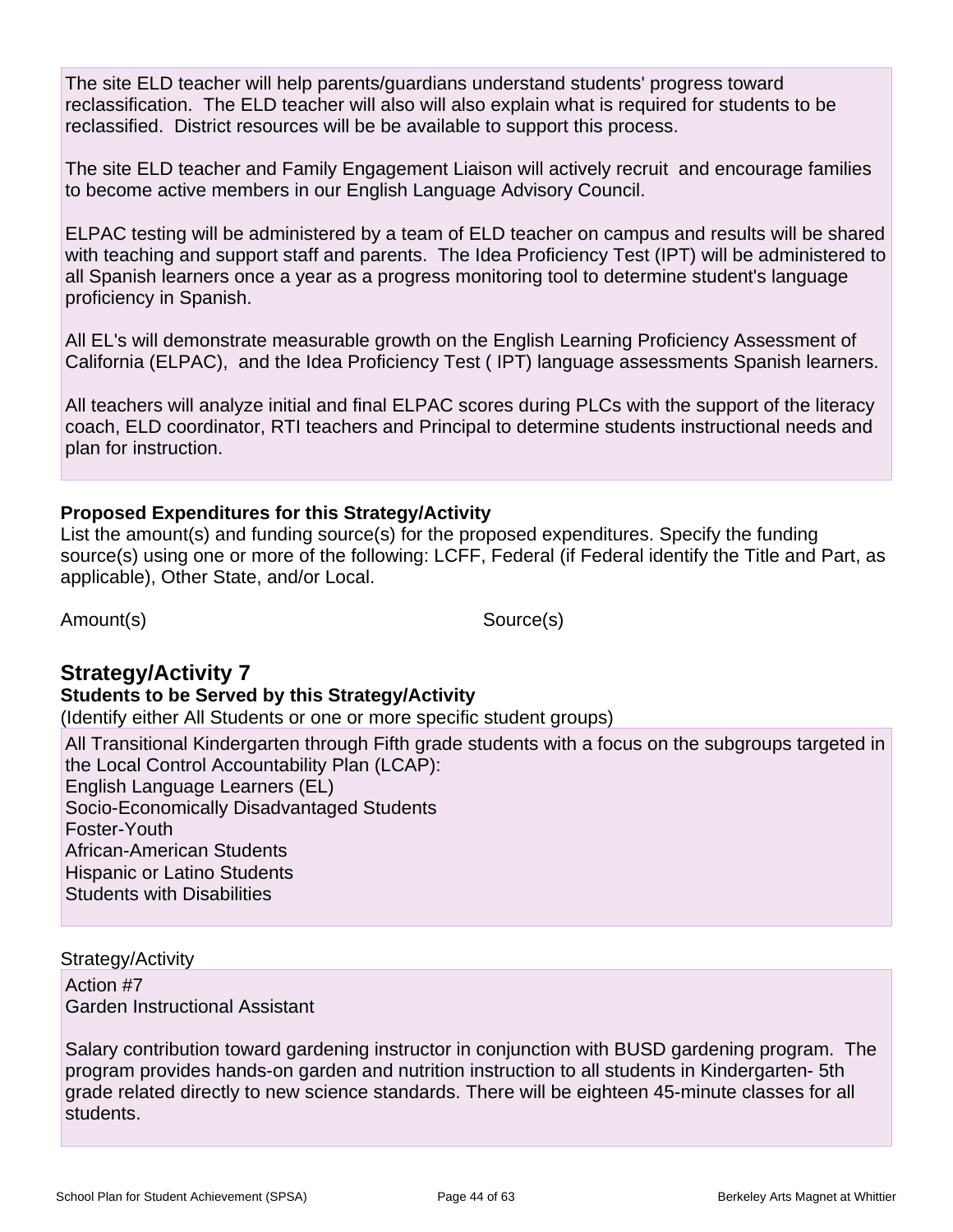### **Proposed Expenditures for this Strategy/Activity**

List the amount(s) and funding source(s) for the proposed expenditures. Specify the funding source(s) using one or more of the following: LCFF, Federal (if Federal identify the Title and Part, as applicable), Other State, and/or Local.

Amount(s) Source(s)

## **Strategy/Activity 8**

### **Students to be Served by this Strategy/Activity**

(Identify either All Students or one or more specific student groups)

All Transitional Kindergarten through Fifth grade students with a focus on the subgroups targeted in the Local Control Accountability Plan (LCAP):

English Language Learners (EL) Socio-Economically Disadvantaged Students

Foster-Youth African-American Students

Hispanic or Latino Students

Students with Disabilities

### Strategy/Activity

Action #8

Mathematics:

A .50 FTE Math Coach to provide support to classroom teachers, organize math intervention programs, and provide feedback and support to new teachers.

Next year, the math coach will push into classrooms to support teachers and provide feedback and support on how best implement the program and provide Tier 1 support. Next year, the math coach will work with a new teachers in six week cycles to support them with Tier 1 implementation. The coaches will continue to be responsible for at least 5 groups of students during the school day. This change is to support teachers and specifically students who would benefit from frequent Tier 1 interventions. (BSEP Site Funds .50 FTE)

Ensure implementation of high quality mathematics instruction, and continue preparing students for the increased rigor of the Common Core standards in Math.

The Math teacher leader will attend district Math meetings and provide site specific data analysis and professional development in math instruction to staff.

Build in opportunities for enrichment and challenge for students who need additional math experiences. This could be online computer programs, group work, brain teasers etc.

### **Proposed Expenditures for this Strategy/Activity**

List the amount(s) and funding source(s) for the proposed expenditures. Specify the funding source(s) using one or more of the following: LCFF, Federal (if Federal identify the Title and Part, as applicable), Other State, and/or Local.

| Amount(s) | Source(s)   |
|-----------|-------------|
| 48,611    | <b>BSEP</b> |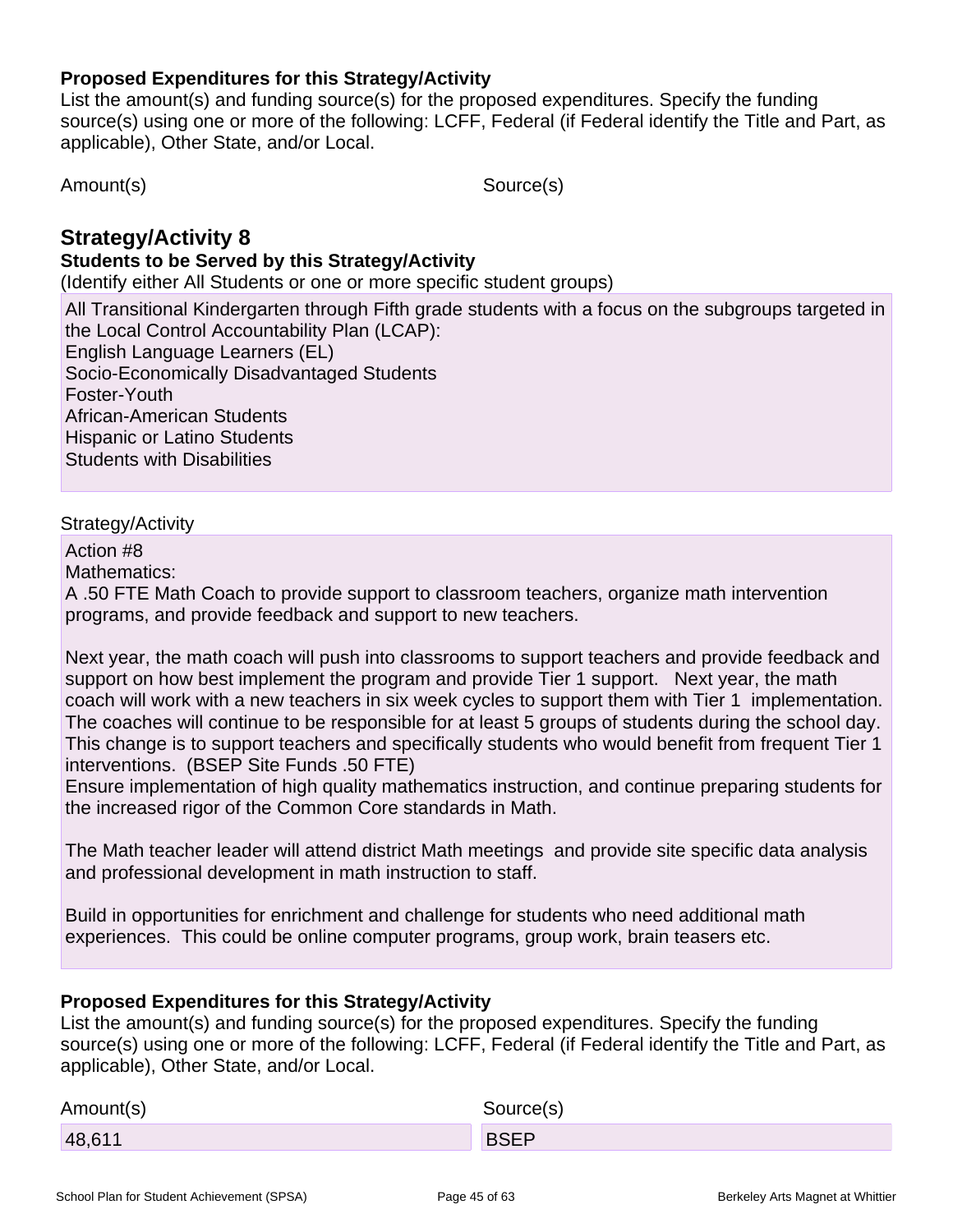## **Strategy/Activity 9**

### **Students to be Served by this Strategy/Activity**

(Identify either All Students or one or more specific student groups)

Students who participate in the STEP UP! All subgroups or identify one subgroup for the Academy. They will demonstrate improvement in pre/post assessments given at the start and the end of the program. The expectation is that 85% of students will demonstrate an improved score over the course of the 4-week program. These assessments will serve as the discussion for setting academic targets in September/October. This information will be used to set student targets with BUSD Benchmarks based on the STEP UP! Academy assessment performance. This will support the academic intervention during the course of the school year.

### Strategy/Activity

Action #9

There will be a demonstrated improvement in the STEP-UP! Academy Pre- Assessment score as demonstrated by the Post-Assessment. The expectation is that 85% or more of the students will demonstrate an improved score.

Strategy/Activity 1Students to be Served by this Strategy/Activity (Identify either All Students or one or more specific student groups) African American Students

Strategy/Activity STEP UP! Academy students will participate in the program starting June 16 th to July15 th from 9AM to 12noon with optional learning pods from 1-3PM. The key goals of the program will focus on:

- 1) Strengthening grade-level Math, Reading and Writing Skills
- 2) Engaging in hands-on interactive STEAM projects
- 3) Learning from guest speakers Attend two field trips
- 4) There will be ongoing weekly quizzes to assessment student learning progress.

In the Fall of 2022, student post STEP UP! Academy assessment scores will be used to set targets for BUSD Benchmark exams. These exams will be reviewed

for the STEP UP! Academy students throughout the 2022-2023 school year for improvement and additional intervention support as appropriate. There is an opportunity to collaborate on an overall Academic Support program. This will start with the STEP UP! Academy students with a focus on reviewing their assessment results using the CSU/UC MATHEMATICS DIAGNOSTIC TESTING PROJECT (MDTP) and the CAASP Interim Assessment Block (IAB). These results create the through line to the school year engagement

### **Proposed Expenditures for this Strategy/Activity**

List the amount(s) and funding source(s) for the proposed expenditures. Specify the funding source(s) using one or more of the following: LCFF, Federal (if Federal identify the Title and Part, as applicable), Other State, and/or Local.

Amount(s) Source(s)

District Allocation

## **Strategy/Activity 10**

### **Students to be Served by this Strategy/Activity**

(Identify either All Students or one or more specific student groups)

Required reserve for personnel variance. (BSEP Site Funds \$3,921)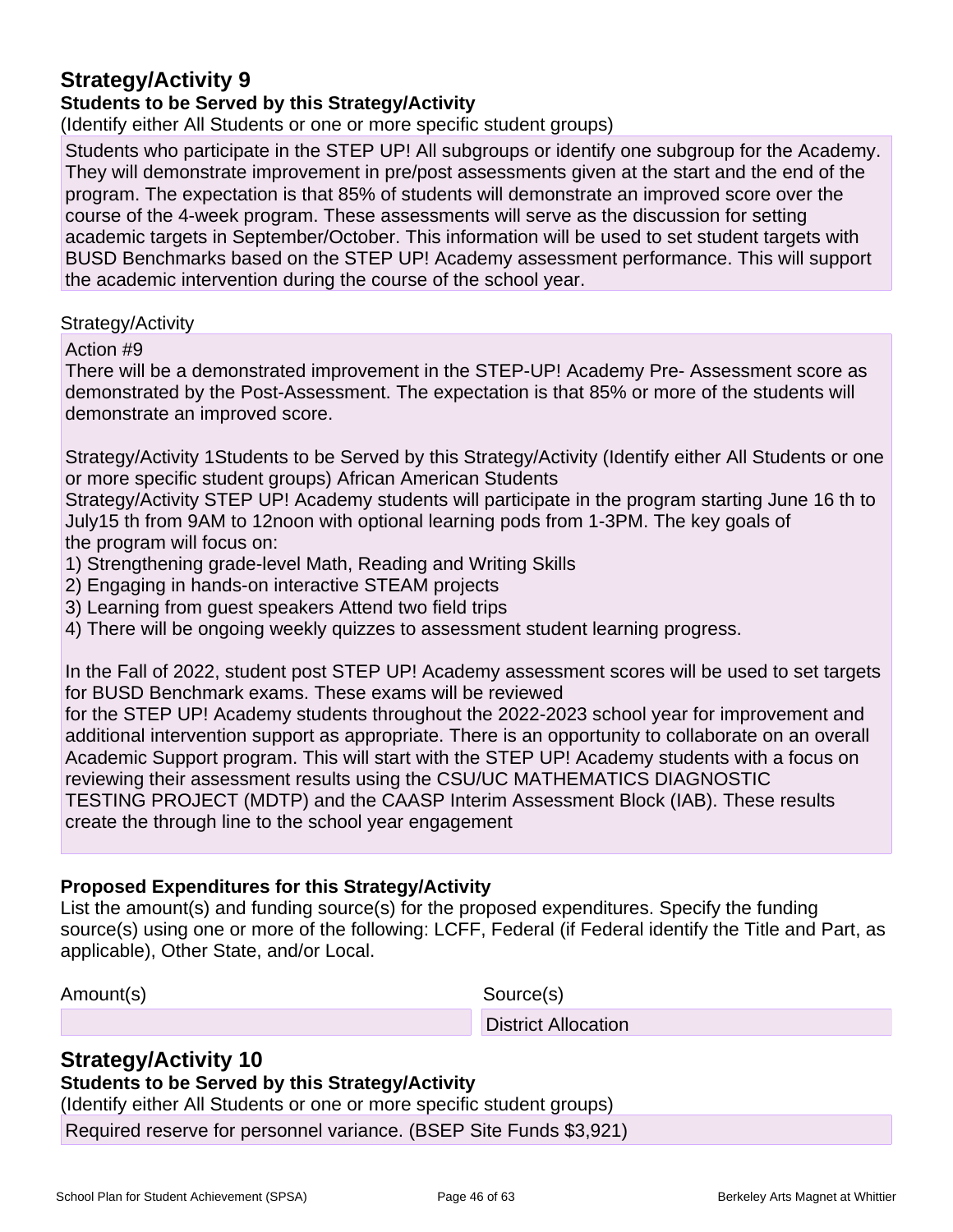## Strategy/Activity Reservce Funding

### **Proposed Expenditures for this Strategy/Activity**

List the amount(s) and funding source(s) for the proposed expenditures. Specify the funding source(s) using one or more of the following: LCFF, Federal (if Federal identify the Title and Part, as applicable), Other State, and/or Local.

| Amount(s) | Source(s)   |
|-----------|-------------|
| 3921      | <b>BSEP</b> |

## **Annual Review**

### **SPSA Year Reviewed: 2021-22**

Respond to the following prompts relative to this goal. If the school is in the first year of implementing the goal, an analysis is not required and this section may be deleted.

## **ANALYSIS**

Describe the overall implementation of the strategies/activities and the overall effectiveness of the strategies/activities to achieve the articulated goal.

The Literacy coach, Response to Intervention teachers and English Language Development teachers have provided a number of small pull out groups throughout the school year. The students they see have made steady progress in reading, writing, math and English language development. This year we've had two teachers providing intervention for students who were in need of extra supports outside of the instructional day using BSEP site approved funds to help students reach proficiency in targeted areas. All teachers met with families at beginning of the year to review parent goals for students throughout year.

Briefly describe any major differences between the intended implementation and/or the budgeted expenditures to implement the strategies/activities to meet the articulated goal.

We will no longer have monies from one time COVID monies to implement plan. We also lost our title 1 funding for this coming school year.

Describe any changes that will be made to this goal, the annual outcomes, metrics, or strategies/activities to achieve this goal as a result of this analysis. Identify where those changes can be found in the SPSA.

Next year, Berkeley Arts Magnet will collaborate with the BUSD African American Success Framework to analyze African American students academic and behavioral data as well as the instructional practices at BAM. The African American Success Framework is working with R.T Fisher Educational Enterprises to conduct this work over the summer and school year. This work can be found in strategy 9. This collaboration is paid for by BUSD.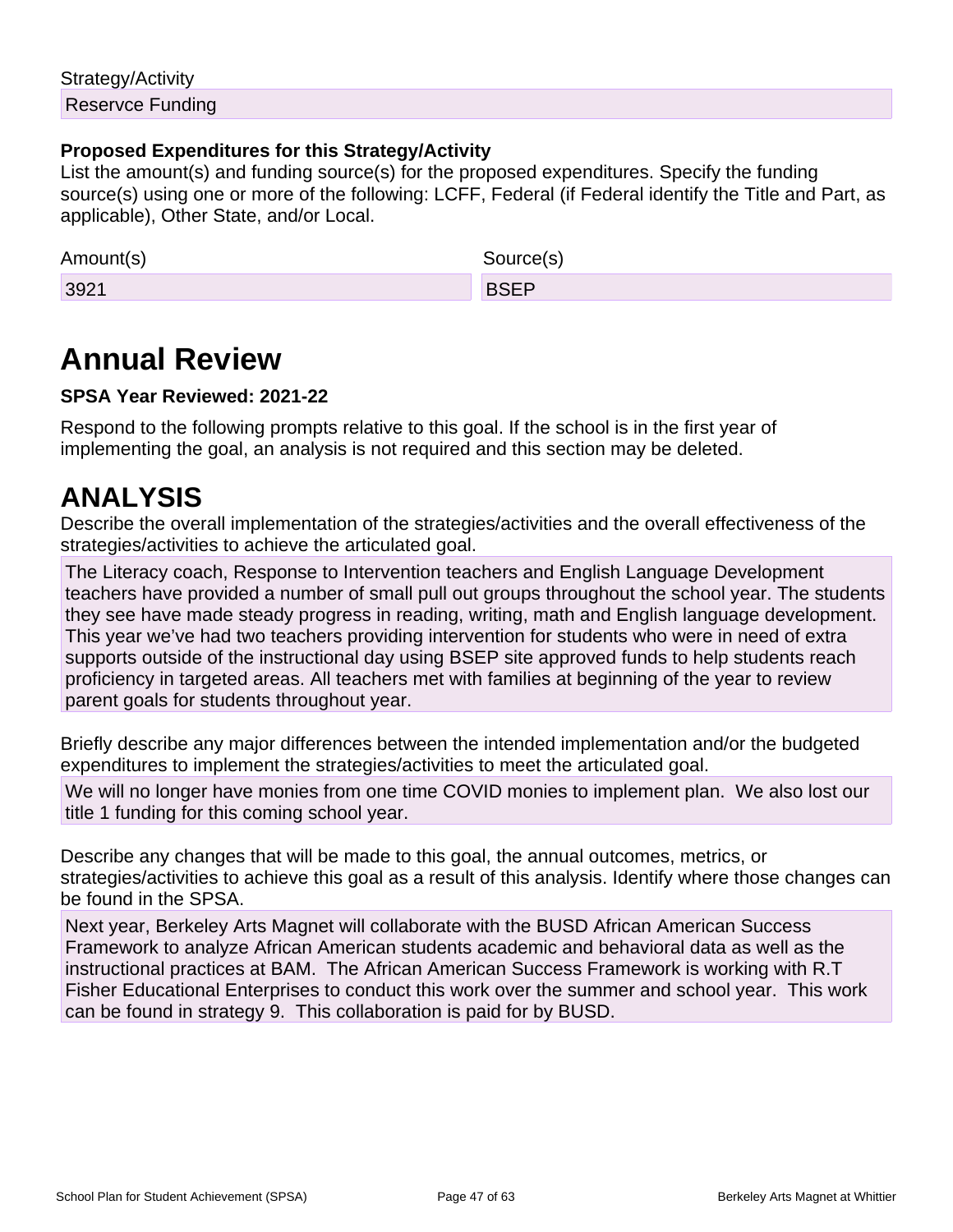## **Goals, Strategies, & Proposed Expenditures**

Complete a copy of the following table for each of the school's goals. Duplicate the table as needed.

## **LEA/LCAP Goal**

BUSD LCAP Focus Goal 2: End the racial predictability of academic achievement by ensuring that all systems are culturally and linguistically responsive to the needs of our students.

## **Goal 2**

2.1 Cultural & Linguistic Relevance: By June 2021, 90 percent of teachers will be trained in culturally relevant instruction and inclusive practices and strategies for African-American students and English learners, and use effective strategies that address students' multiple intelligence.

2.3 English Fluency for English Learners: By June 2021, 70 percent or more of English learners will demonstrate at least one year of progress annually toward English fluency as

measured by the state English proficiency test (AMAO1). By June 2021, the percent of long-term English learners demonstrating proficiency on the state English proficiency test will increase by 3% annually (AMAO2).

## **Identified Need**

All Kindergarten through fifth grade students with a focus on the subgroups targeted in the Local Control Accountability Plan (LCAP): English Language Learners (EL) Socio-Economically Disadvantaged Students Foster-Youth African-American Students Hispanic or Latino Students Students with Disabilities

## **Annual Measurable Outcomes**

Metric/Indicator **Baseline/Actual Outcome** Expected Outcome

Complete a copy of the Strategy/Activity table for each of the school's strategies/activities. Duplicate the table, including Proposed Expenditures, as needed.

## **Strategy/Activity 1**

**Students to be Served by this Strategy/Activity**

(Identify either All Students or one or more specific student groups)

All Kindergarten through fifth grade students with a focus on the subgroups targeted in the Local Control Accountability Plan (LCAP): English Language Learners (EL) Socio-Economically Disadvantaged Students Foster-Youth African-American Students Hispanic or Latino Students Students with Disabilities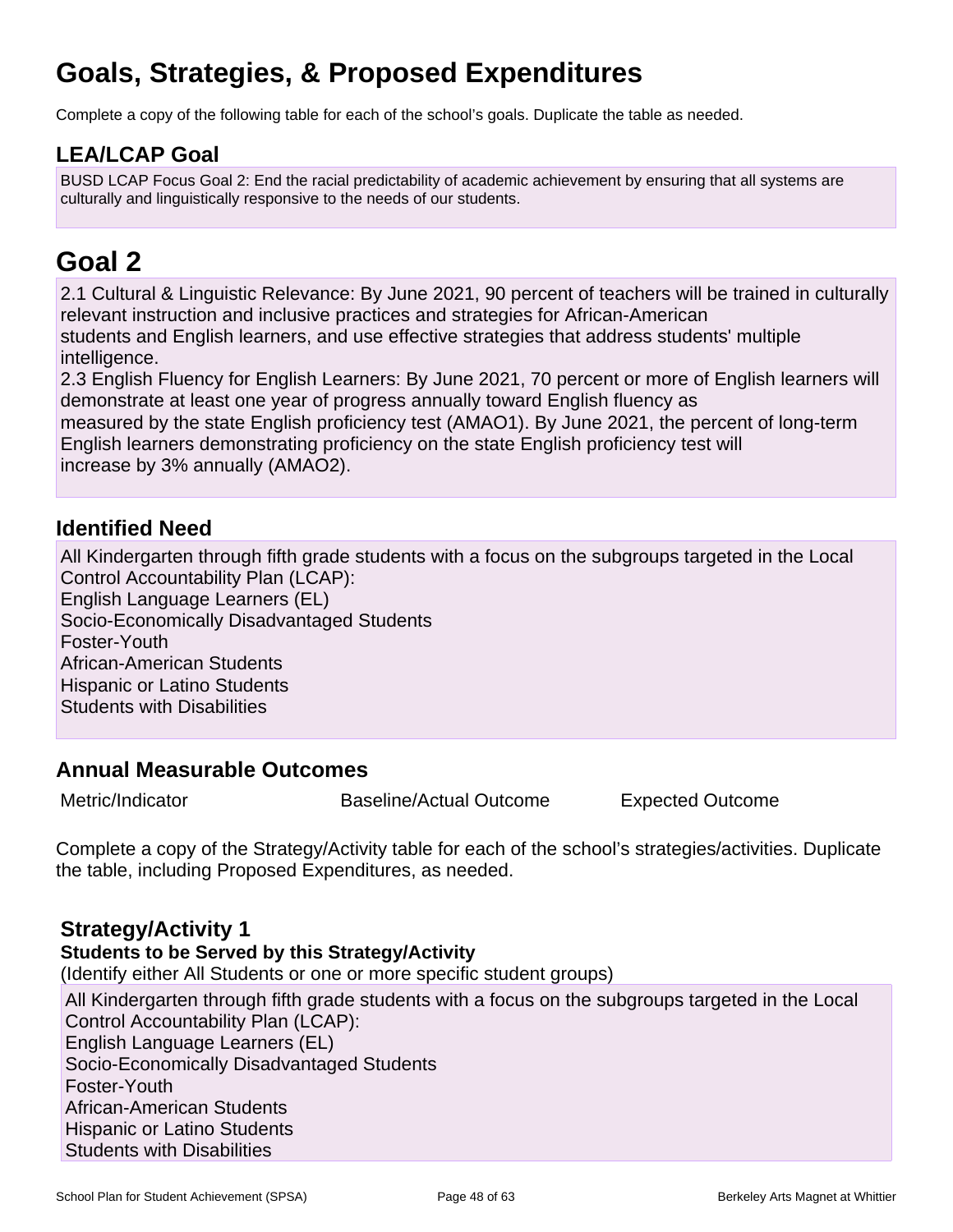#### Strategy/Activity

RtI Coach/Coordinator (Total .50 FTE LCAP Funded)

.50 FTE RTI Teacher to coordinate SSTs, Case Management, and to coordinate intervention services. This person also builds and monitors Response to Intervention systems to meet the learning needs of students at the first sign of academic and social-emotional struggle. The RTI teacher coordinates snapshot meetings where we review the progress of students, held in September and February, using substitutes to release teachers for the meetings. RTI Teacher, Literacy Coach, resource teachers and classroom teachers will plan interventions based on data analysis and teacher input. The team will meet every 6 weeks to discuss the needs of students with each grade level during collaboration time.

Grade level teams will collaborate with the Literacy Coach every 6-8 weeks to update a literacy data wall, identify focus students, plan classroom interventions, and review data on student progress.

Interventions will be carefully targeted, ensuring that the student is an appropriate candidate for the particular intervention, monitoring progress and adjusting the interventions as needed.

Teachers will be provided with two days of substitutes for administering assessments or for grade level collaboration and planning. During these release days grade level teams will analyze data and plan targeted lessons for instruction.

If more funds become available, increase the funding for interventions during and after school, provided by certificate and/or classified staff.

### **Proposed Expenditures for this Strategy/Activity**

List the amount(s) and funding source(s) for the proposed expenditures. Specify the funding source(s) using one or more of the following: LCFF, Federal (if Federal identify the Title and Part, as applicable), Other State, and/or Local.

Amount(s) Source(s)

District Allocation

## **Strategy/Activity 2**

#### **Students to be Served by this Strategy/Activity**

(Identify either All Students or one or more specific student groups)

All Kindergarten through fifth grade students with a focus on the subgroups targeted in the Local Control Accountability Plan (LCAP): English Language Learners (EL) Socio-Economically Disadvantaged Students Foster-Youth African-American Students Hispanic or Latino Students Students with Disabilities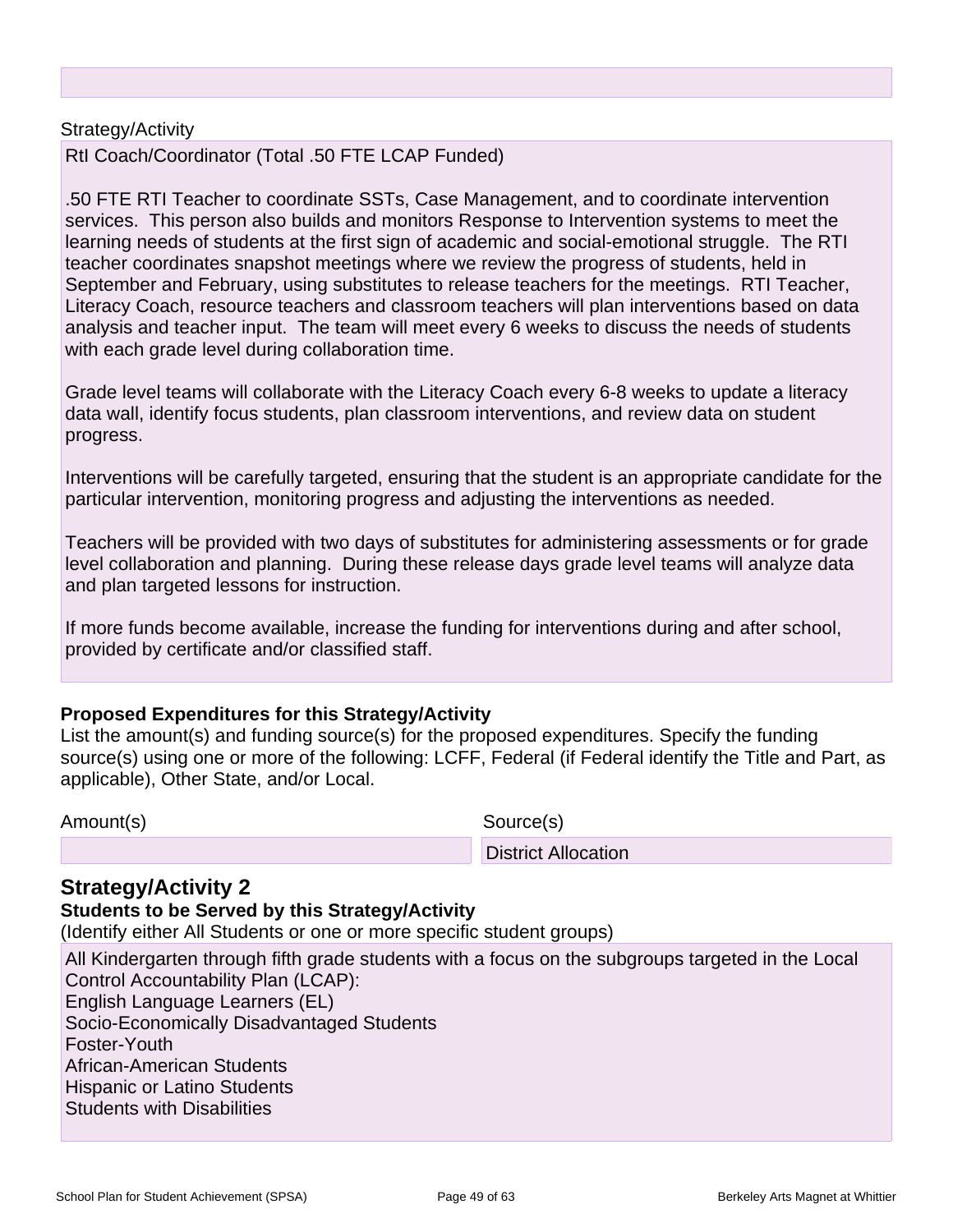### Strategy/Activity

Behavioral Health (BSEP Site Funds \$31,000; \$13,000 LCAP; City of Berkeley Mental Health \$5,000, BSEP Carryover \$11,000)

Counselors will provide individual and small group counseling to students with emotional needs that interfere with learning. Schedule frequent consultations between the therapist and parents/guardians. Provide 1 hour of consultation and provide outside referrals to families for counseling and other family support services.

Partner with the City of Berkeley School-Linked Health Program to provide information and support to families.

Consult with the Public Health nurse in case management team meetings about students and families who may need support.

Provide families with information about and encourage access to free or low cost dental, vision and medical resources in the community.

### **Proposed Expenditures for this Strategy/Activity**

List the amount(s) and funding source(s) for the proposed expenditures. Specify the funding source(s) using one or more of the following: LCFF, Federal (if Federal identify the Title and Part, as applicable), Other State, and/or Local.

| Amount(s) | Source(s)                  |
|-----------|----------------------------|
| 31,000    | <b>BSEP</b>                |
| 13,000    | <b>District Allocation</b> |
| 11,000    | <b>BSEP Carryover</b>      |
| 5,000     | Other                      |

## **Strategy/Activity 3**

### **Students to be Served by this Strategy/Activity**

(Identify either All Students or one or more specific student groups)

All Kindergarten through fifth grade students with a focus on the subgroups targeted in the Local Control Accountability Plan (LCAP):

English Language Learners (EL)

Socio-Economically Disadvantaged Students

Foster-Youth

African-American Students

Hispanic or Latino Students

Students with Disabilities

Strategy/Activity

Puberty Education (BSEP Site Funds \$500)

## **Proposed Expenditures for this Strategy/Activity**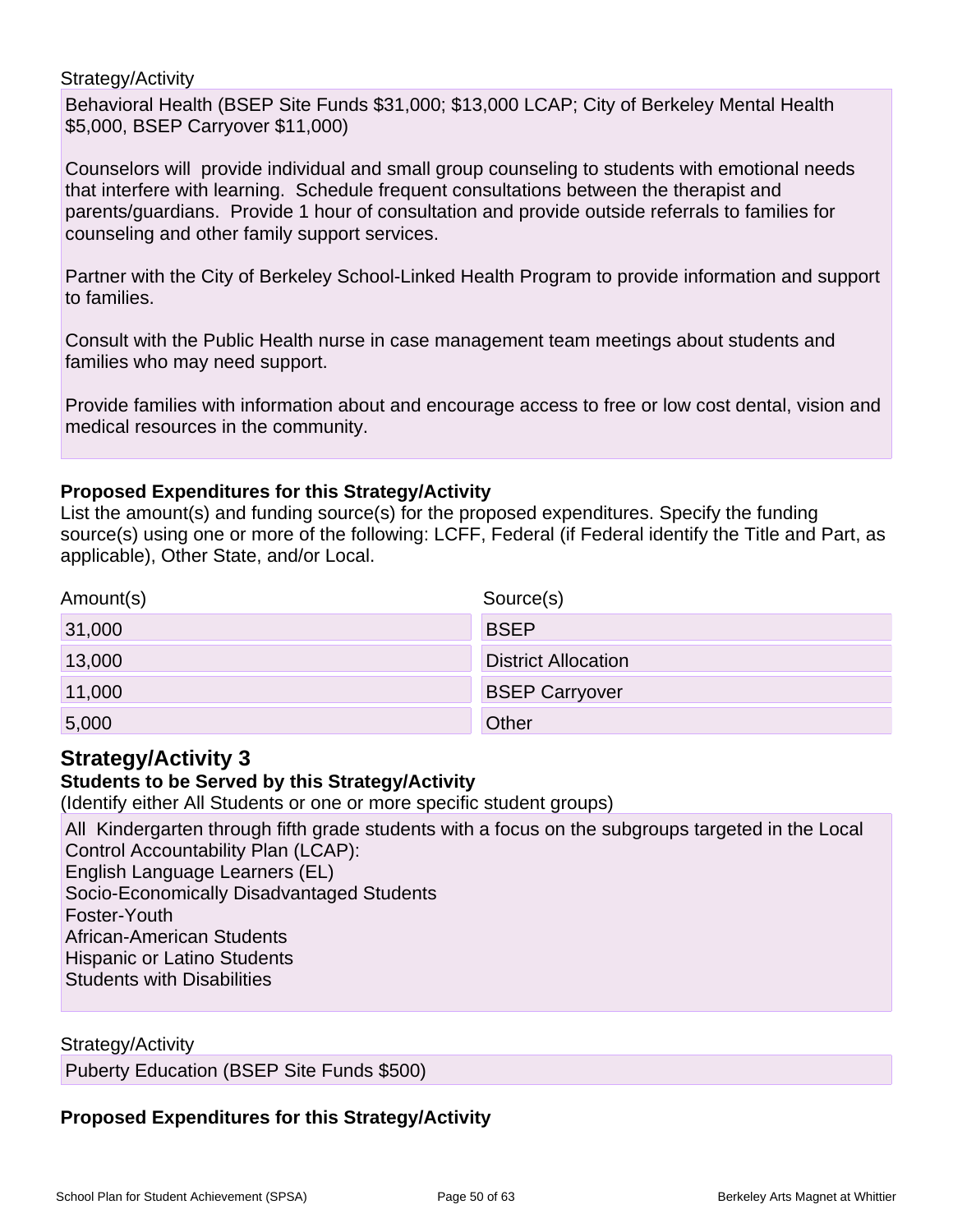List the amount(s) and funding source(s) for the proposed expenditures. Specify the funding source(s) using one or more of the following: LCFF, Federal (if Federal identify the Title and Part, as applicable), Other State, and/or Local.

Amount(s) Source(s)

| 500 | <b>BSEP Carryover</b> |
|-----|-----------------------|
|     |                       |

## **Strategy/Activity 4**

## **Students to be Served by this Strategy/Activity**

(Identify either All Students or one or more specific student groups)

All Kindergarten through fifth grade students with a focus on the subgroups targeted in the Local Control Accountability Plan (LCAP): English Language Learners (EL) Socio-Economically Disadvantaged Students Foster-Youth

African-American Students

Hispanic or Latino Students

Students with Disabilities

### Strategy/Activity

Positive Behavior Support:(\$10,000 Materials & Supplies)

The PBIS team will continue to meet and strengthen systems for supporting positive student behavior. School rules, procedures, and behavior management policies will be written, explained, practiced, and supported with sensitivity toward all students' social and emotional health as well as cultural and linguistic differences.

Teachers will teach a minimum of six lessons from the Welcoming Schools curriculum in addition to other programs that teach empathy and non-violence such as Second Step. Students will be taught lessons including but not limited to empathy, self regulation, problem solving, and cooperation, family diversity, gender stereotyping and bullying.

All teachers will teach the Toolbox program, covering all twelve tools. Toolbox teaches students about the tools we have within us to help build a strong community. In addition, the tools will be discussed at Community Meetings and throughout the school year. We will also hold Parent Education meetings to share information about the Toolbox program.

Five noon supervisors will be hired using district funding, K-5 lunch hours, 10 hours per week. Training will be provided to noon supervisors.

Recess supervision will be provided by Berkeley YMCA; students will learn conflict resolution skills and Toolbox Tools. They will provide opportunities for noncompetitive, cooperative games that limit bullying behavior and receive P.E. instruction.

Positive Behavior Support (PBIS) systems using Tool Box and Welcoming Schools Curriculum will be implemented.

Teachers will work on community building and introduce rules of conduct and school-wide expectations (be safe, be respectful, be responsible, and be an Ally.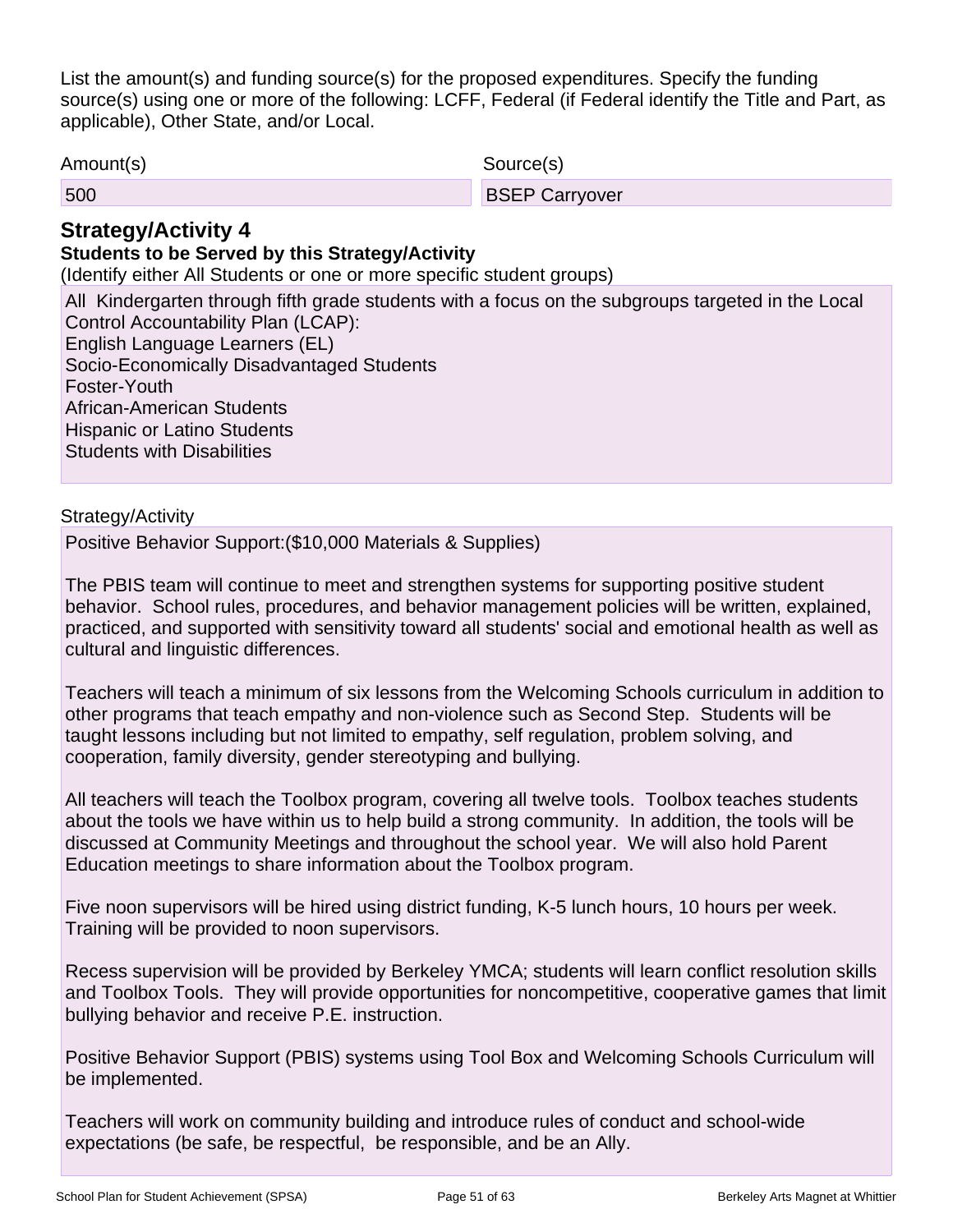Buddy classes will be established in September; primary students and upper grade students will practice and learn academic and social skills from one another.

All teachers will reinforce positive behaviors by issuing "Bamarangs" and will provide students with monthly prizes where Bamarangs can be redeemed.

An active Student Council will be established by January and coordinated by a staff member.

All Teachers, Counselors and Family Equity & Engagement Coordinators will attend the district wide Toolbox Positive Behavior Intervention Curriculum Training as provided by BUSD.

Teachers will be encouraged to attend Cultural Competency Awareness Trainings to promote the understanding of cultural differences by BUSD's district liaison who is designated to provide this type of training or outside organizations.

Student School Playground Ambassadors will be trained to work on the playground and mediate conflict that may arise.

## **Proposed Expenditures for this Strategy/Activity**

List the amount(s) and funding source(s) for the proposed expenditures. Specify the funding source(s) using one or more of the following: LCFF, Federal (if Federal identify the Title and Part, as applicable), Other State, and/or Local.

Amount(s) Source(s)

## **Strategy/Activity 5**

### **Students to be Served by this Strategy/Activity**

(Identify either All Students or one or more specific student groups)

All Kindergarten through fifth grade students with a focus on the subgroups targeted in the Local Control Accountability Plan (LCAP): English Language Learners (EL) Socio-Economically Disadvantaged Students Foster-Youth African-American Students Hispanic or Latino Students Students with Disabilities

### Strategy/Activity

Staff will continue to focus on equity-centered high expectation teaching and learning equitable teaching habits to use in the classroom. Ongoing professional reading using a variety of books and articles focusing on self-reflection and changing teaching practices that promote cultural competence and provide a safe environment for courageous conversations.

Discussions and implementation of equity teaching strategies support by Equity teacher leader, Leadership team, Principal and PD team. Oxford staff will attend district PD's in culturally relevant instruction and inclusive practices and strategies for African-American students and English learners. Principal and staff will encourage and create safe space for courageous conversations centered on race, class, privilege, and how these impact students and families in our school.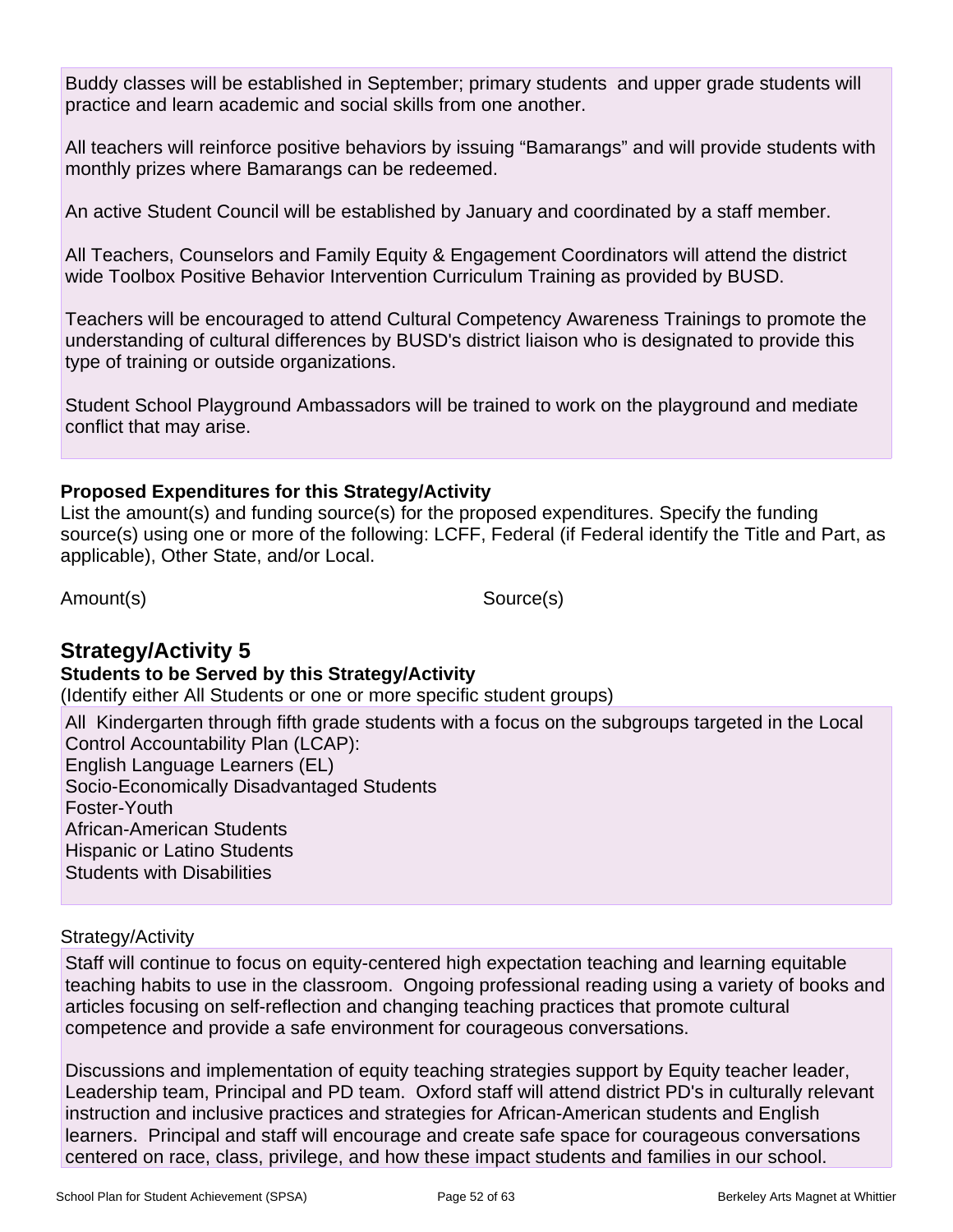Staff will keep equity as a focus in district-initiated Professional Learning Communities by identifying focus students (non proficient students) to monitor progress of PLC goals.

Continue to work as a staff to examine issues of race, class, privilege, gender and sexual orientation, developmental abilities, and how these impact students and families in our school. Incorporate equity strategies within all aspects of the curriculum.

Use professional development and staff meeting time to collaboratively examine instructional practices and school climate. Discuss ways to make teaching methods more differentiated and and culturally relevant, responsive to the wide range of students' preferred learning and communication styles, culture, socio-economic status, interests, behavior, linguistic characteristics, and achievement levels.

Ensure all staff attend Cultural Competency Academies, offered by BUSD.

Race and equity: (Professional Development: BSEP) We will contract with outside agencies to provide this ongoing work during the 2022-2023 school year.

Staff hourly pay to support affinity groups. (\$3,682)

### **Proposed Expenditures for this Strategy/Activity**

List the amount(s) and funding source(s) for the proposed expenditures. Specify the funding source(s) using one or more of the following: LCFF, Federal (if Federal identify the Title and Part, as applicable), Other State, and/or Local.

Amount(s) Source(s)

3,682 BSEP

## **Strategy/Activity 6**

### **Students to be Served by this Strategy/Activity**

(Identify either All Students or one or more specific student groups)

All Kindergarten through fifth grade students with a focus on the subgroups targeted in the Local Control Accountability Plan (LCAP): English Language Learners (EL) Socio-Economically Disadvantaged Students

Foster-Youth

African-American Students

Hispanic or Latino Students

Students with Disabilities

Strategy/Activity

Attendance:

Continue to improve attendance and tardy reductions through increased communication to promote student success.

- Individual phone calls to parents
- Weekly attendance meetings with school secretary and principal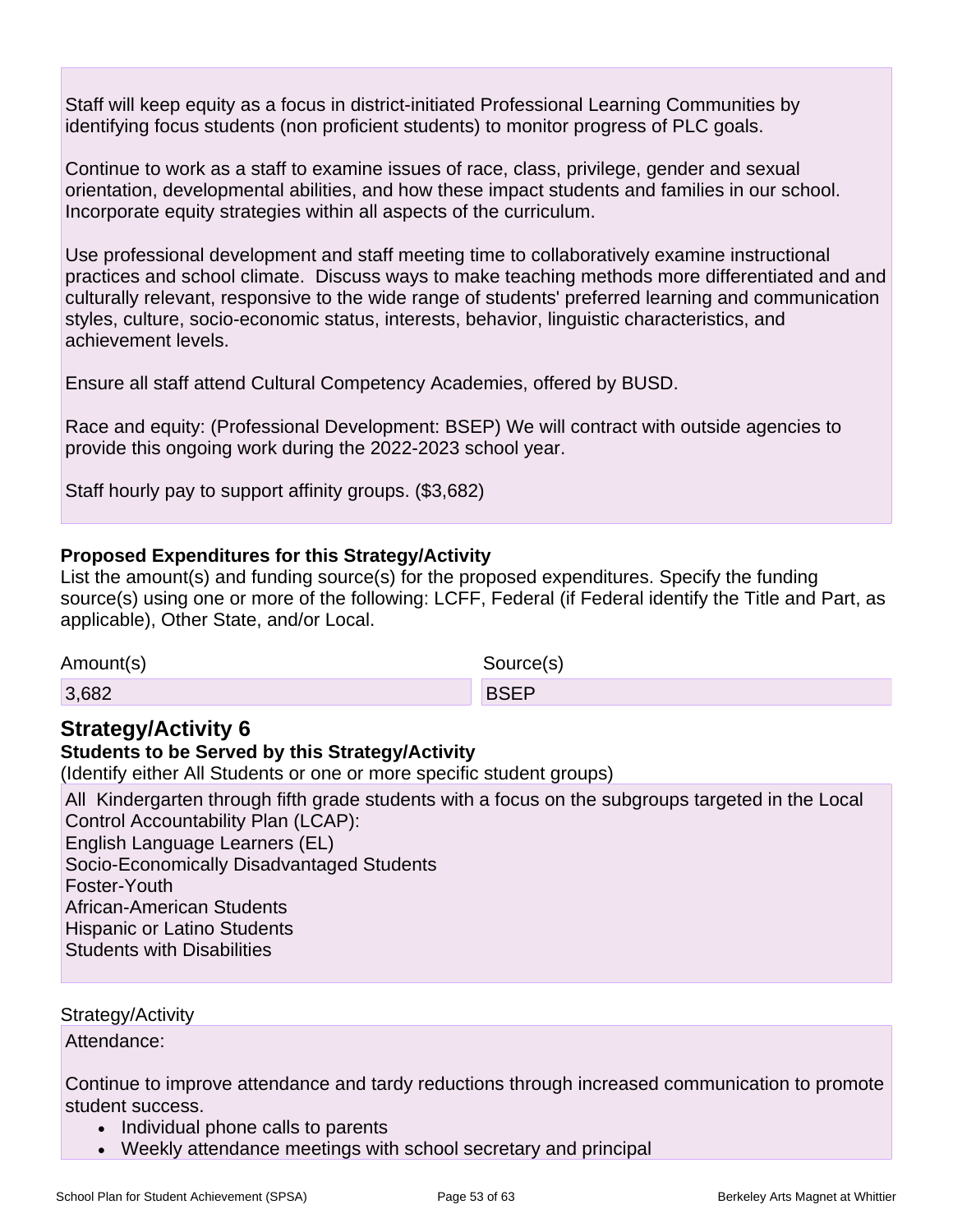• Home Visits

Standard operational procedures prior to corrective action:

- Monthly communication phone calls from Family Engagement Coordinator for students who are on the chronic absence list
- COS team (SST, Teacher, Parent, Family Engagement Coordinator, Principal)

### Corrective action as follows:

- SART (Student Attendance Review Team meetings)
- SARB (Student Attendance Review Board)

Outreach by Family Engagement Liaison to families with excessive absences and tardies to see what we can do to support increased attendance and on-time arrival.

Program daily robocalls to individual families for unexcused absences.

Provide incentives (Perfect Attendance awards, classroom awards for best attendance) each month and each trimester to motivate students and families to improve attendance.

## **Proposed Expenditures for this Strategy/Activity**

List the amount(s) and funding source(s) for the proposed expenditures. Specify the funding source(s) using one or more of the following: LCFF, Federal (if Federal identify the Title and Part, as applicable), Other State, and/or Local.

Amount(s) Source(s)

District Allocation

# **Annual Review**

### **SPSA Year Reviewed: 2021-22**

Respond to the following prompts relative to this goal. If the school is in the first year of implementing the goal, an analysis is not required and this section may be deleted.

## **ANALYSIS**

Describe the overall implementation of the strategies/activities and the overall effectiveness of the strategies/activities to achieve the articulated goal.

The monies allocated for counseling have been beneficial to 85 students during the school year. Counselors have provided peer mediation, friend groups , individual counseling, family supports, positive behavior supports and implementation of restorative practices. The RTI coordinator has been instrumental to the development of our COST team and monitoring our interventions. This position provides regular check in with teachers and staff to meet the needs of the students who need the most supports. This team meets twice a month and monitors all school wide interventions and supports.

Briefly describe any major differences between the intended implementation and/or the budgeted expenditures to implement the strategies/activities to meet the articulated goal.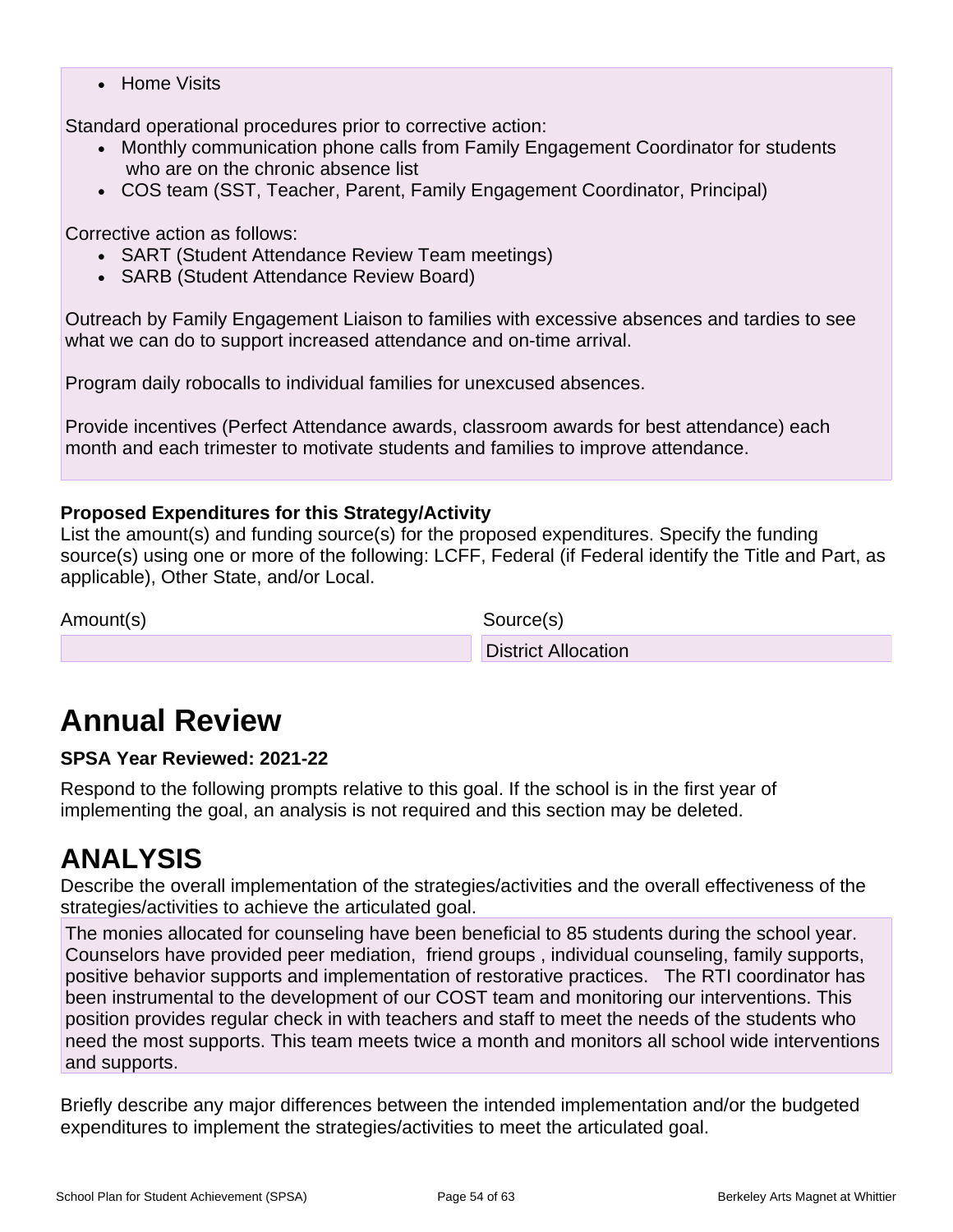It is still to be determined if the city of Berkeley is still providing \$5,000 for mental health to schools. We have \$5,000 in carryover if we do not receive money next year.

We did not contract out with a race, equity and inclusion specialist during 21-22. The monies utilized for 22-23 will come from carryover.

Describe any changes that will be made to this goal, the annual outcomes, metrics, or strategies/activities to achieve this goal as a result of this analysis. Identify where those changes can be found in the SPSA.

We will be reducing our FTE by .10 for our RTI teacher. This teacher leads our Coordination of Services goals team that meets meets every 6 weeks to discuss the needs of students with each grade level during collaboration time. The time lost will take away from direct services this year due to the reduction in hours. Strategy 1

Attendance will be monitored every two weeks and regular school contact will be made with families that are either tardy or absent from school. Strategy 6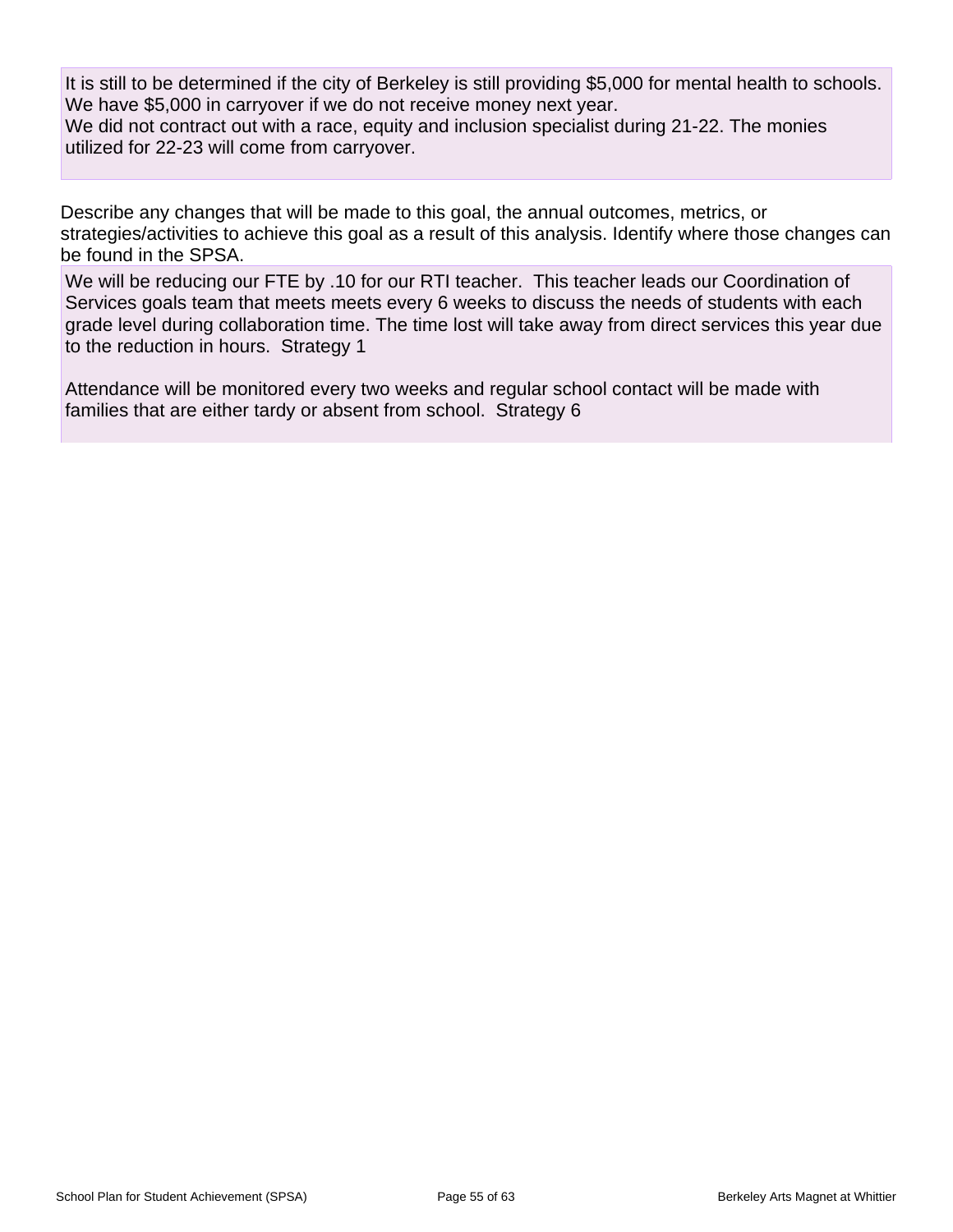## **Goals, Strategies, & Proposed Expenditures**

Complete a copy of the following table for each of the school's goals. Duplicate the table as needed.

## **LEA/LCAP Goal**

BUSD LCAP Focus Goal 3: Ensure all school sites have safe, welcoming and inclusive climates for all students and their families, so that all students are in their classes ready to learn.

## **Goal 3**

3.1 Social-Emotional Skills and Mental Health: K-6 classroom instruction will include a curriculum for social and emotional life skills, such as self-management,

social and self-awareness, decision-making and relationship skills. The percentage of targeted K-6 students scoring a 3 or better in the Social-Emotional Domains section of the

report card will increase by 5% annually. Students in K-12 will receive social-emotional supports such as Positive Behavioral Intervention Systems (PBIS) and mental health services.

3.2 Consistent Attendance: The number\* of students who are chronically absent (more than 18 days) will be reduced by 7% or more each year overall and 15% or more annually for

African-American students. [\*number will be adjusted based on enrollment]

3.4 Family Partnership: The percentage of students and families who are English learner, African-American and/or Latino reporting connectedness to

schools and access to school resources will be at 75% or more. The percentage of collaborative connections with families of identified student subgroups will increase by 5%

annually as logged confidentially in the data-management system.

## **Identified Need**

All Kindergarten through fifth grade students with a focus on the subgroups targeted in the Local Control Accountability Plan (LCAP): English Language Learners (EL) Socio-Economically Disadvantaged Students Foster-Youth African-American Students Hispanic or Latino Students Students with Disabilities

## **Annual Measurable Outcomes**

Metric/Indicator Baseline/Actual Outcome Expected Outcome

Complete a copy of the Strategy/Activity table for each of the school's strategies/activities. Duplicate the table, including Proposed Expenditures, as needed.

## **Strategy/Activity 1**

### **Students to be Served by this Strategy/Activity**

(Identify either All Students or one or more specific student groups)

All Kindergarten through fifth grade students with a focus on the subgroups targeted in the Local Control Accountability Plan (LCAP):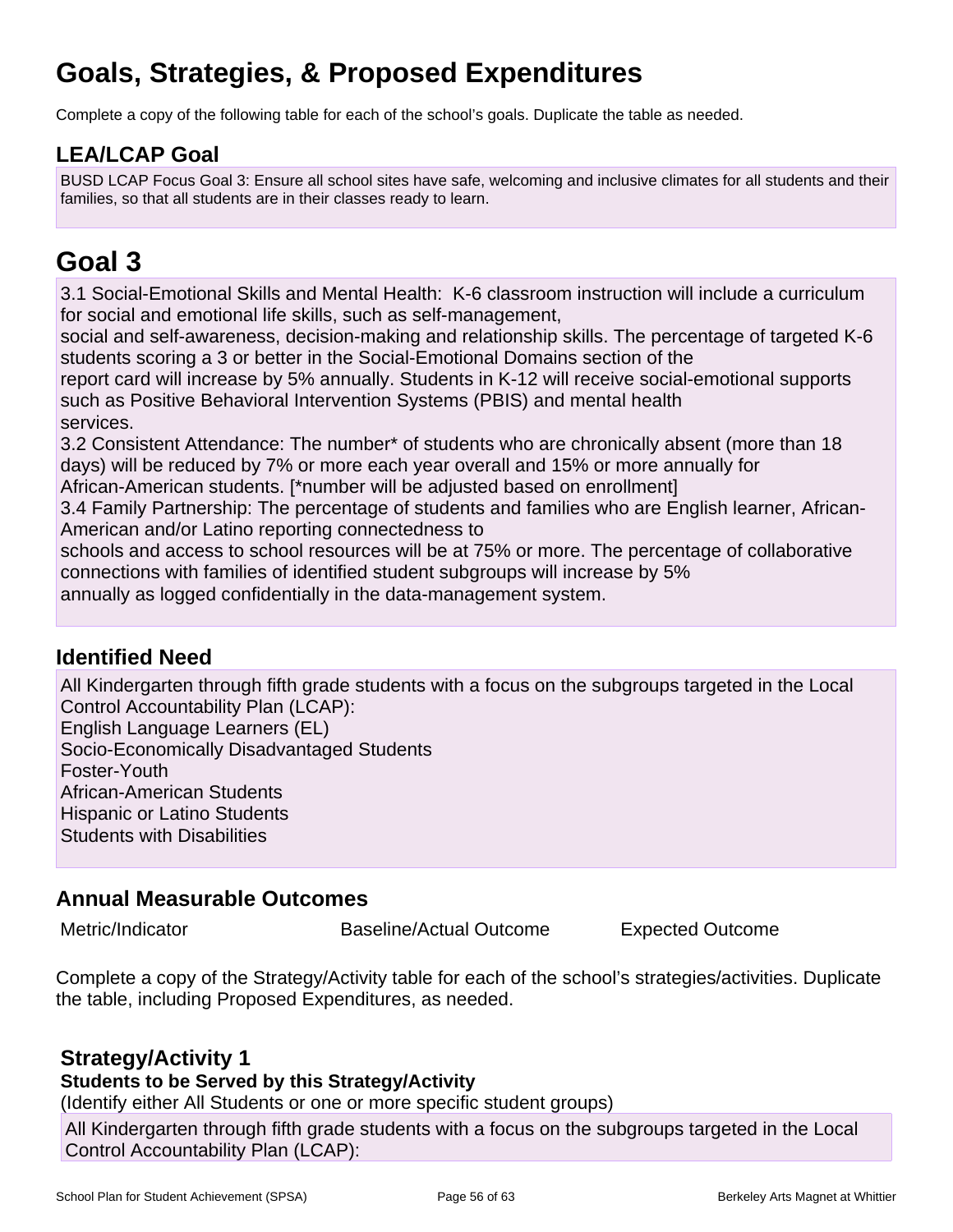English Language Learners (EL) Socio-Economically Disadvantaged Students Foster-Youth African-American Students Hispanic or Latino Students Students with Disabilities

Strategy/Activity

Professional Development (BSEP Carryover \$5000 see Goal 1, Strategy 3; District TIP Funds)

### **Proposed Expenditures for this Strategy/Activity**

List the amount(s) and funding source(s) for the proposed expenditures. Specify the funding source(s) using one or more of the following: LCFF, Federal (if Federal identify the Title and Part, as applicable), Other State, and/or Local.

Amount(s) Source(s)

District Allocation

## **Strategy/Activity 2**

### **Students to be Served by this Strategy/Activity**

(Identify either All Students or one or more specific student groups)

All Kindergarten through fifth grade students with a focus on the subgroups targeted in the Local Control Accountability Plan (LCAP): English Language Learners (EL) Socio-Economically Disadvantaged Students Foster-Youth African-American Students Hispanic or Latino Students Students with Disabilities

### Strategy/Activity

Parent Education and Information will provided in partnership with the PTA, Site Council, ELAC and the After School Program. These events will be hosted both on and off the school site in an effort to reach all families. Events and Parent Education Classes may include:

- Provide forums and educational events on topics identified as critical by diverse parent/guardian groups
- Coffee with the Principal bi monthly morning meetings
- Provide food and childcare at the meetings to encourage participation from all families.
- Gift cards available for families who need support
- Family/Community Events (Back to School Picnic, Harvest Fair, Spring Raffle & Dance, Talent Show)
- Kindergarten Information Night
- Back to School/Open House
- Family Night Events
- Parent/Guardian meetings on Equity, Race and InclusionParent Outreach and Education provided in partnership with the PTA: (BSEP Carryover \$1,000 teacher hourly for parent nights)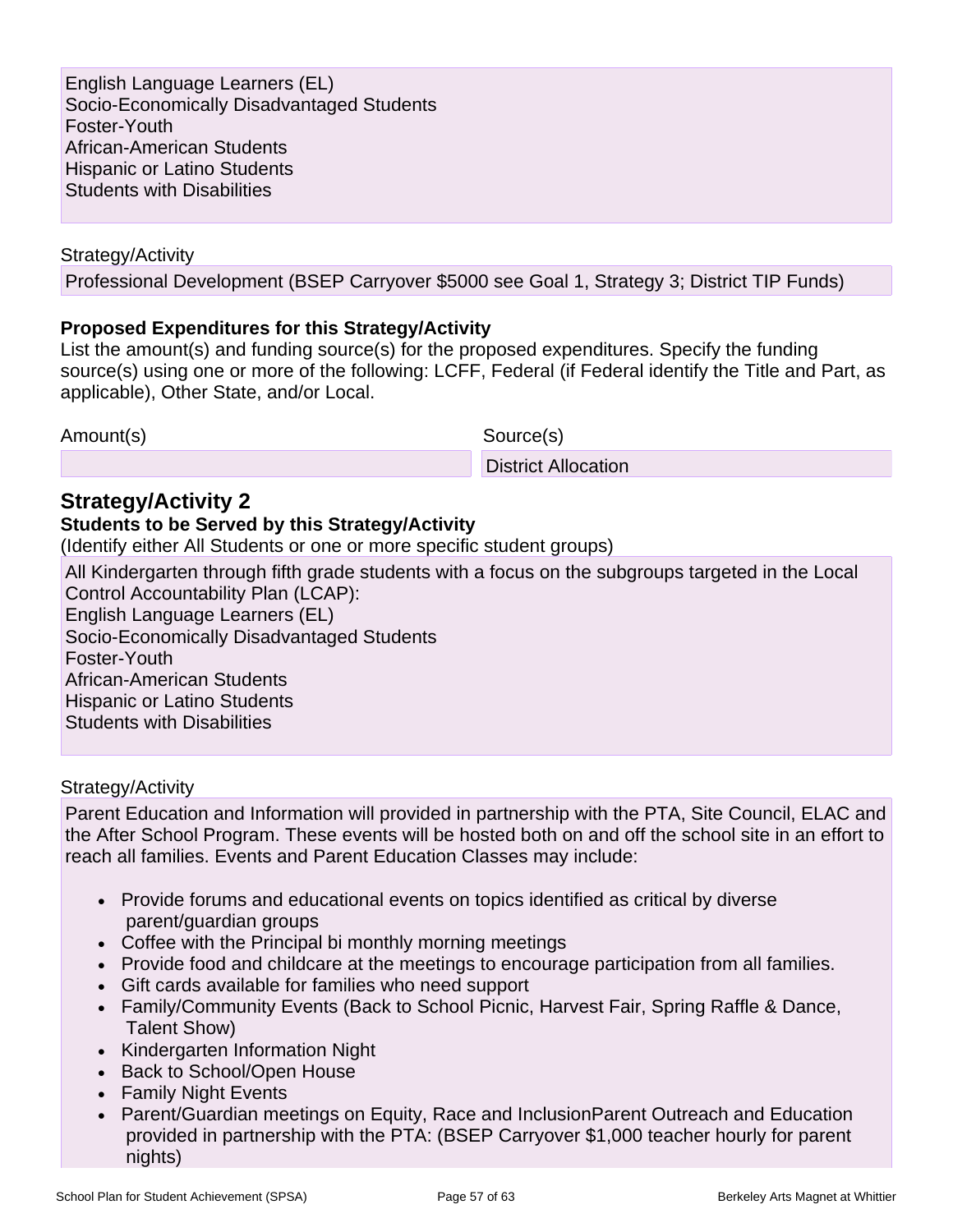Recognition awards assemblies for students.

List the amount(s) and funding source(s) for the proposed expenditures. Specify the funding source(s) using one or more of the following: LCFF, Federal (if Federal identify the Title and Part, as applicable), Other State, and/or Local.

Amount(s) Source(s)

## **Strategy/Activity 3**

### **Students to be Served by this Strategy/Activity**

(Identify either All Students or one or more specific student groups)

All Kindergarten through fifth grade students with a focus on the subgroups targeted in the Local Control Accountability Plan (LCAP): English Language Learners (EL) Socio-Economically Disadvantaged Students Foster-Youth African-American Students Hispanic or Latino Students Students with Disabilities

#### Strategy/Activity

Communication:

Communicate directly with families through robocalls, weekly newsletters, the school website and e-tree, and through classroom newsletters/online communication accounts from the teachers. Keep PTA-moderated web based page up-to-date with school information.

#### **Proposed Expenditures for this Strategy/Activity**

List the amount(s) and funding source(s) for the proposed expenditures. Specify the funding source(s) using one or more of the following: LCFF, Federal (if Federal identify the Title and Part, as applicable), Other State, and/or Local.

Amount(s) Source(s)

## **Strategy/Activity 4**

## **Students to be Served by this Strategy/Activity**

(Identify either All Students or one or more specific student groups)

All Kindergarten through fifth grade students with a focus on the subgroups targeted in the Local Control Accountability Plan (LCAP): English Language Learners (EL) Socio-Economically Disadvantaged Students Foster-Youth African-American Students Hispanic or Latino Students Students with Disabilities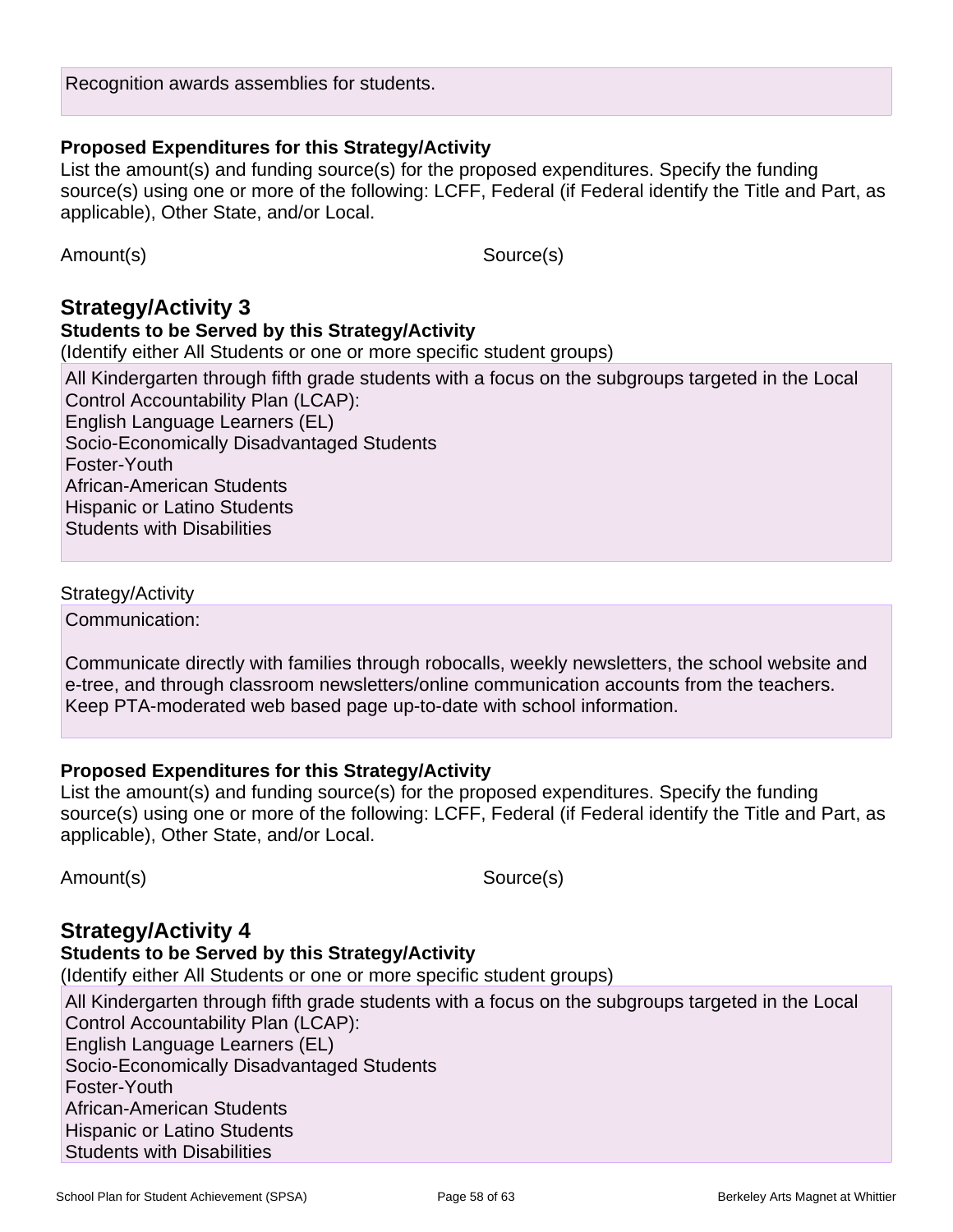Strategy/Activity Community Building Events:

Provide opportunities for families and caregivers to connect with the school in ways that are positive.

Welcome Back BBQ New Family Orientation BAM JAM Halloween Parade Talent Show Spring Dance -5th Grade Monthly Community Meetings Schoolwide Dance Party - Bamarang Run-a-thon After School Showcase Green Days Poetry in the Garden African American History Night Multicultural Night Dragon Dance Assembly Family Camp Out School Auction Awards Assemblies Earth/Spring Color Celebration Bam Cafe

## **Proposed Expenditures for this Strategy/Activity**

List the amount(s) and funding source(s) for the proposed expenditures. Specify the funding source(s) using one or more of the following: LCFF, Federal (if Federal identify the Title and Part, as applicable), Other State, and/or Local.

| Amount(s) | Source(s) |
|-----------|-----------|
|           | PTA       |

## **Strategy/Activity 5**

### **Students to be Served by this Strategy/Activity**

(Identify either All Students or one or more specific student groups)

All Kindergarten through fifth grade students with a focus on the subgroups targeted in the Local Control Accountability Plan (LCAP): English Language Learners (EL) Socio-Economically Disadvantaged Students Foster-Youth African-American Students Hispanic or Latino Students Students with Disabilities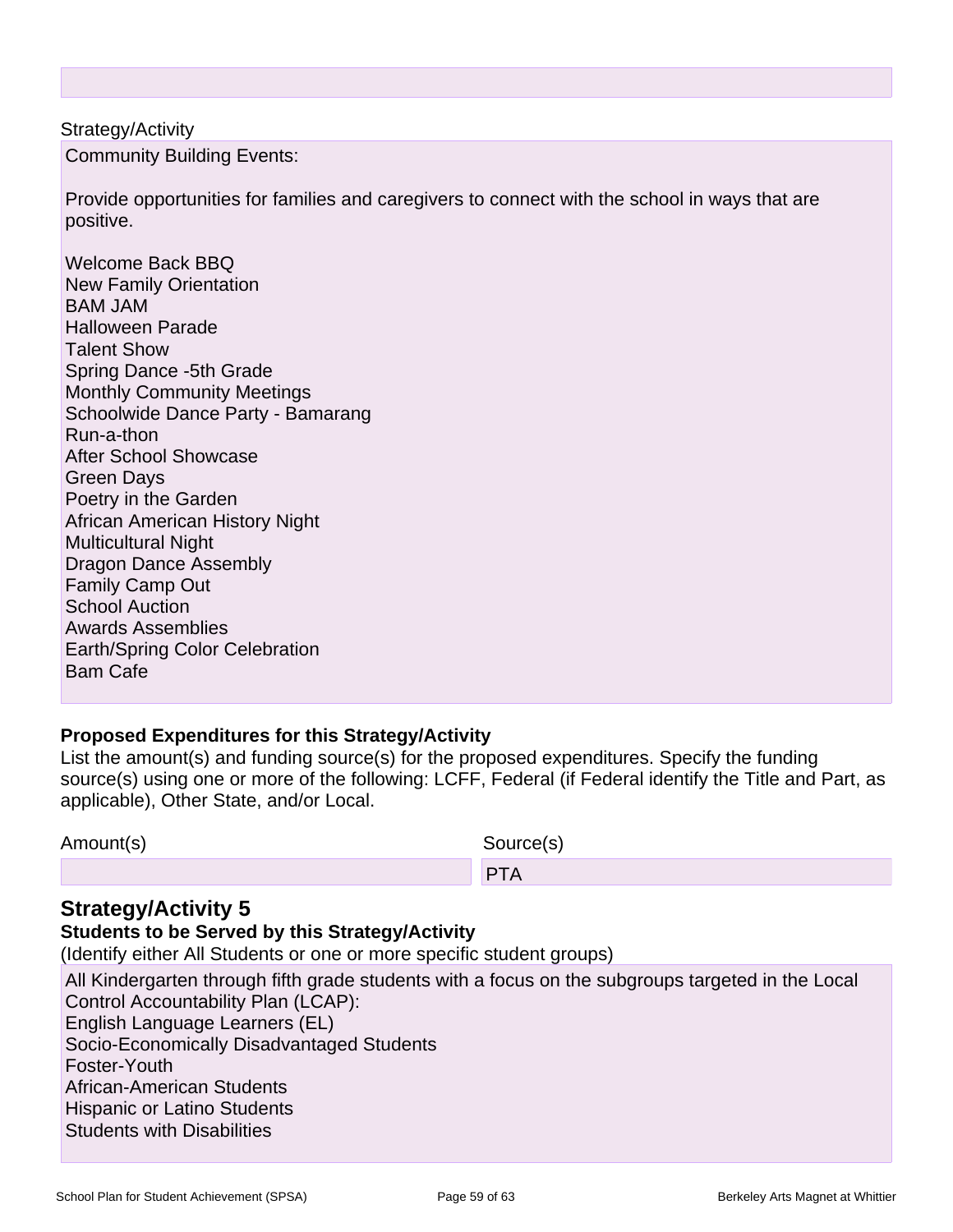### Strategy/Activity

Family Engagement Liaison (.40 FTE) - this person will work to build community by supporting the ELAC program, sharing resources with families, following up with outreach to families in need of resources, contacting families with attendance issues.

### **Proposed Expenditures for this Strategy/Activity**

List the amount(s) and funding source(s) for the proposed expenditures. Specify the funding source(s) using one or more of the following: LCFF, Federal (if Federal identify the Title and Part, as applicable), Other State, and/or Local.

Amount(s) Source(s)

District Allocation

## **Annual Review**

### **SPSA Year Reviewed: 2021-22**

Respond to the following prompts relative to this goal. If the school is in the first year of implementing the goal, an analysis is not required and this section may be deleted.

## **ANALYSIS**

Describe the overall implementation of the strategies/activities and the overall effectiveness of the strategies/activities to achieve the articulated goal.

Student Referral data has decreased over the last three years due to the success of the PBIS team and Equity team. Students are more often in classroom and learning from the grade level teachers. We have provided a variety family nights for the school with some significant parent turnout. The staff have worked to be inclusive and specifically target subgroups who need the most support either calling home or making home visits. Teachers are reaching out to families more often and ensuring parents are aware of student progress and needs.

Briefly describe any major differences between the intended implementation and/or the budgeted expenditures to implement the strategies/activities to meet the articulated goal.

There were no major differences.

Describe any changes that will be made to this goal, the annual outcomes, metrics, or strategies/activities to achieve this goal as a result of this analysis. Identify where those changes can be found in the SPSA.

There is more money allocated for professional development.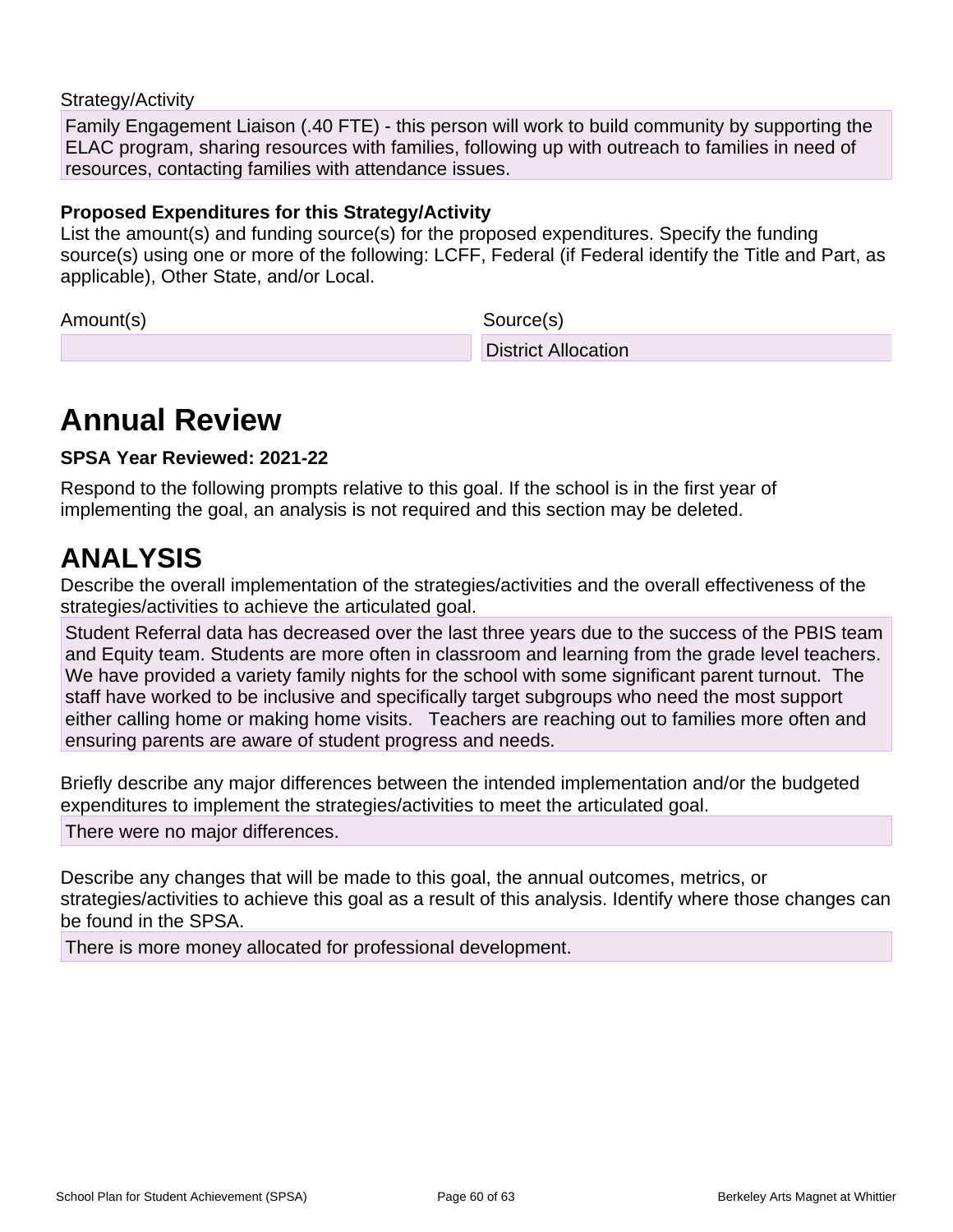## **Budget Summary**

Complete the table below. Schools may include additional information. Adjust the table as needed. The Budget Summary is required for schools funded through the ConApp, and/or that receive funds from the LEA for Comprehensive Support and Improvement (CSI).

## **Budget Summary**

| <b>Description</b>                                                      | Amount       |  |  |  |  |  |
|-------------------------------------------------------------------------|--------------|--|--|--|--|--|
| Total Funds Provided to the School Through the Consolidated Application | \$           |  |  |  |  |  |
| Total Federal Funds Provided to the School from the LEA for CSI         | \$           |  |  |  |  |  |
| Total Funds Budgeted for Strategies to Meet the Goals in the SPSA       | \$329,163.00 |  |  |  |  |  |

## **Other Federal, State, and Local Funds**

List the additional Federal programs that the school is including in the schoolwide program. Adjust the table as needed. If the school is not operating a Title I schoolwide program this section is not applicable and may be deleted.

| <b>Federal Programs</b> | <b>Allocation (\$)</b> |
|-------------------------|------------------------|
|                         |                        |

Subtotal of additional federal funds included for this school: \$

List the State and local programs that the school is including in the schoolwide program. Duplicate the table as needed.

| <b>State or Local Programs</b> | <b>Allocation (\$)</b> |
|--------------------------------|------------------------|
| <b>BSEP</b>                    | \$131,445.00           |
| <b>BSEP Carryover</b>          | \$63,500.00            |
| <b>District Allocation</b>     | \$13,000.00            |
| Other                          | \$15,494.00            |
| <b>PTA</b>                     | \$105,724.00           |

Subtotal of state or local funds included for this school: \$329,163.00

Total of federal, state, and/or local funds for this school: \$329,163.00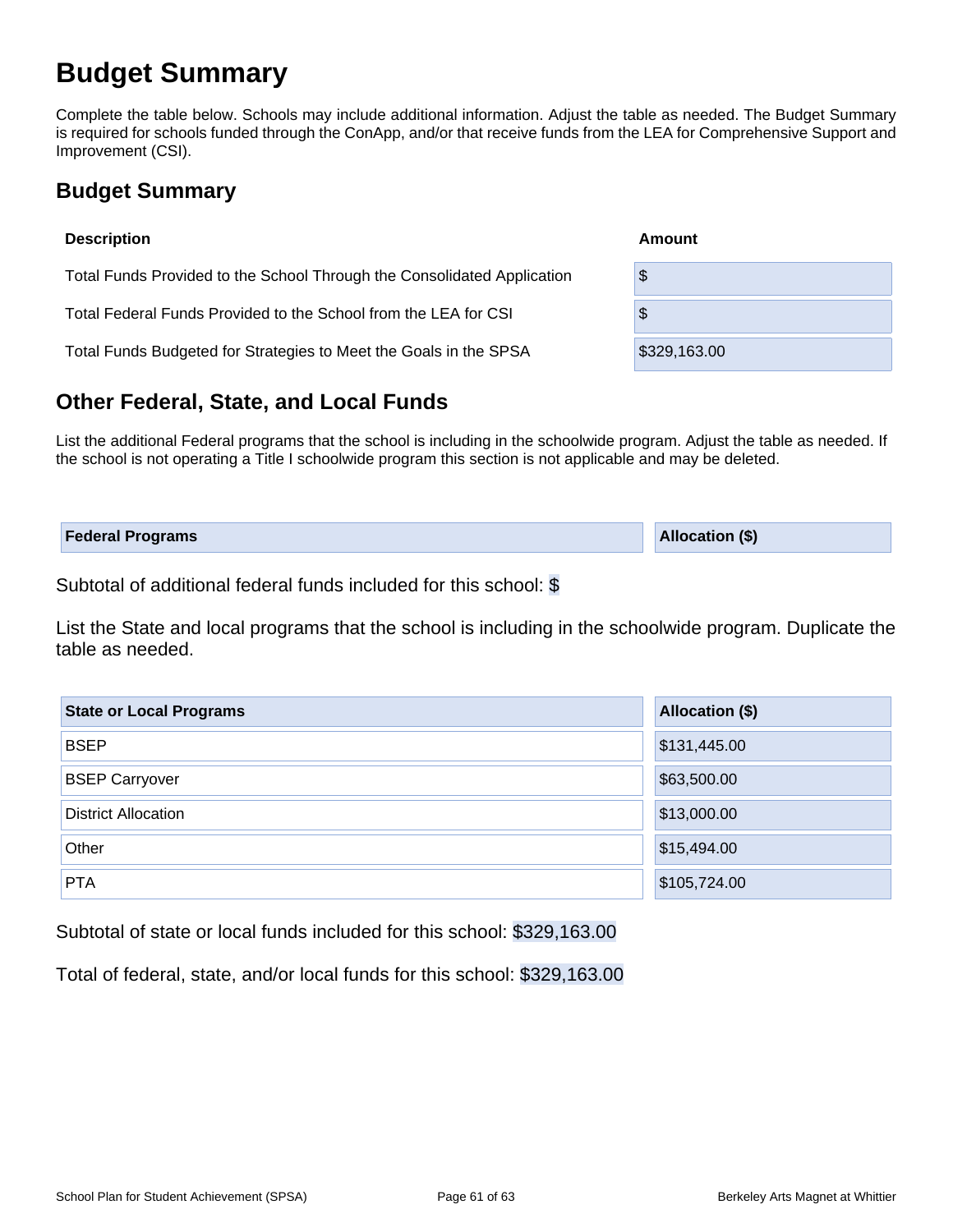## **School Site Council Membership**

California Education Code describes the required composition of the School Site Council (SSC). The SSC shall be composed of the principal and representatives of: teachers selected by teachers at the school; other school personnel selected by other school personnel at the school; parents of pupils attending the school selected by such parents; and, in secondary schools, pupils selected by pupils attending the school. The current make-up of the SSC is as follows:

- 1 School Principal
- 2 Classroom Teachers
- 1 Other School Staff
- 4 Parent or Community Members

| <b>Name of Members</b> | Role |
|------------------------|------|
|                        |      |

| Rene Molina               | Principal                         |
|---------------------------|-----------------------------------|
| Karen Ferguson            | <b>Classroom Teacher</b>          |
| Allie McMurdo             | <b>Classroom Teacher</b>          |
| <b>Michele Ferrell</b>    | <b>Other School Staff</b>         |
| Lidia Gaitan              | <b>Parent or Community Member</b> |
| <b>Milani Pelley</b>      | <b>Parent or Community Member</b> |
| <b>Brit Toven-Lindsey</b> | <b>Parent or Community Member</b> |
| <b>Melina Landry</b>      | <b>Parent or Community Member</b> |

At elementary schools, the school site council must be constituted to ensure parity between (a) the principal, classroom teachers, and other school personnel, and (b) parents of students attending the school or other community members. Classroom teachers must comprise a majority of persons represented under section (a). At secondary schools there must be, in addition, equal numbers of parents or other community members selected by parents, and students. Members must be selected by their peer group.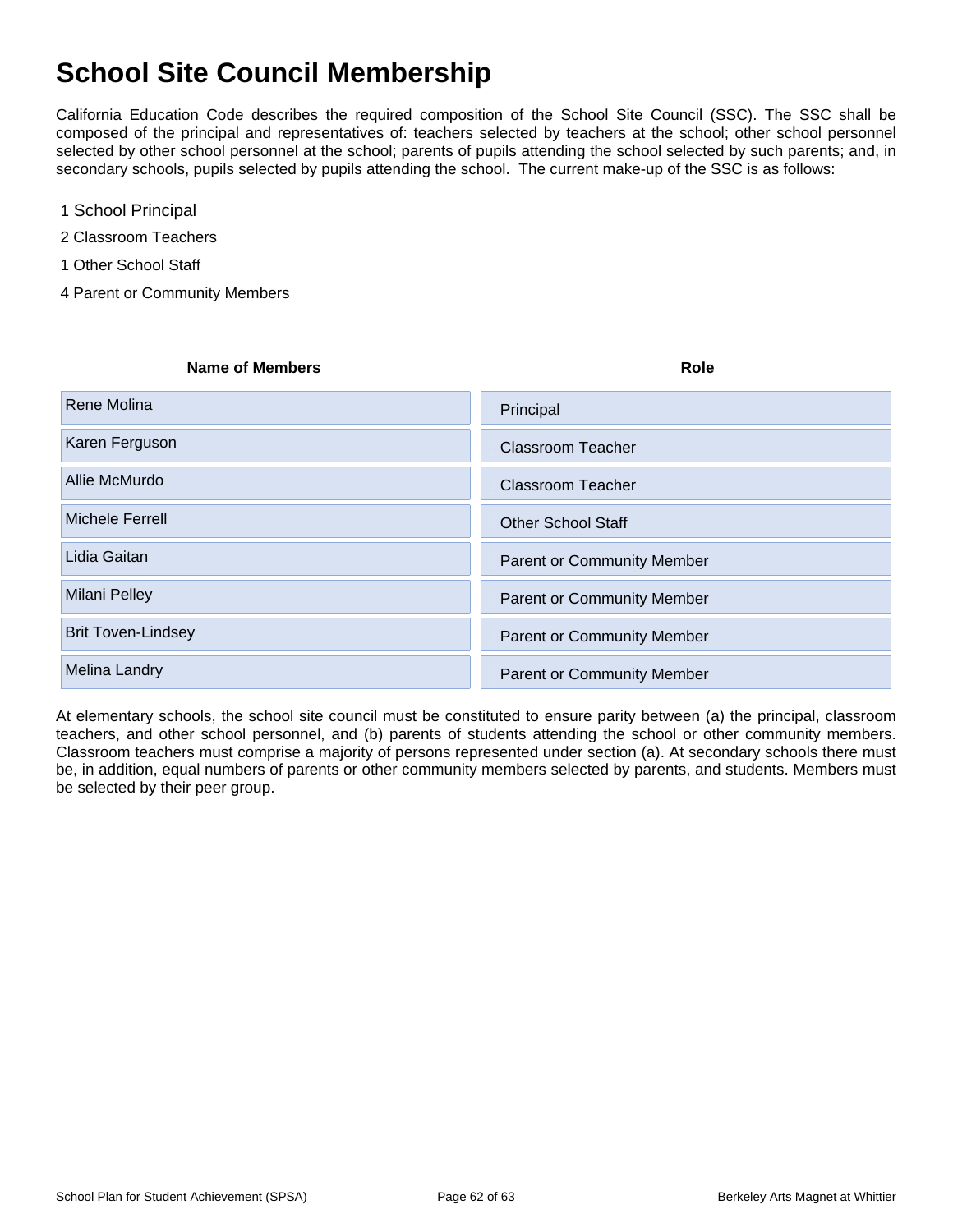## **Recommendations and Assurances**

The School Site Council (SSC) recommends this school plan and proposed expenditures to the district governing board for approval and assures the board of the following:

The SSC is correctly constituted and was formed in accordance with district governing board policy and state law.

The SSC reviewed its responsibilities under state law and district governing board policies, including those board policies relating to material changes in the School Plan for Student Achievement (SPSA) requiring board approval.

The SSC sought and considered all recommendations from the following groups or committees before adopting this plan:

#### **Signature Committee or Advisory Group Name**

Other: School Leadership Team, RtI Team, PBIS Team, PTA Budget Committee, PTA Budget Parent/Caregivers

The SSC reviewed the content requirements for school plans of programs included in this SPSA and believes all such content requirements have been met, including those found in district governing board policies and in the local educational agency plan.

This SPSA is based on a thorough analysis of student academic performance. The actions proposed herein form a sound, comprehensive, coordinated plan to reach stated school goals to improve student academic performance.

This SPSA was adopted by the SSC at a public meeting on May 17,2022.

Attested:

Principal, Rene Molina on 5/18/2022

Kine Molina

SSC Chairperson, Brit Toven-Lindsey on 5/18/2022

Kathy Fleming

Ruben Aurelio Associate Superintendent, Educational Services Signature Signature Date

Kathy Fleming<br>Director of Local Resources<br>Director of Local Resources<br>Date

Re Se

5/25/22